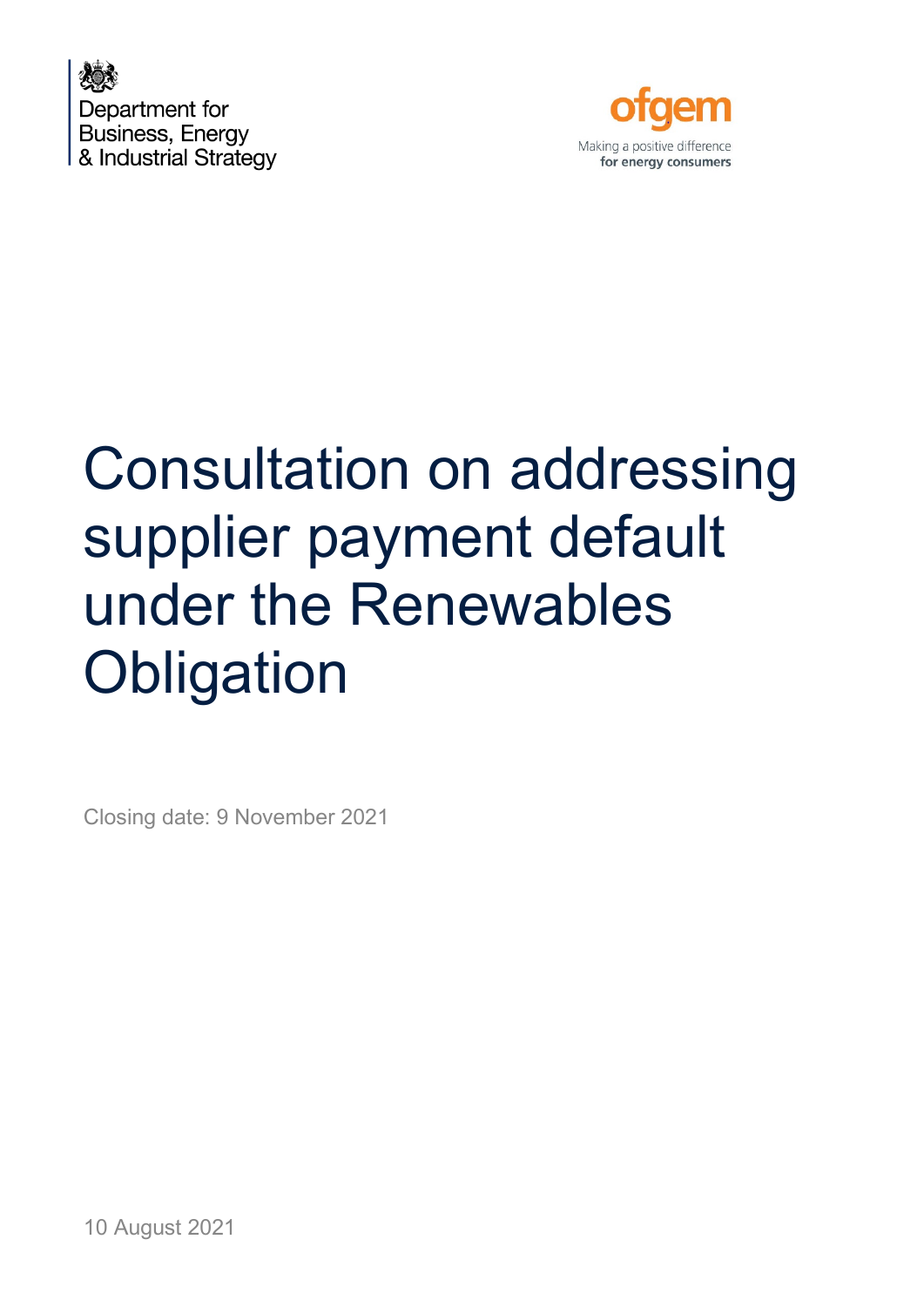

© Crown copyright 2021

This publication is licensed under the terms of the Open Government Licence v3.0 except where otherwise stated. To view this licence, visit [nationalarchives.gov.uk/doc/open-government-licence/version/3](http://nationalarchives.gov.uk/doc/open-government-licence/version/3/) or write to the Information Policy Team, The National Archives, Kew, London TW9 4DU, or email: [psi@nationalarchives.gsi.gov.uk.](mailto:psi@nationalarchives.gsi.gov.uk)

Where we have identified any third-party copyright information you will need to obtain permission from the copyright holders concerned.

Any enquiries regarding this publication should be sent to us at: [RO@beis.gov.uk](mailto:RO@beis.gov.uk)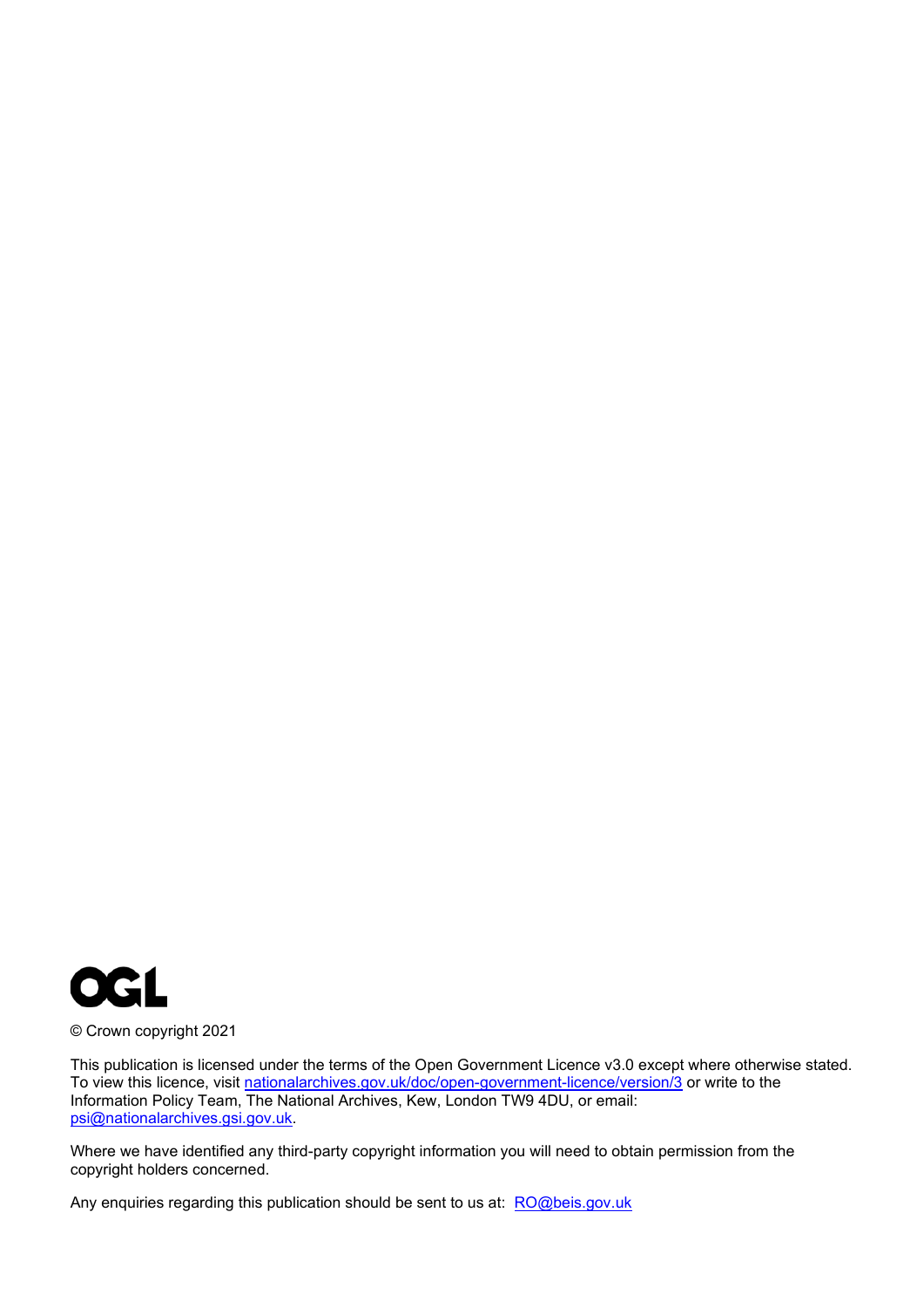## Executive summary

## **Background**

The Renewables Obligation (RO) is Government's biggest renewable electricity support scheme. It places an obligation on electricity suppliers to obtain a certain number of Renewables Obligation Certificates (ROCs) in proportion to the amount of electricity they supply to customers. As an alternative, suppliers may make a cash payment in lieu of each ROC, and about 10% of the obligation is met this way. Cash payments are recycled back to suppliers who met the obligation with ROCs, which increases their value and ensures they remain in demand.

Suppliers accrue an obligation ("the Renewables Obligation") over each 12-month obligation period and are given 5 months to settle it with ROCs or alternative cash payments. A further 2 months are available for permitted late payments, but these attract interest charges. The scheme's lengthy settlement arrangements lower the likelihood of volatility in the ROC market caused by seasonality and intermittency in the supply of ROCs, but in doing so they enable suppliers to default on up to 19 months' worth of obligation.

## Supplier payment default and mutualisation

In recent years there has been an increase in the number of suppliers exiting the retail market and defaulting on their obligation under the RO – defaults manifest as shortfalls in the cash payment fund. The level of default in England and Wales<sup>[1](#page-2-0)</sup> peaked in 2018/19 when 21 suppliers defaulted on about  $£88.1m$ , which is equivalent to about 1.5% of scheme cost<sup>[2](#page-2-1)</sup>. Payment default denies the scheme of funds and lowers the value of ROCs.

To protect the cash payment fund against the risk of payment default, the scheme features a mutualisation mechanism which recovers unpaid bills (up to a maximum of nearly £306m for 2021/22) from other electricity suppliers. The proceeds of mutualisation are recycled back to those suppliers who met their obligation with ROCs on a per-ROC presented basis, ensuring they realise full value. Mutualisation only occurs when there is a payment shortfall which exceeds a threshold. Since 1st April 2021 this has been set at 1% of scheme costs, equivalent to £63.7m for the 2021/22 obligation year. Below this threshold, any shortfall is left unrecovered. Mutualisation has occurred in each of the past three years (when the threshold was set at a fixed level of £15.4m), with the sum totalling £173m in England and Wales.

<span id="page-2-0"></span><sup>1</sup> The RO comprises separate schemes in Scotland, Northern Ireland and England and Wales - this consultation extends to the England and Wales scheme only.

<span id="page-2-1"></span><sup>2</sup> A payment of around £34m which was made after the 2018/19 RO deadline effectively lowered the mutualisation amount for 2018/19 to about £54m.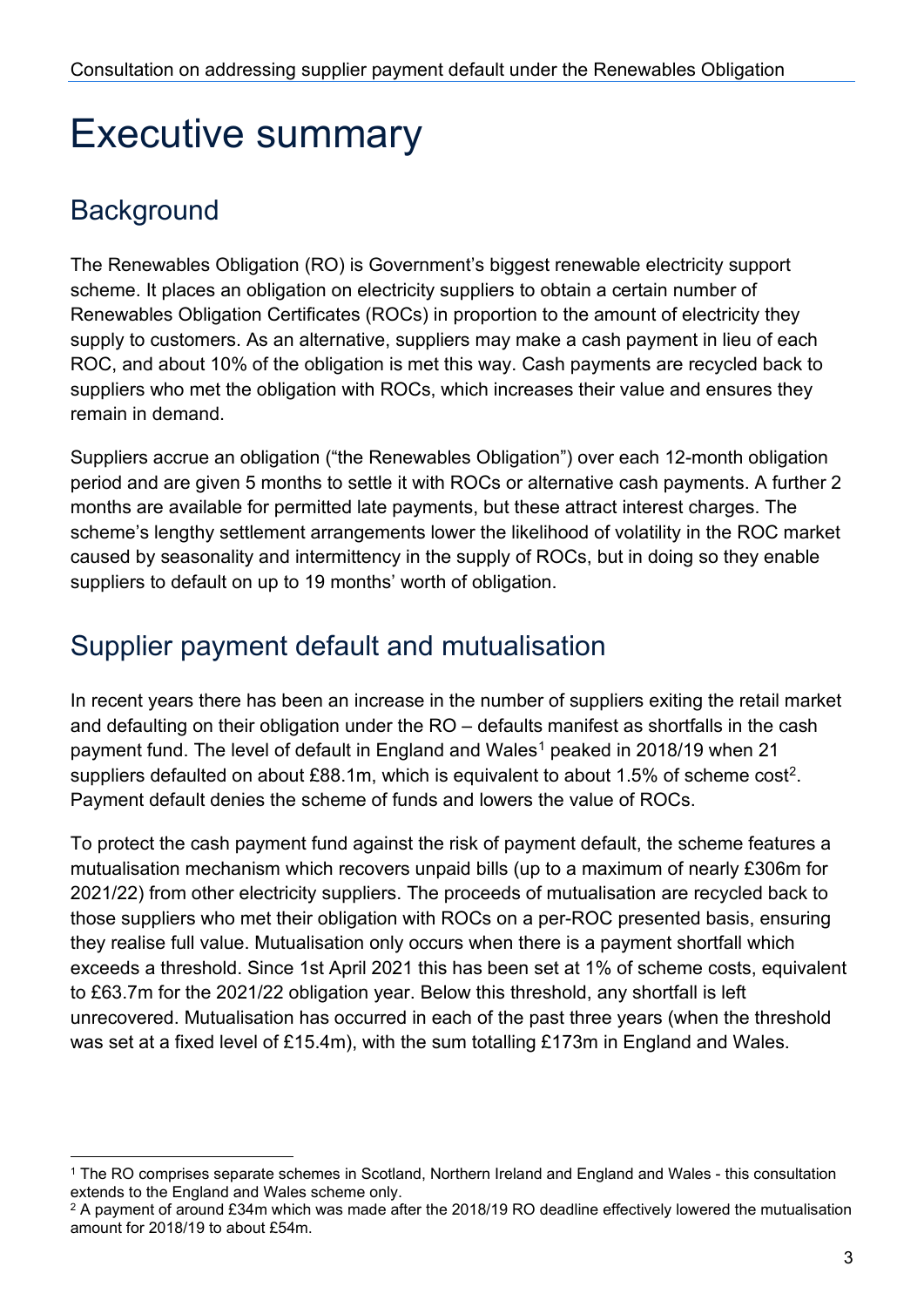## Addressing RO supplier payment default

Supplier payment default is of continuing concern to scheme participants. Electricity suppliers resent meeting the unmet obligations of their competitors, whilst generators lose out when the level of default is insufficient to trigger mutualisation, i.e. when it is less than 1% of scheme cost. Some stakeholders have therefore called on Government, or Ofgem, to address the situation.

In this consultation, Government and Ofgem jointly consider some of the main approaches available for lowering the risk and extent of payment default, identifying some of the likely benefits and risks associated with each. These approaches are as follows.

- **A legislative requirement for suppliers to settle their RO more frequently to lower the amount that they are able to default on** - in this consultation we consider a quarterly arrangement. We also consider the case for compressed settlement timeframes, i.e. shorter than the existing 7 months settlement period that follows each obligation year.
- **A licence-based requirement for suppliers to protect their accruing obligation against the risk of default.** Under this arrangement, suppliers would be given the choice of which protection measure to put in place. Should a supplier exit the market or fail to put additional protections in place when required to do so, any existing protection measures would be put towards settling that supplier's obligation.
- **Continue with existing policy.** Under this arrangement, we would allow recently introduced legislative changes (i.e. updates to mutualisation arrangements) and licence changes (i.e. those which aim to increase supplier standards of financial resilience) to take effect.

## Assessment of options considered

A new legislative requirement for quarterly settlement would reduce the maximum amount of obligation that suppliers could default on from 19 months to 10 months. By abolishing the option for late payments and compressing the settlement period from 5 months to 3 months, the amount of obligation that a supplier could default on could be further reduced to 6 months. However, compressed timeframes would introduce a new risk that there may be insufficient ROCs available to suppliers, particularly at the early settlement deadlines, to settle their obligation with ROCs. To mitigate this risk, which could disrupt the ROC market, we set out a proposal which would offer suppliers more flexibility in how they settle their quarterly obligations - "exchangeable" cash payments or a standby letter of credit (LoC) ahead of final settlement with ROCs or cash.

A licence-based requirement for suppliers to protect their accruing obligation with collateral could overcome some of the ROC supply concerns mentioned above. It would offer flexibility to suppliers in how they choose to protect sums at risk (e.g. parent company guarantee, letter of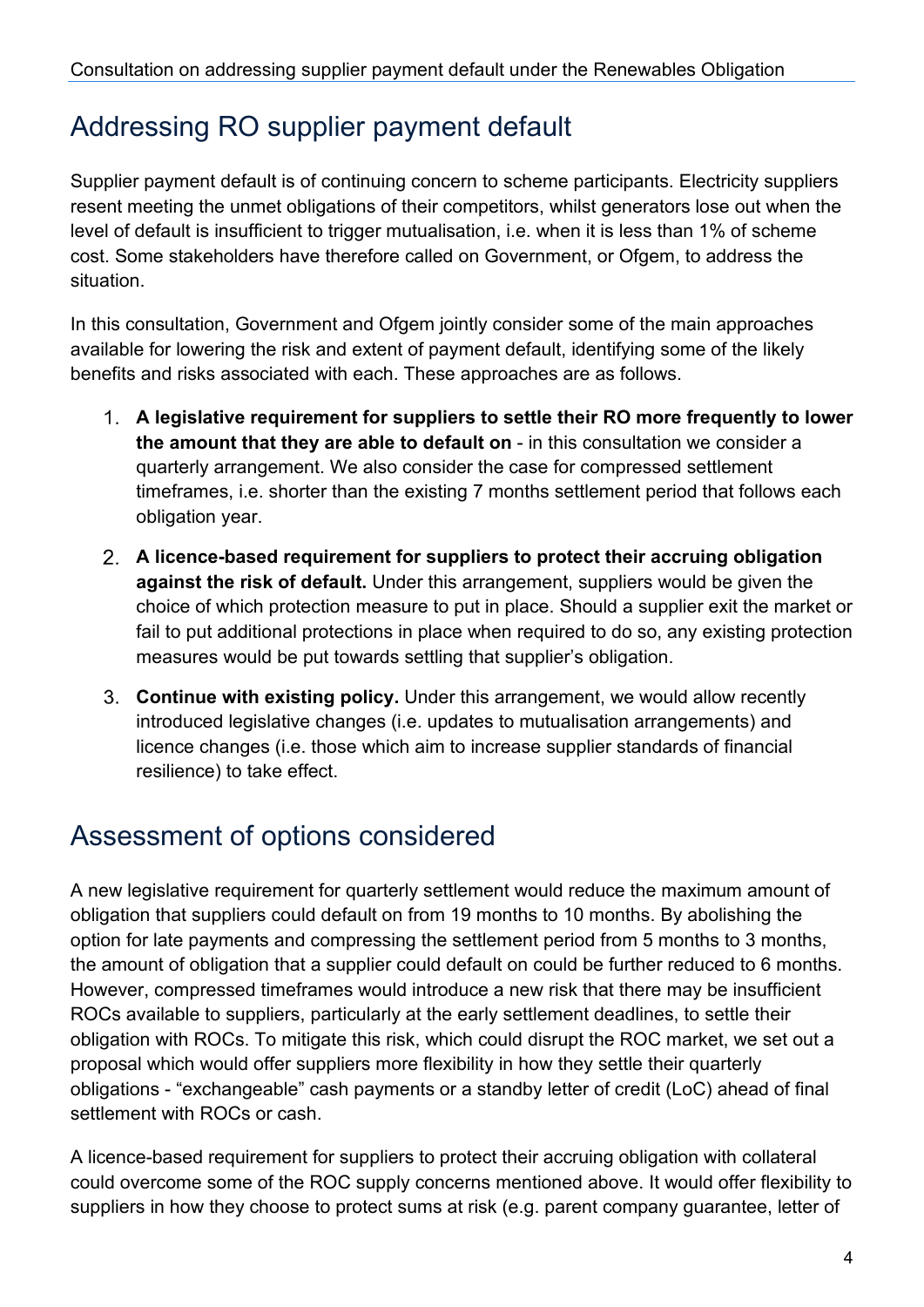credit, escrow accounts, ROCs or cash). This approach could enable the amount at risk to be lowered below 6 months (and potentially much more if a "forward looking approach" were adopted) although supporting legislative changes may be required to enable called-on collateral to be used in settling a supplier's obligation. However, it is not yet clear whether suppliers who would be unable to meet this requirement with ROCs or cash would be exposed to additional costs attributable to the specific protection measures (e.g. arrangement fees). Equally, it is not clear to what extent a requirement for suppliers to post collateral, in one form or another, might impact on their ability to simultaneously engage in the ROC market should they wish to do so. We seek stakeholders' views on these matters.

In general, we note that approaches that restrict suppliers' access to their revenues, either as a result of more frequent (and therefore earlier) settlement, or because they are required to protect a portion of their accruing obligation for extended periods, will increase their operating costs. The greater the restriction, the greater the cost is likely to be. This is because the revenues which suppliers collect from their customers - for whatever purpose - represent an interest-free source of working capital. If access to this capital were restricted, alternative sources would be required and it is unlikely that they could be sourced on equivalent interestfree terms. Operating costs would therefore rise, which could lead to increased costs for consumers, and potentially creating pressures on some supply businesses. We seek stakeholders' views on the likely cost impacts of the options we have developed.

On the option of continuing with existing policy, we note in particular that had the recent changes that Government has made to the scheme's mutualisation arrangements (see Annex C for the details) been introduced much earlier, mutualisation would only have occurred on one occasion (for 2018/19) when the shortfall was £88.1m. On the other occasions the payment shortfall would have been below the mutualisation threshold. This is relevant in light of the increased costs that would accompany the licence and legislative based approaches we propose.

## Fixed price certificates (FPCs)

In 2011, the Government of the day said it would switch the RO to an FPC based scheme from 2027. The FPC scheme was proposed primarily as a means of addressing ROC price volatility that was expected to emerge as generators began losing their eligibility to receive ROCs from 2027 (eligibility is time limited). Under the envisaged FPC scheme, generators would receive frequent, and therefore earlier payments for their certificates from a newly established certificate purchasing body. In turn, this would likely require suppliers to make more frequent, and therefore earlier payments to the purchasing body. Whilst it was not the stated intention of the FPC based scheme, Government notes that the arrangements envisaged in 2011 would lessen the likelihood and extent of supplier payment default.

Government intends to issue a call for evidence on the FPC based scheme in due course, but nevertheless seeks the initial views of stakeholders on the introduction of the FPC based scheme as a way of addressing supplier payment default.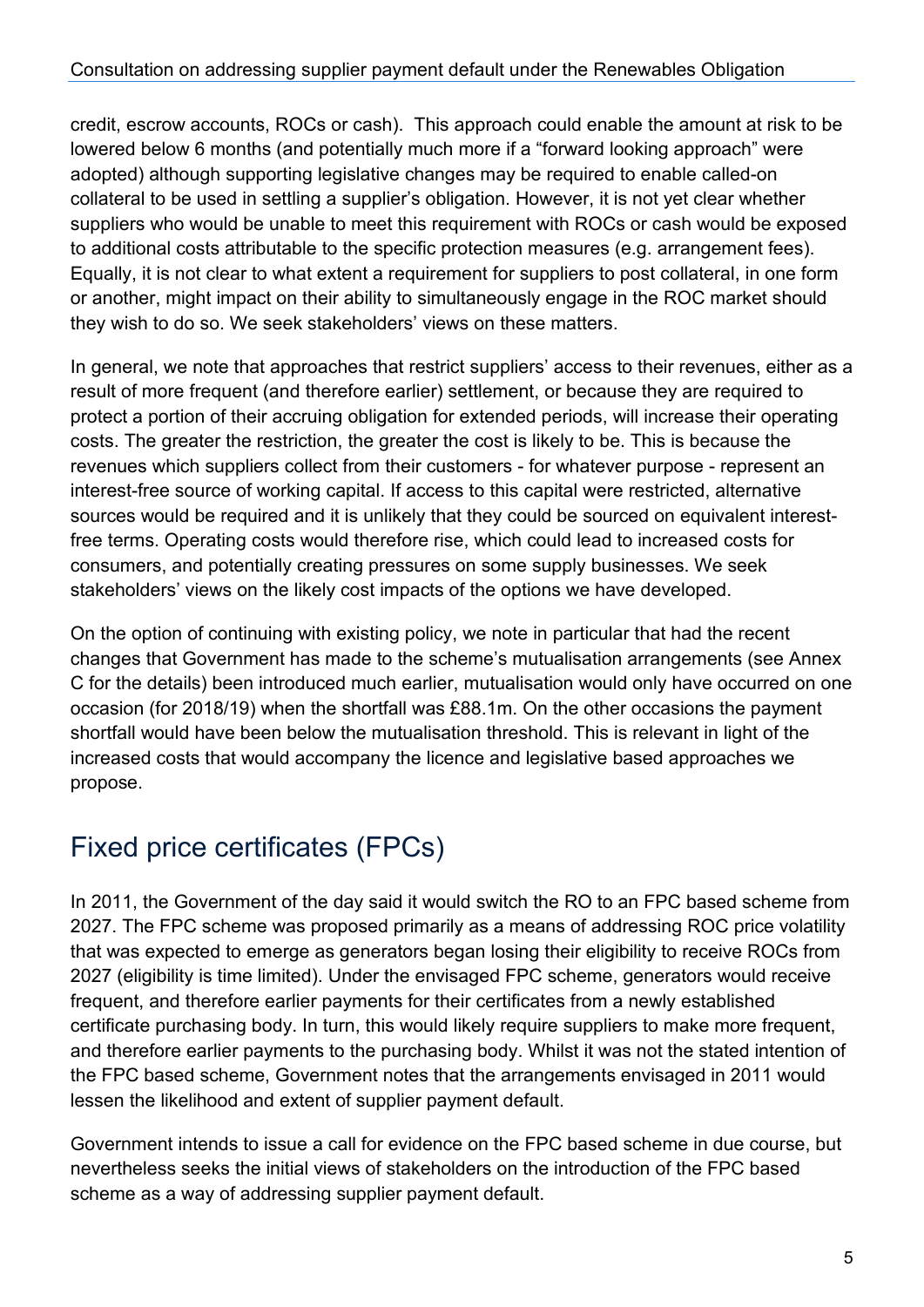## **Contents**

|                                                                                                               | 3              |
|---------------------------------------------------------------------------------------------------------------|----------------|
|                                                                                                               |                |
|                                                                                                               |                |
|                                                                                                               |                |
|                                                                                                               |                |
|                                                                                                               | $5\phantom{1}$ |
|                                                                                                               |                |
|                                                                                                               |                |
|                                                                                                               |                |
|                                                                                                               |                |
|                                                                                                               |                |
|                                                                                                               | 11             |
|                                                                                                               | 12             |
|                                                                                                               |                |
|                                                                                                               |                |
|                                                                                                               |                |
| Option 1 - BEIS led solutions implemented through legislative change____________________ 16                   |                |
|                                                                                                               | 16             |
|                                                                                                               | 16             |
| Option 1a: Increased settlement frequency - settlement arrangements remain unchanged 17                       |                |
| Option 1b: Increased settlement frequency - settlement arrangements compressed ____ 19                        |                |
|                                                                                                               | 20             |
|                                                                                                               |                |
|                                                                                                               | 22             |
| Application of the Option 1a and 1b proposals to historic ROC issuance data _________ 23                      |                |
| Potential impact of ROC shortages on the ROC market_____________________________                              | 24             |
| Additional factors that might limit the availability of ROCs to suppliers <b>Authority Concept Additional</b> | 24             |
| Further options for mitigating the risks that ROC supply volatility might introduce to the                    | 25             |
|                                                                                                               | 25             |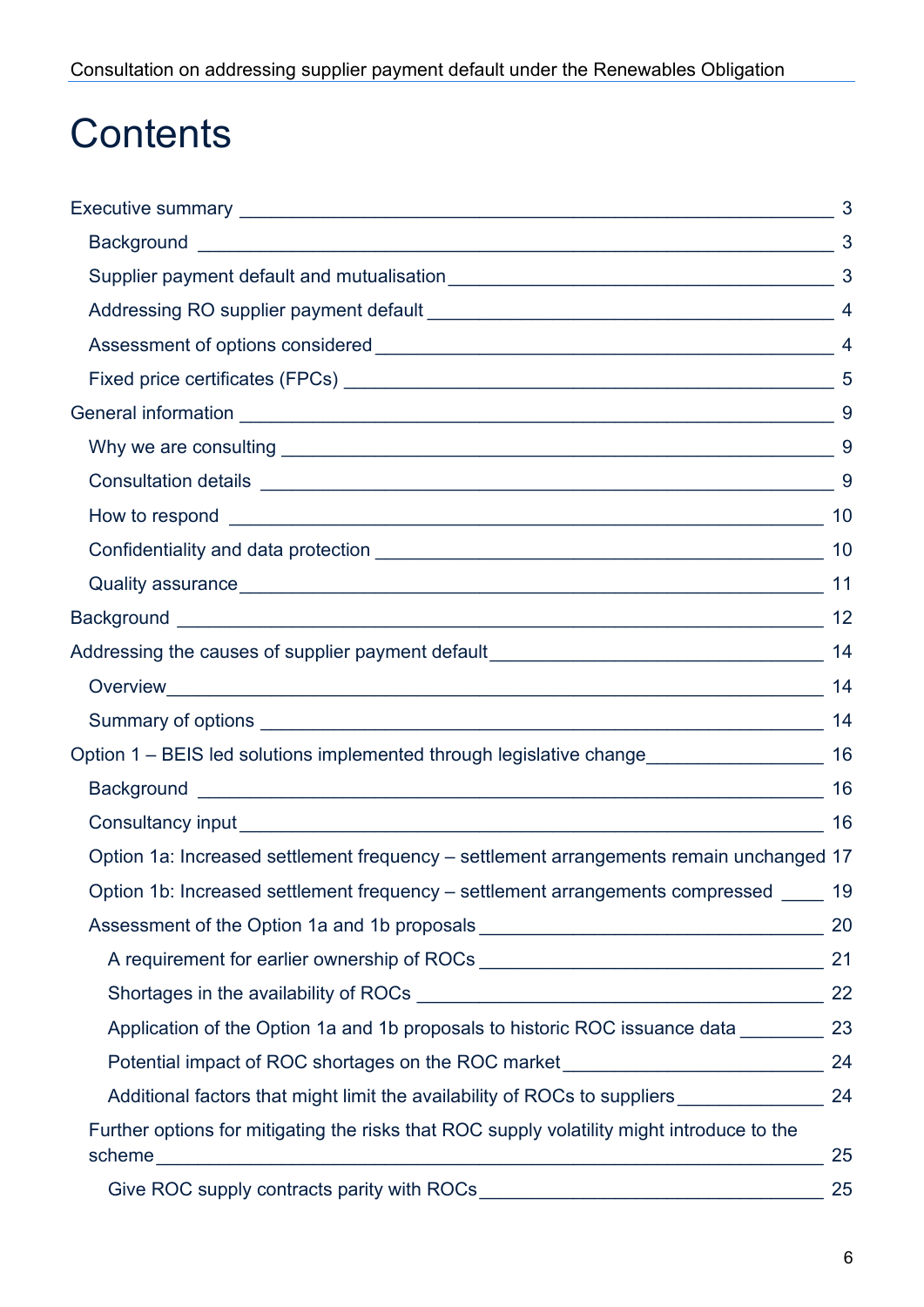| Require only a fraction of each suppliers' obligation to be settled at each quarterly             | 26  |
|---------------------------------------------------------------------------------------------------|-----|
| Provide suppliers with additional flexibility in settling their quarterly obligations ________ 26 |     |
| Option 1c: Increased settlement frequency – settlement arrangements compressed,                   |     |
|                                                                                                   | 27  |
| Option 2 – Ofgem led solutions implemented through the electricity supply licence ________ 29     |     |
|                                                                                                   |     |
|                                                                                                   |     |
|                                                                                                   |     |
|                                                                                                   |     |
|                                                                                                   | 31  |
|                                                                                                   |     |
|                                                                                                   |     |
|                                                                                                   |     |
|                                                                                                   |     |
|                                                                                                   |     |
|                                                                                                   | 35  |
|                                                                                                   |     |
|                                                                                                   |     |
|                                                                                                   |     |
|                                                                                                   | 36  |
|                                                                                                   | 37  |
|                                                                                                   | 38  |
|                                                                                                   |     |
|                                                                                                   |     |
|                                                                                                   | 39  |
|                                                                                                   | 40  |
|                                                                                                   |     |
|                                                                                                   |     |
|                                                                                                   | -41 |
|                                                                                                   | 42  |
|                                                                                                   | 42  |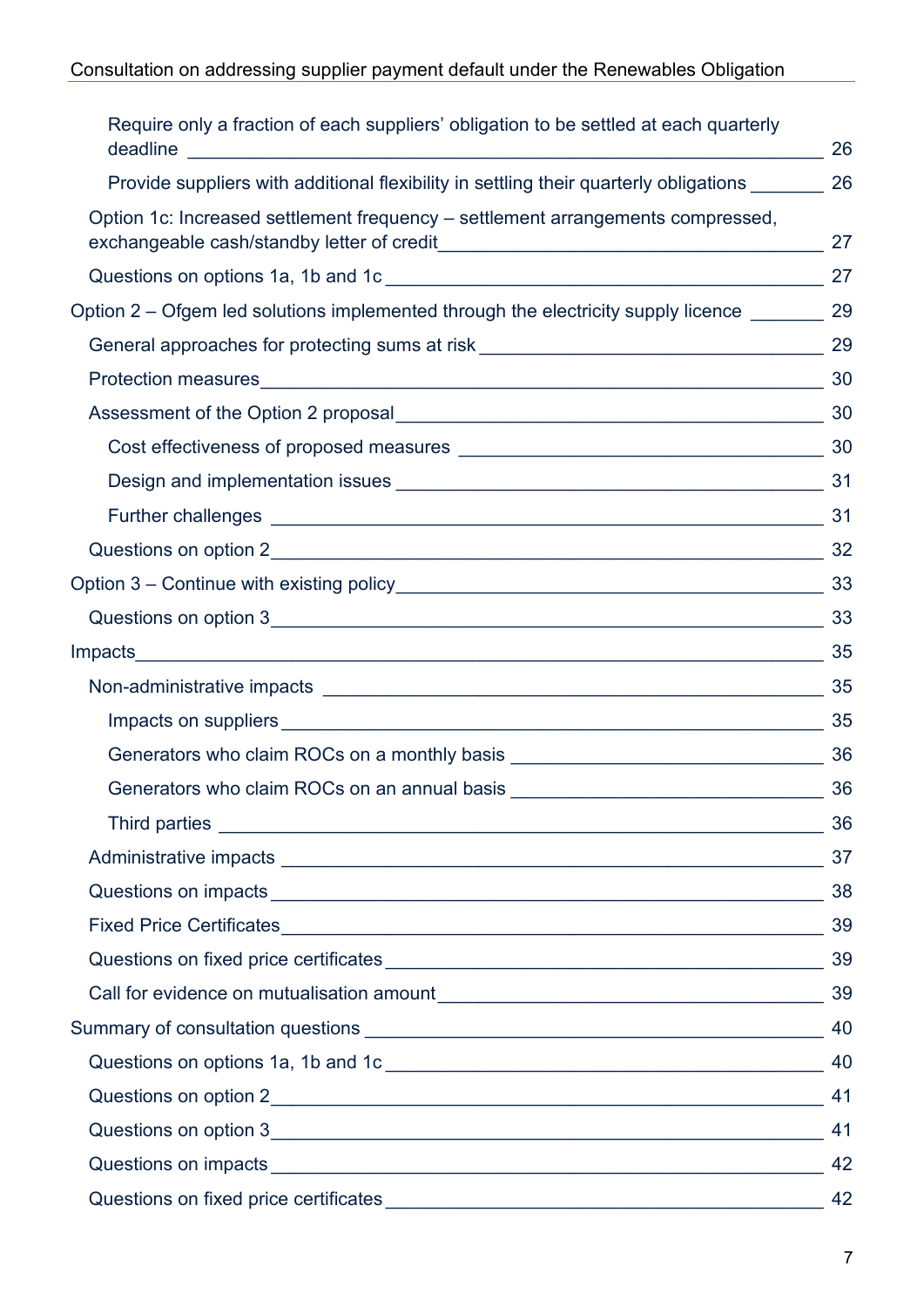### Consultation on addressing supplier payment default under the Renewables Obligation

|                                                                                           | 43 |
|-------------------------------------------------------------------------------------------|----|
|                                                                                           | 44 |
| An obligation on electricity suppliers to acquire and present Renewables Obligation       | 44 |
|                                                                                           | 44 |
|                                                                                           | 44 |
|                                                                                           |    |
|                                                                                           |    |
|                                                                                           |    |
|                                                                                           |    |
|                                                                                           |    |
|                                                                                           |    |
|                                                                                           |    |
|                                                                                           | 49 |
| The erosion of the mutualisation threshold in proportionate terms ____________________ 49 |    |
|                                                                                           |    |
|                                                                                           |    |
|                                                                                           |    |
|                                                                                           |    |
|                                                                                           |    |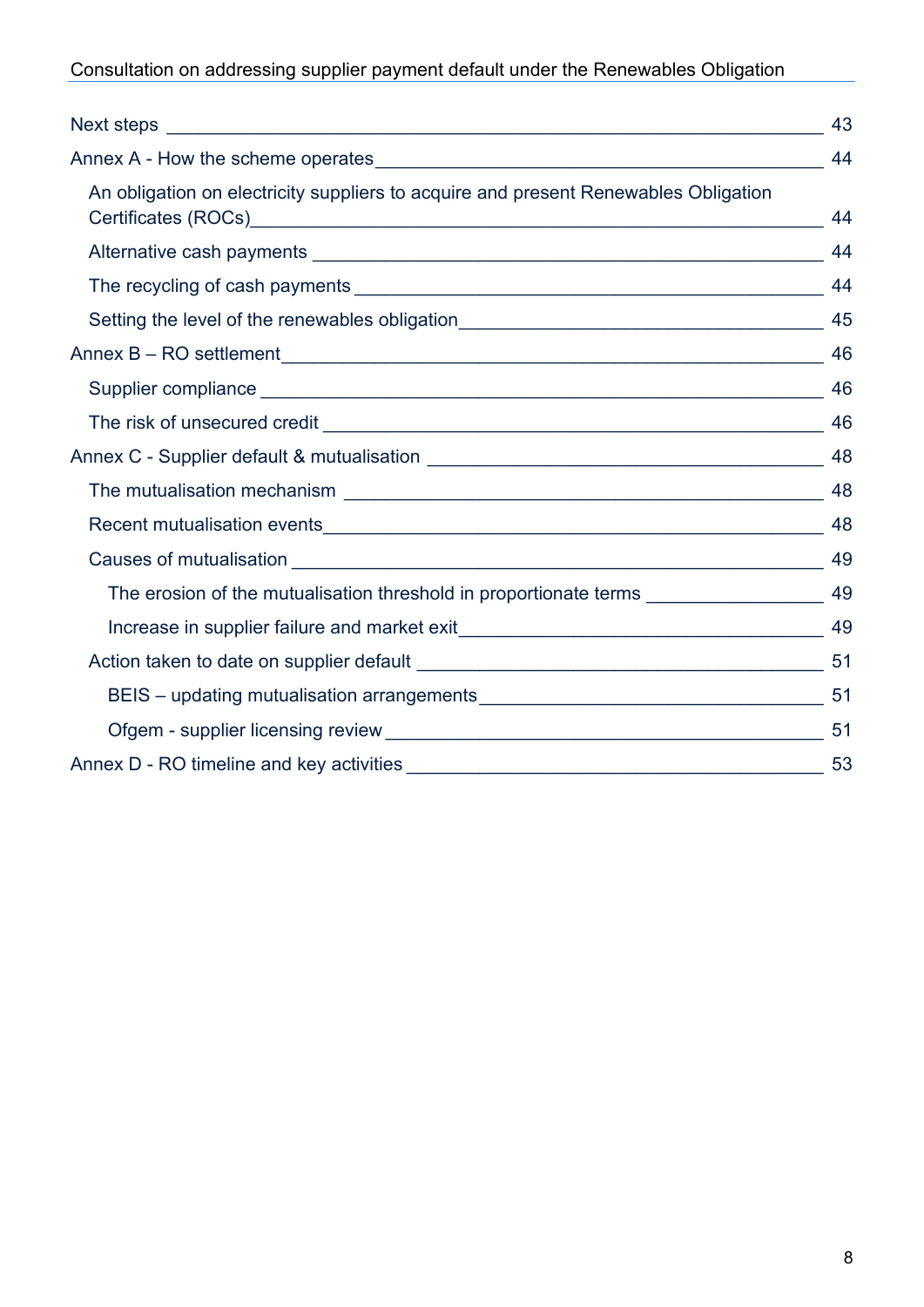## General information

## Why we are consulting

Supplier payment default under the Renewables Obligation (RO) support scheme has emerged in recent years. The scheme features a mutualisation mechanism which seeks to recover unpaid bills from other electricity suppliers once they exceed a threshold. Government recently legislated<sup>[3](#page-8-0)</sup> to increase the level of the mutualisation threshold (England and Wales only) to make it harder for mutualisation to be triggered, but this did not address the underlying causes of payment default.

This consultation, which has been prepared jointly with the energy regulator, Ofgem, focuses on supplier payment default under the RO. It considers the main options available for addressing it, through both legislation and the electricity supply licence, and qualitatively assesses the likely impacts of each. It seeks the views of stakeholders on these options and their preferred way of proceeding.

## Consultation details

**Issued:** 10 August 2021.

**Respond by:** 9 November 2021.

#### **Enquiries to:**

#### [RO@beis.gov.uk](mailto:RO@beis.gov.uk)

Current levels of home-working mean that BEIS is unable to provide a postal address at this time.

#### **Consultation reference:**

Consultation on addressing supplier payment default under the Renewables Obligation.

#### **Audiences:**

The proposals set out in this consultation could have an impact on scheme participants:

- The owners of RO accredited generating stations and PPA off-takers who sell renewables obligation certificates (ROCs) to suppliers and brokers;
- Electricity suppliers who are under an obligation to acquire renewables obligation certificates (ROCs) or make payments into the scheme's 'buy-out' fund;

<span id="page-8-0"></span><sup>3</sup> Renewables Obligation (Amendment) Order 2021 (SI 2021/415).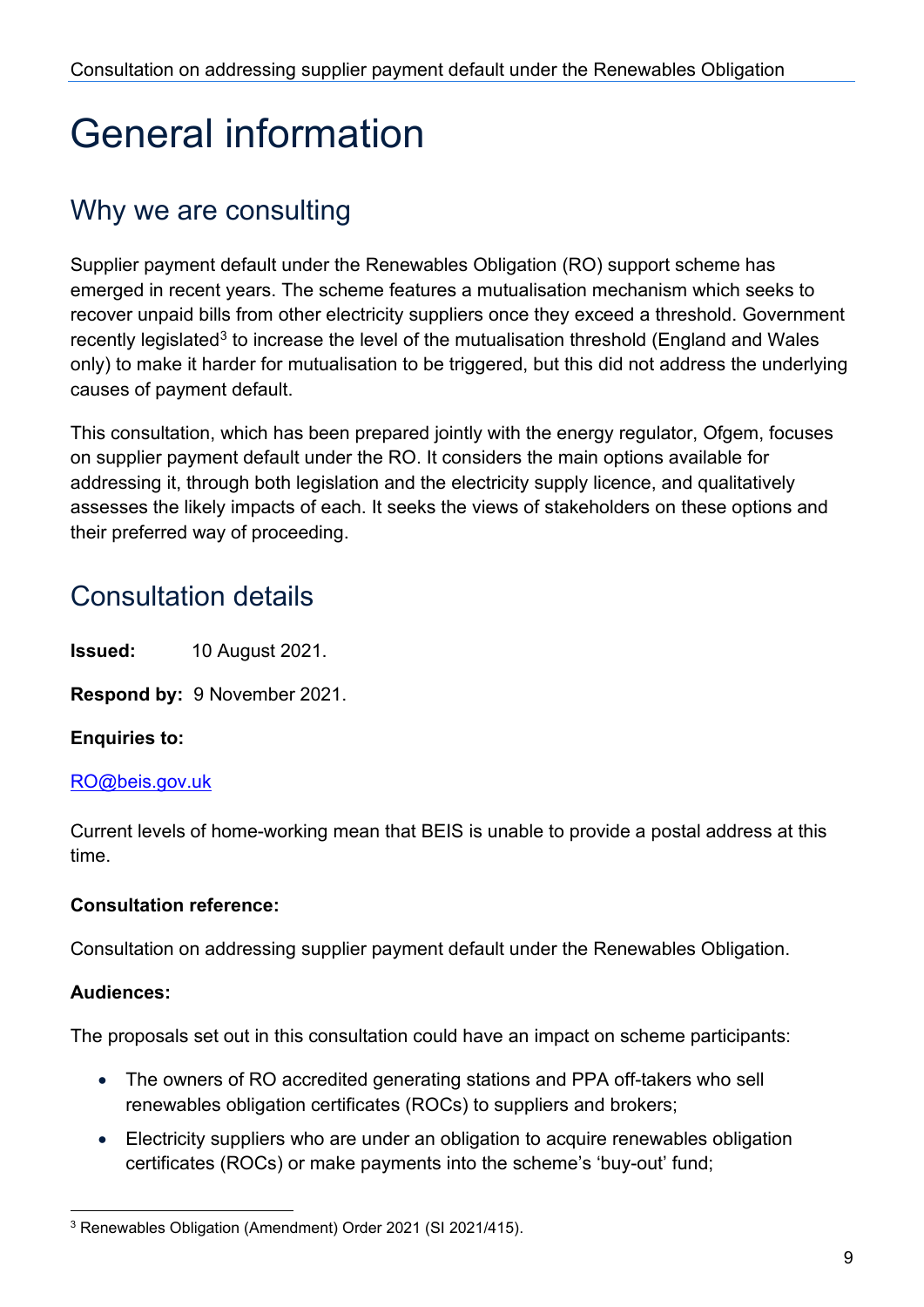- Businesses involved in the scheme (e.g. ROC brokers; financiers, advisers etc);
- Consumers who ultimately fund the scheme through their electricity bills.

Government and Ofgem are keen to hear the views of all stakeholders on the proposals.

#### **Territorial extent:**

England and Wales only.

This consultation relates to the Renewables Obligation scheme as set out in the Renewables Obligation Order 2015 (as amended), i.e. it relates to the England & Wales scheme only. For Scotland and Northern Ireland, the Renewables Obligation is devolved to the Scottish Government and Northern Ireland Executive respectively.

### How to respond

**Respond online at:** [https://beisgovuk.citizenspace.com/clean-electricity/ro-supplier-payment](https://eur02.safelinks.protection.outlook.com/?url=https%3A%2F%2Fbeisgovuk.citizenspace.com%2Fclean-electricity%2Fro-supplier-payment-default&data=04%7C01%7Ckatherine.donne%40beis.gov.uk%7Ce9046bfed02643b5788508d95b14b323%7Ccbac700502c143ebb497e6492d1b2dd8%7C0%7C1%7C637640966727399279%7CUnknown%7CTWFpbGZsb3d8eyJWIjoiMC4wLjAwMDAiLCJQIjoiV2luMzIiLCJBTiI6Ik1haWwiLCJXVCI6Mn0%3D%7C1000&sdata=b%2FbYCFvOZ2nFfjVmzkXdgDzpX7UUHXuaLPNx8jjP4DY%3D&reserved=0)[default](https://eur02.safelinks.protection.outlook.com/?url=https%3A%2F%2Fbeisgovuk.citizenspace.com%2Fclean-electricity%2Fro-supplier-payment-default&data=04%7C01%7Ckatherine.donne%40beis.gov.uk%7Ce9046bfed02643b5788508d95b14b323%7Ccbac700502c143ebb497e6492d1b2dd8%7C0%7C1%7C637640966727399279%7CUnknown%7CTWFpbGZsb3d8eyJWIjoiMC4wLjAwMDAiLCJQIjoiV2luMzIiLCJBTiI6Ik1haWwiLCJXVCI6Mn0%3D%7C1000&sdata=b%2FbYCFvOZ2nFfjVmzkXdgDzpX7UUHXuaLPNx8jjP4DY%3D&reserved=0)

or

#### **Email to**: [RO@beis.gov.uk](mailto:RO@beis.gov.uk)

A response form is available on the GOV.UK consultation page: [https://www.gov.uk/government/consultations/renewables-obligation-ro-addressing-electricity](https://eur02.safelinks.protection.outlook.com/?url=https%3A%2F%2Fwww.gov.uk%2Fgovernment%2Fconsultations%2Frenewables-obligation-ro-addressing-electricity-supplier-payment-default-under-the-ro-scheme&data=04%7C01%7Ckatherine.donne%40beis.gov.uk%7Ce9046bfed02643b5788508d95b14b323%7Ccbac700502c143ebb497e6492d1b2dd8%7C0%7C1%7C637640966727389318%7CUnknown%7CTWFpbGZsb3d8eyJWIjoiMC4wLjAwMDAiLCJQIjoiV2luMzIiLCJBTiI6Ik1haWwiLCJXVCI6Mn0%3D%7C1000&sdata=ocELo8tF8XsK622loEVPf7Vg4tyMhyR51Uklc0iYWbs%3D&reserved=0)[supplier-payment-default-under-the-ro-scheme](https://eur02.safelinks.protection.outlook.com/?url=https%3A%2F%2Fwww.gov.uk%2Fgovernment%2Fconsultations%2Frenewables-obligation-ro-addressing-electricity-supplier-payment-default-under-the-ro-scheme&data=04%7C01%7Ckatherine.donne%40beis.gov.uk%7Ce9046bfed02643b5788508d95b14b323%7Ccbac700502c143ebb497e6492d1b2dd8%7C0%7C1%7C637640966727389318%7CUnknown%7CTWFpbGZsb3d8eyJWIjoiMC4wLjAwMDAiLCJQIjoiV2luMzIiLCJBTiI6Ik1haWwiLCJXVCI6Mn0%3D%7C1000&sdata=ocELo8tF8XsK622loEVPf7Vg4tyMhyR51Uklc0iYWbs%3D&reserved=0)

Current levels of home-working mean that BEIS is unable to provide a postal address at this time.

When responding, please state whether you are responding as an individual or representing the views of an organisation.

Your response will be most useful if it is framed in direct response to the questions posed, although further comments and evidence are also welcome.

## Confidentiality and data protection

Information you provide in response to this consultation, including personal information, may be disclosed in accordance with UK legislation (the Freedom of Information Act 2000, the Data Protection Act 2018 and the Environmental Information Regulations 2004).

If you want the information that you provide to be treated as confidential, please tell us, but be aware that we cannot guarantee confidentiality in all circumstances. An automatic confidentiality disclaimer generated by your IT system will not be regarded by us as a confidentiality request.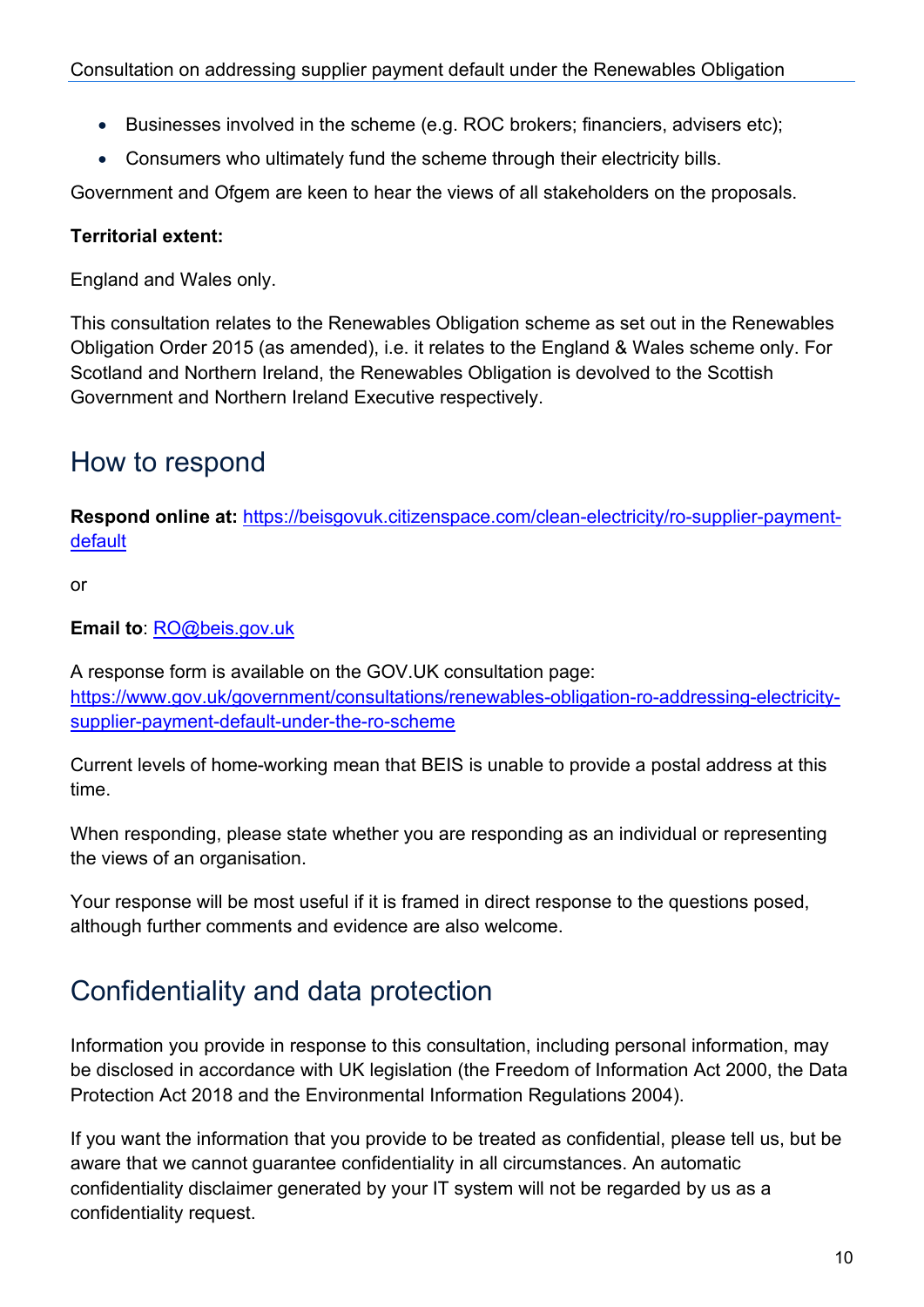We will process your personal data in accordance with all applicable data protection laws. See our [privacy policy.](https://www.gov.uk/government/organisations/department-for-business-energy-and-industrial-strategy/about/personal-information-charter)

We will summarise all responses and publish this summary on **GOV.UK**. The summary will include a list of names or organisations that responded, but not people's personal names, addresses or other contact details.

## Quality assurance

This consultation has been carried out in accordance with the government's [consultation](https://www.gov.uk/government/publications/consultation-principles-guidance)  [principles.](https://www.gov.uk/government/publications/consultation-principles-guidance)

If you have any complaints about the way this consultation has been conducted, please email: [beis.bru@beis.gov.uk.](mailto:beis.bru@beis.gov.uk)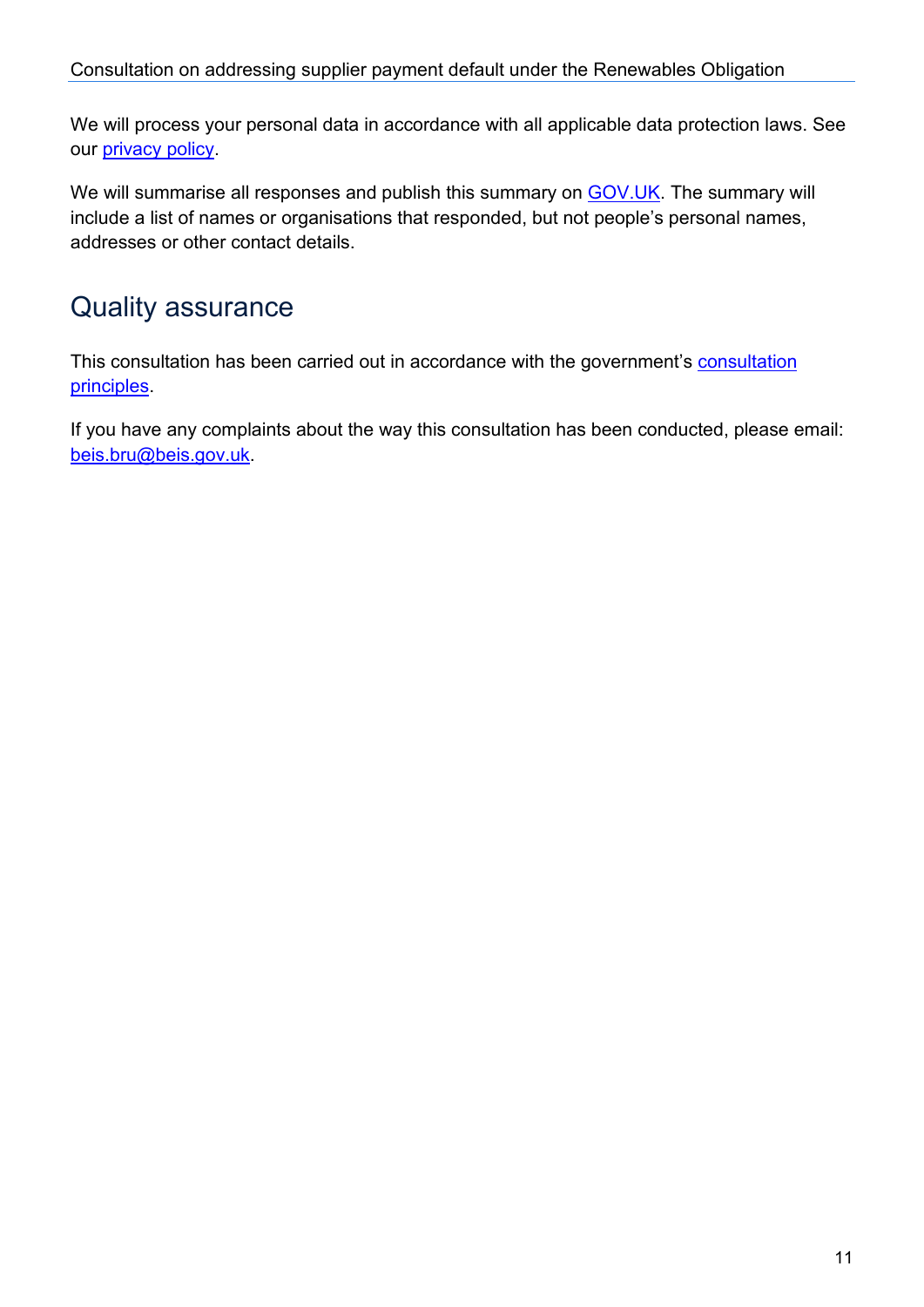## **Background**

The Renewables Obligation was launched in 2002 and continues to play an important role in the delivery of renewable electricity – about 30% of the electricity supplied in the UK is supported by the scheme. It places an obligation on electricity suppliers to obtain a certain number of Renewables Obligation Certificates (ROCs) in proportion to the amount of electricity they supply to customers. As an alternative, suppliers may make a cash payment in lieu of each ROC into a cash fund - about 10% of the obligation is met this way. The cash fund is recycled back to suppliers who met the obligation with ROCs, increasing their value and ensuring they remain in demand.

The Renewables Obligation actually comprises three separate but interlinked schemes: the Renewables Obligation (RO), which applies in England & Wales; the Renewables Obligation Scotland (ROS); and the Northern Ireland Renewables Obligation (NIRO). The Scottish and Northern Irish Governments are responsible for their own schemes, whilst the UK Government is responsible for the RO. This consultation relates to the RO (i.e. England & Wales) only, but consideration has been given to interactions with the ROS and NIRO.

Whilst the Renewables Obligation (UK-wide) is now closed to new generating capacity, it remains government's biggest renewables support scheme, costing UK electricity suppliers and their customers over £6bn per annum. The Renewables Obligation will continue to support renewable electricity generation until its closure in 2037.

In recent years there has been an increase in the number of suppliers failing to settle their annual obligation under the scheme - defaults manifest as shortfalls in the cash payment fund. When this happens, the scheme is denied of revenue which threatens the value of ROCs. If the level of default exceeds 1% of scheme costs (which for 2021/22 is £63.7m), unmet obligations, up to a ceiling of nearly £306m for 2021/22 (England and Wales), are passed onto other suppliers to settle in a mutualisation process. The proceeds of mutualisation are recycled back to those suppliers who met their obligation with ROCs on a per-ROC presented basis. If the threshold is not exceeded, any shortfall remains unrecovered, and generators lose out.

The emergence of supplier payment default is of concern to participants in the RO. Electricity suppliers are unhappy about meeting the unmet obligations of their competitors, whilst generators lose out when the level of default is insufficient to trigger mutualisation. Government recently legislated to increase the level of the mutualisation threshold (England and Wales only) to make it harder for mutualisation to be triggered, whilst Ofgem has taken steps via the electricity supply licence to improve supplier standards of financial resilience. However, neither of these measures directly addressed the underlying causes of supplier payment default under the RO. Some stakeholders have therefore called on Government, or Ofgem, to address the problem.

This consultation focuses on supplier payment default under the RO. It considers the main options available for addressing it through both legislation and the electricity supply licence, the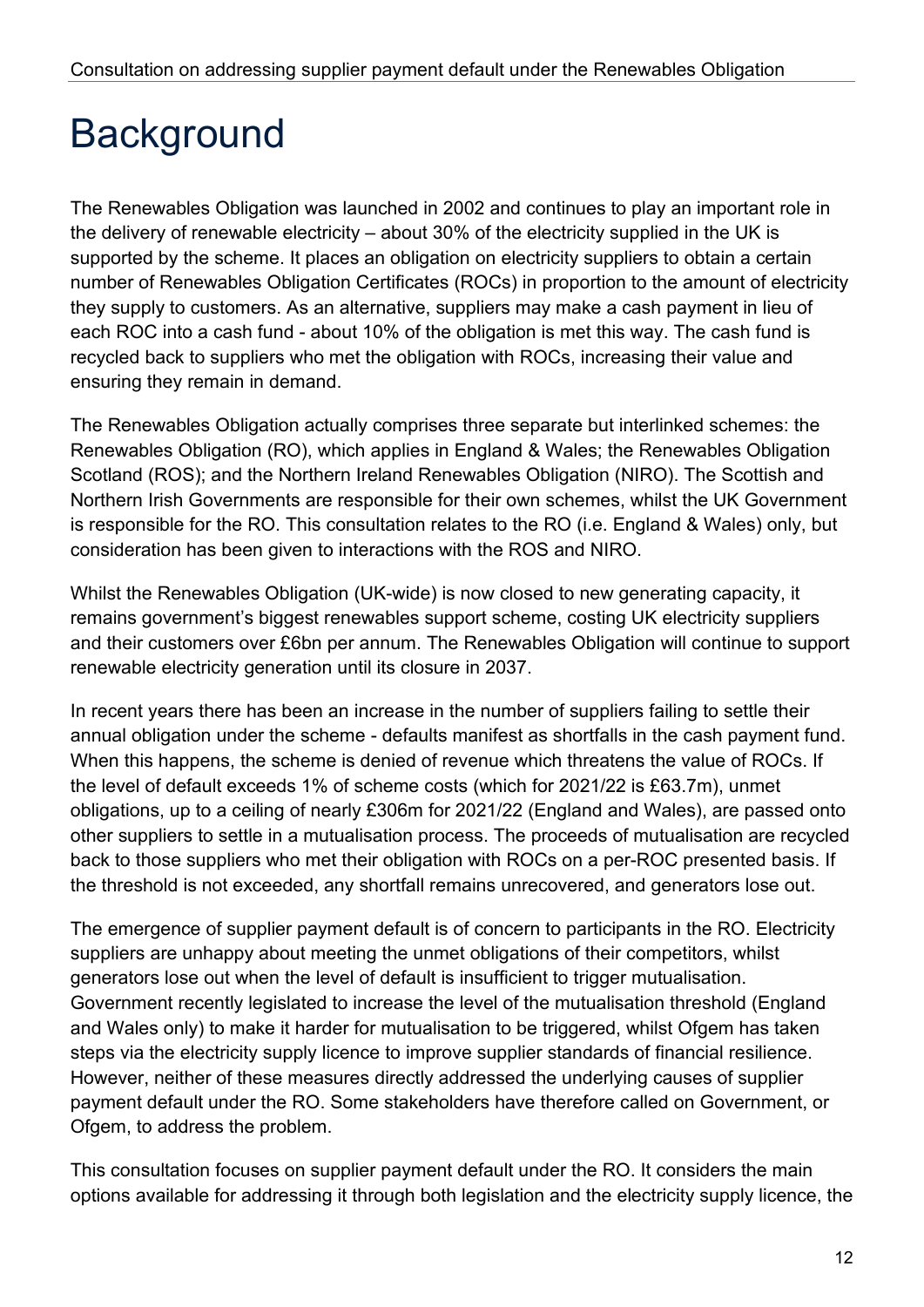challenges arising and the likely qualitative impacts of these options on scheme participants. It seeks the views of stakeholders on proceeding with one of these options.

Further details on how the scheme operates are given in Annex A. Supplier settlement arrangements are detailed in Annex B. A description of supplier payment default, mutualisation arrangements and recent steps taken by BEIS and Ofgem to alleviate the problem are given in Annex C. Annex D outlines key activities in the RO calendar.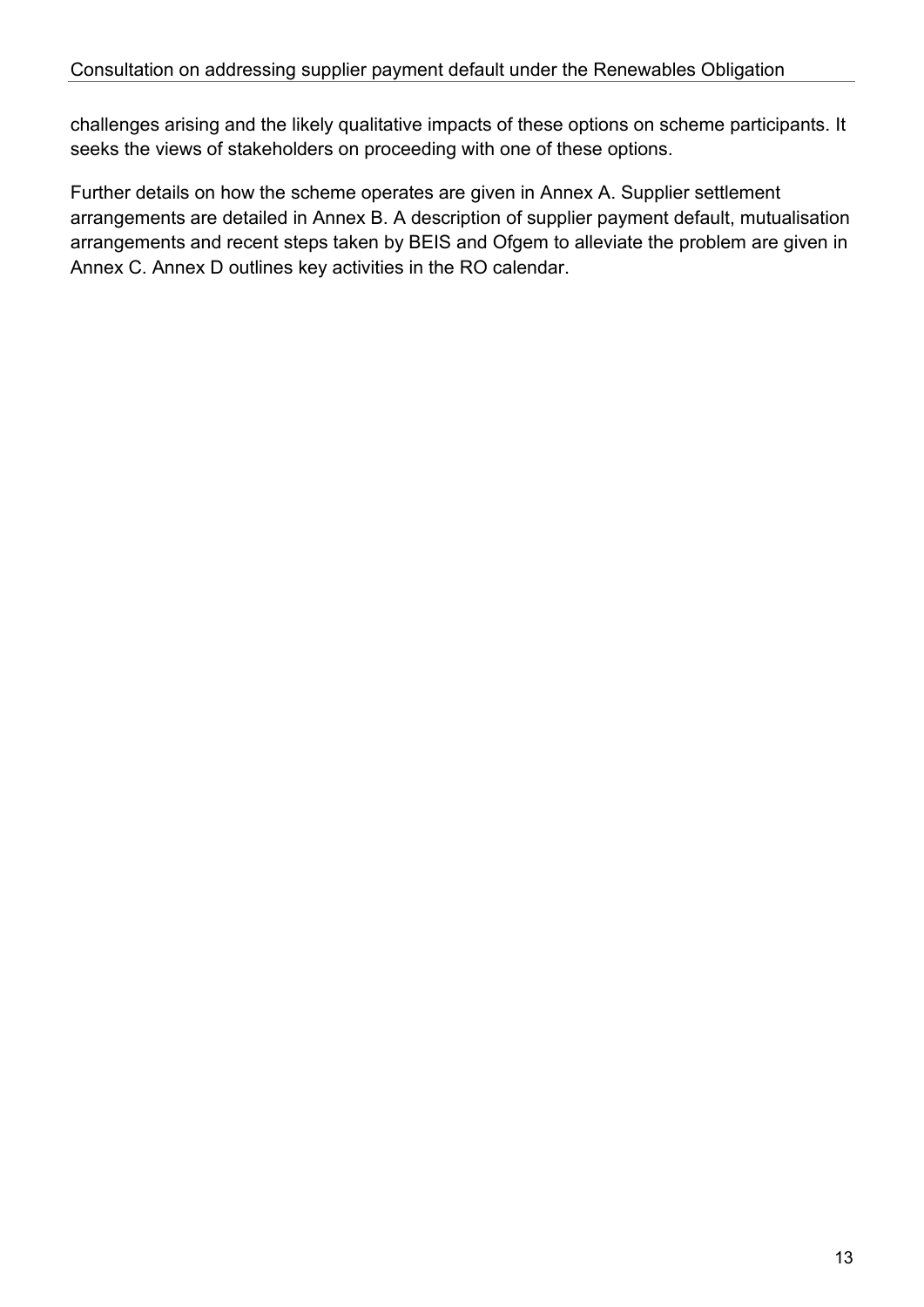## Addressing the causes of supplier payment default

## **Overview**

Despite the recent steps that Government and Ofgem have taken to update mutualisation arrangements, and improve supplier standards of financial resilience respectively (see Annex C for details), neither approach has directly addressed what some stakeholders believe to be the underlying problem: the ability for suppliers to accrue significant levels of obligation "at risk", i.e. without any specific measures in place to ensure their obligations are settled in the event of default. Under current arrangements, the default risk lies with other scheme participants. Therefore, whilst the likelihood of mutualisation occurring has been lowered, it remains a possibility.

As a consequence, there have been continuing calls from some stakeholders for either Government or Ofgem to introduce additional measures to address the causes of supplier payment default. In the main, these calls have advocated either the introduction of more frequent settlement arrangements (to prevent suppliers from defaulting on such large sums as is currently the case) or a new requirement for suppliers to protect their accruing obligations by posting collateral, in one form or another. In the event a supplier defaulted on its obligation, its posted collateral would be put towards settling its obligation, lowering the level of default and the amount that other suppliers are exposed to.

In the following sections, we explore a number of options for addressing supplier payment default, categorising them as either BEIS led, i.e. approaches which would be implemented primarily through legislative change, or Ofgem led, i.e. implemented primarily through the supply licence (although as we note, supply licence measures may require supporting legislative changes to enable a supplier's obligation to be settled with collateral). We also consider the case for continuing with existing policy, allowing recently introduced legislative changes (i.e. updates to mutualisation arrangements) and licence changes (i.e. those which aim to increase supplier standards of financial resilience) to take effect.

## Summary of options

Table 1 summarises 3 options and sub-options that we consider in the following sections for addressing supplier payment default under the RO:

• **Options 1a, 1b and 1c** are approaches that would increase RO settlement frequency. They would be implemented by Government through amendments to the Renewables Obligation Order 2015 (as amended), the legislation which underpins the scheme. Some of these amendments would require changes to primary legislation;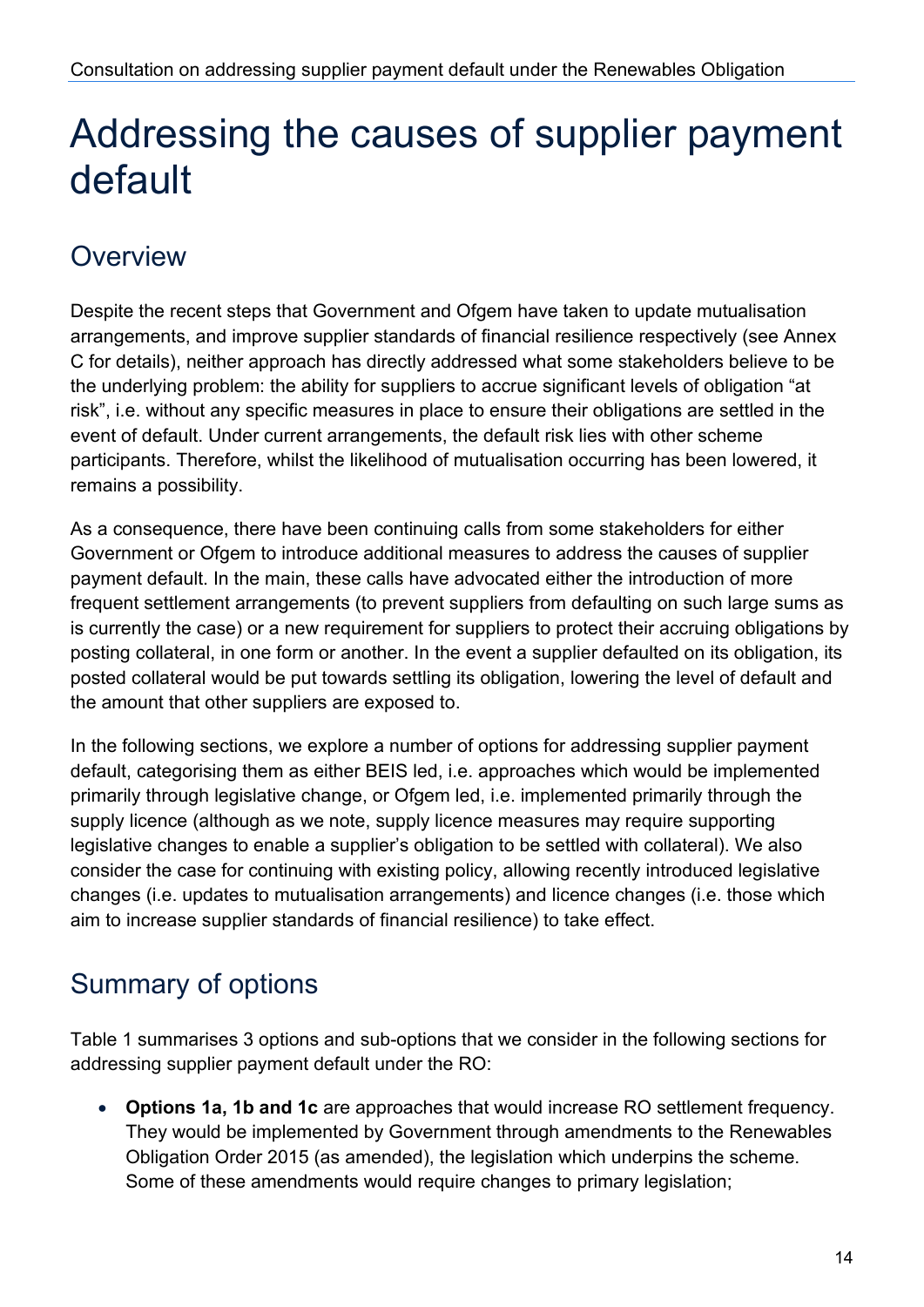- **Option 2** is an approach that would require suppliers to protect sums at risk of being mutualised. It would be implemented by Ofgem through the electricity supply licence. It is likely that it would also require complementary changes to be made to the Renewables Obligation Order 2015 (as amended);
- **Option 3** is to continue with existing policy, allowing recently introduced legislative and licence changes to take effect.

#### **Table 1: Summary of options for addressing supplier payment default under the RO.**

| <b>Option</b>  | <b>Description</b>                                                                                                                                                                                    |
|----------------|-------------------------------------------------------------------------------------------------------------------------------------------------------------------------------------------------------|
| 1a             | BEIS - New legislative requirement for more frequent RO settlement either with<br>ROCs and/or buy-out payments.                                                                                       |
| 1 <sub>b</sub> | BEIS - New legislative requirement for more frequent RO settlement either with<br>ROCs and/or buy-out payments.                                                                                       |
|                | Settlement timelines are compressed, and the late payment period is abolished.                                                                                                                        |
| 1 <sub>c</sub> | BEIS - New legislative requirement for more frequent RO settlement, either with<br>ROCs and/or buy-out payments and/or a letter of credit.                                                            |
|                | Settlement timelines are compressed, and the late payment period is abolished.                                                                                                                        |
|                | Suppliers would be required to substitute any letters of credit presented in fulfilment<br>of a quarterly obligation with ROCs and/or buy-out payments on or before the final<br>settlement deadline. |
|                | Suppliers would be given the option of substituting buy-out payments with ROCs on<br>or before the final settlement deadline.                                                                         |
| $\overline{2}$ | Ofgem – Creation of new prescriptive licence requirements, requiring suppliers to<br>protect sums at risk of mutualisation.                                                                           |
| 3              | Continue with existing policy.                                                                                                                                                                        |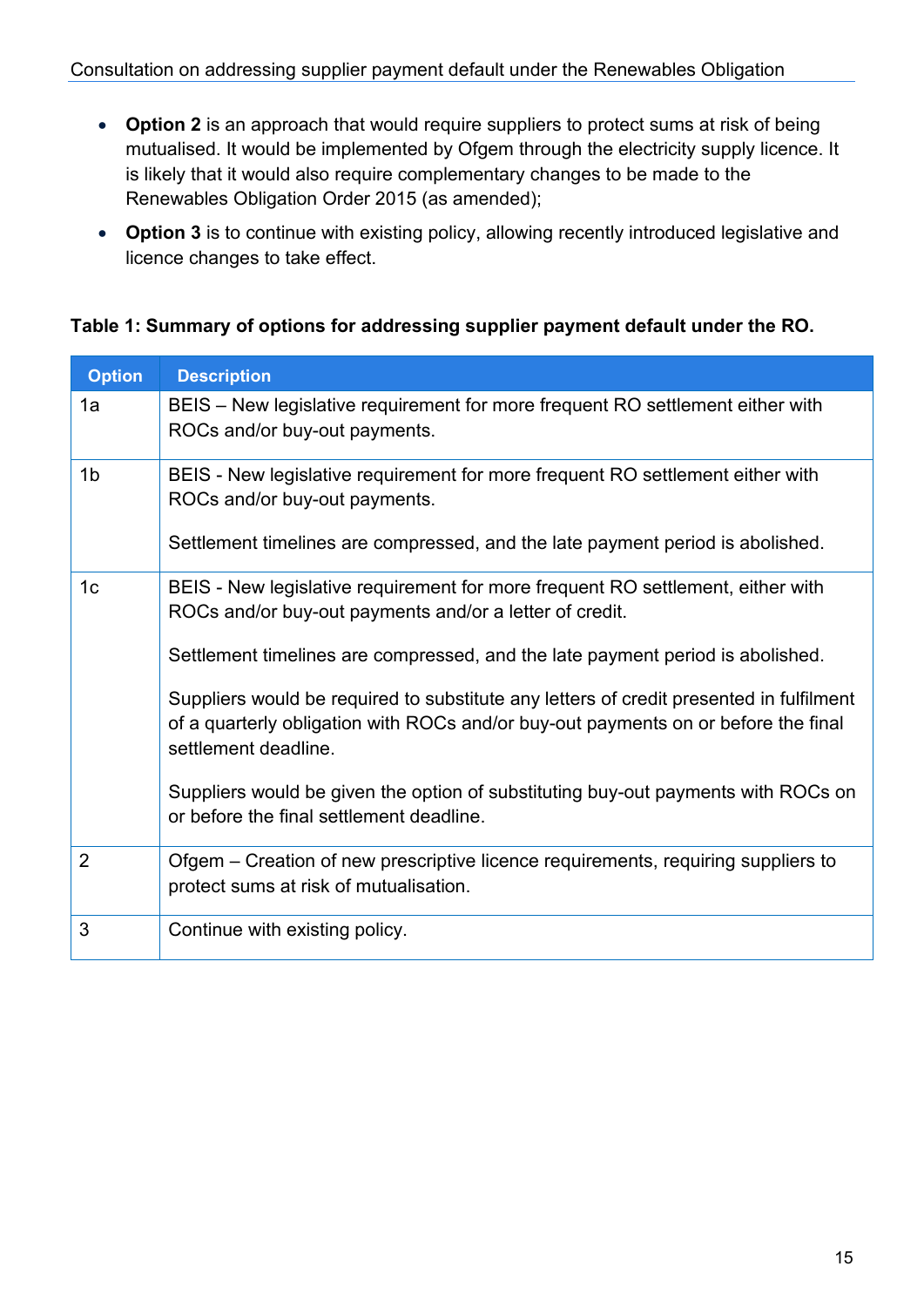## Option 1 – BEIS led solutions implemented through legislative change

## **Background**

Under the Option 1 proposals that we set out below, we consider a set of sub-options for introducing more frequent supplier settlement into the RO. More frequent settlement would lower the maximum sum that suppliers could default on. It would also act as an early warning indicator, enabling Ofgem to take earlier regulatory intervention when suppliers are noncompliant than is possible under current arrangements.

Under our proposals, the current single annual settlement event would be replaced with four quarterly settlement events relating to electricity supplied (and therefore obligations accrued) during the following quarters: April – June (**Q1**); July – Sept (**Q2)**; Oct – Dec (**Q3**); and Jan – Mar (**Q4**). Electricity suppliers would continue to remain under an annual "ROCs per MWh" obligation in respect of the electricity they supply during the annual obligation period. In other words, the level of the obligation would continue to be set by Government on an annual basis and would apply to electricity supplied to customers during each 12-month obligation period, which would continue to run from April – March inclusive. This would avoid Government having to set the level of the obligation in respect of periods of less than one year (this would increase uncertainty and mitigating the associated risk to the ROC market would increase scheme costs).

Under our proposals, suppliers would continue the current practice of settling their obligation retrospectively, i.e. after each quarter's obligation had been accrued. Specific arrangements for how and when settlement would take place are considered under the Options 1a – 1c headings below. Whilst the retrospective approach means that suppliers would continue to accrue their obligation at risk, the maximum amount at risk would be lower than it is under current arrangements where suppliers are able to default on up to 19-months' worth of obligation. Since the default risk would be lower, greater protection would be given to the buyout fund. This would be of benefit to other suppliers and generators alike. Further details on how much obligation might remain at risk are given in the following sections.

## Consultancy input

In order to shape our thinking on how more frequent settlement might work in practice, we developed a "straw-man" proposal outlining potential future arrangements. We also developed a more ambitious variant of the straw-man where the settlement timeframes (i.e. the time given to suppliers to settle their obligation following each quarterly obligation period) are compressed.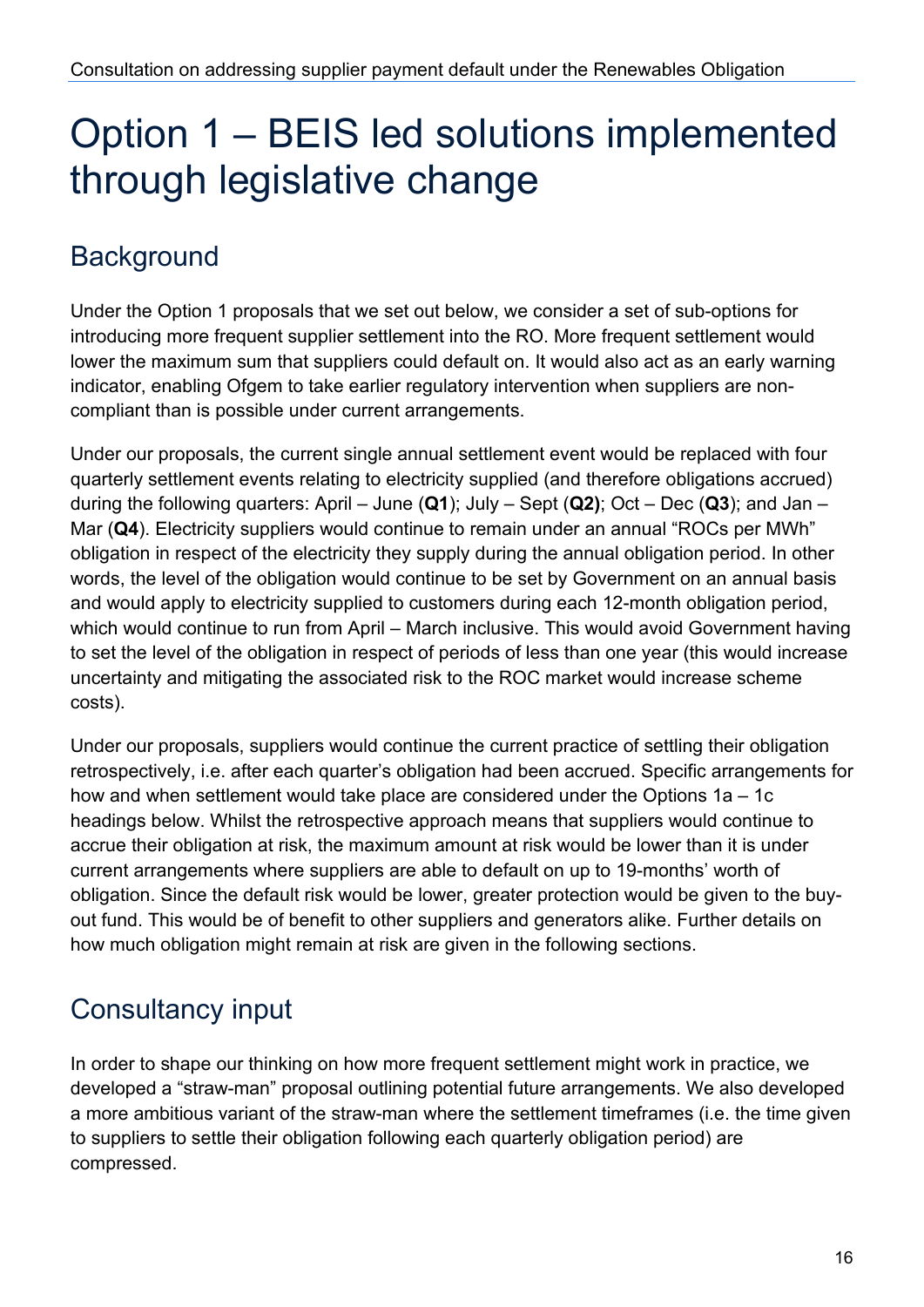Mindful of the potential impacts these new arrangements might have on the operation of the scheme, and therefore the welfare of scheme participants, we asked the consultants Cornwall Insight to provide a high-level assessment of our proposals. Cornwall Insight's findings, which are published alongside this consultation, have informed the quarterly settlement options which we set out below.

### Option 1a: Increased settlement frequency – settlement arrangements remain unchanged

Under this option, suppliers would be required to settle their obligation in respect of electricity supplied to customers during each of the four quarters described above. Following each quarter, each supplier's electricity supply volume would be determined, and the prevailing renewables obligation (i.e. ROCs per MWh) would be applied to that volume. Existing RO settlement arrangements would then be applied. Suppliers would be required to provide electricity supply volume data to Ofgem before the first day of the fourth month following each quarter. They would have 5 months following each quarter to present ROCs or buy-out payments to Ofgem, and a further 2 months to make late payments.

To illustrate how this might work, and taking the first quarter of each obligation year as an example, suppliers would accrue an obligation in respect of electricity supplied to customers during April – June. They would then be required to provide electricity supply volume data to Ofgem before the 1<sup>st</sup> of October, and to settle their April – June obligation either with ROCs and/or buy-out payments before 1<sup>st</sup> December, or with late payments before 1<sup>st</sup> February.

ROCs issued in respect of generation that occurred during any one quarter could be used by suppliers to fulfil their obligation in respect of a subsequent quarter during the obligation year. Existing ROC "banking" rules<sup>[4](#page-16-0)</sup>, which govern what proportion of a supplier's obligation may be settled with the previous year's ROCs, would continue to apply. Buy-out and late payment funds would continue to be redistributed annually, and the shortfall in the buy-out/late payment funds would continue to be determined on an annual basis. Mutualisation arrangements would remain unchanged.

If a supplier failed to fulfil one of its quarterly obligations, it would have failed to comply with a requirement of the scheme. This would enable Ofgem to commence regulatory intervention as appropriate, potentially many months earlier than is possible under existing arrangements. Any cash or ROCs already provided by that supplier in fulfilment of its quarterly obligations would remain committed towards its annual obligation, even in the event it became insolvent and exited the market. This should tend to lower the annual payment shortfall and lessen the likelihood of mutualisation being triggered.

Under this option, the amount of obligation that suppliers could accumulate before being required to settle part of their obligation would be reduced from 19 months to 10 months, which

<span id="page-16-0"></span><sup>4</sup> Under current arrangements, suppliers are permitted to fulfil up to 25% of their obligation with ROCs issued in respect of the previous obligation year.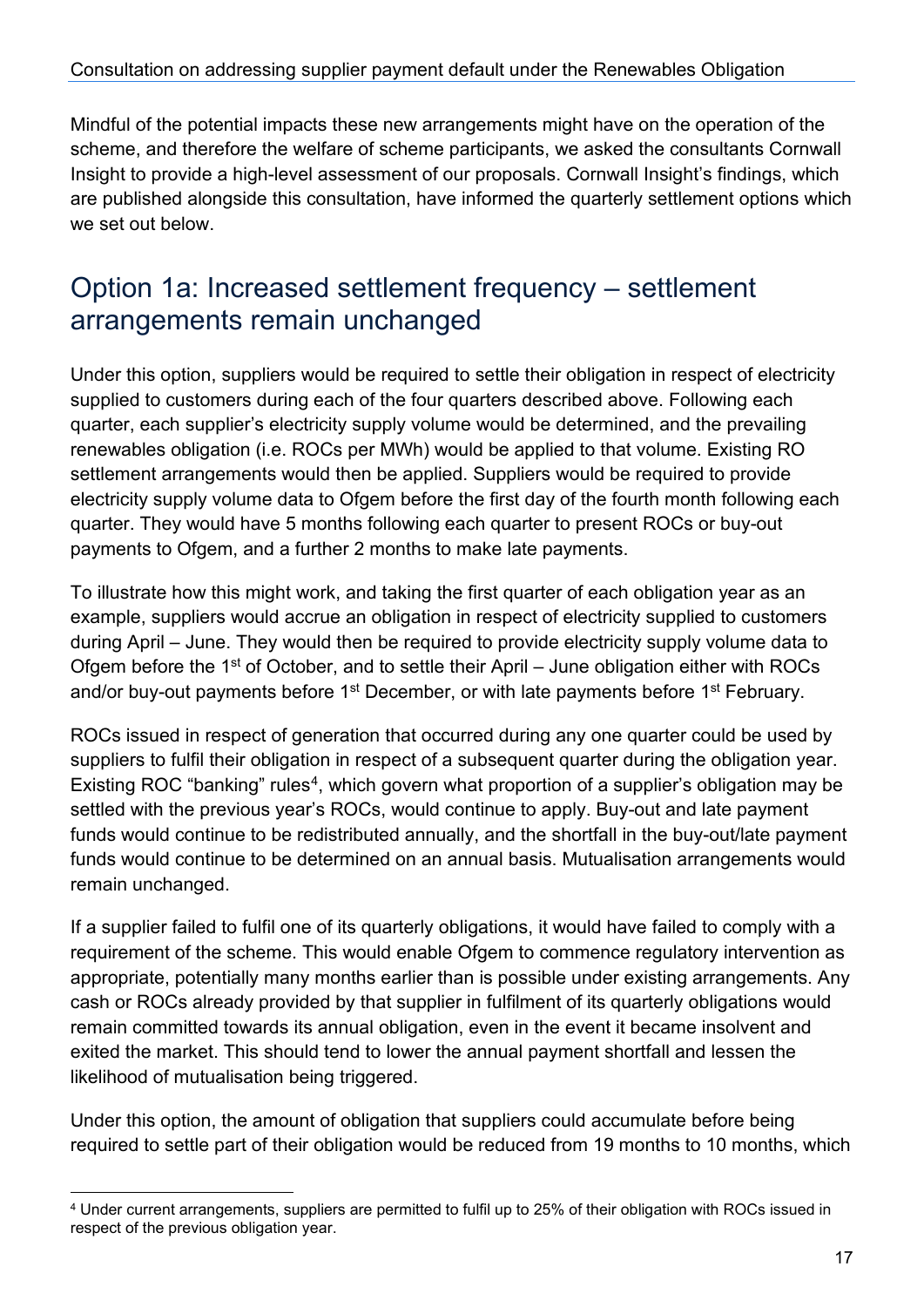we determine as the 3-month accrual period, plus a settlement period of up to 7 months (i.e. if a supplier settled its quarterly obligation with late payments) during which the following quarters' obligations would be accrued. In other words, if a supplier failed to fulfil one of its quarterly obligations and/or underwent disorderly market exit, the maximum amount of unmet obligation that it could default on (and which would contribute to the scheme's annual payment shortfall) would be 10 months. This is an improvement of 9 months on current arrangements. A summary of the Option 1a timelines is given in Table 2.

|                                                       | Q <sub>1</sub>                                     | Q <sub>2</sub>                                     | Q3                                                  | Q <sub>4</sub>                                    |
|-------------------------------------------------------|----------------------------------------------------|----------------------------------------------------|-----------------------------------------------------|---------------------------------------------------|
| Obligation<br>accrued                                 | $Apr - Jun$                                        | $Jul - Sep$                                        | $Oct - Dec$                                         | Jan - Mar                                         |
| ROCs issued                                           | Late Jul - late<br>Sep $(Q2)$                      | Mid $Oct - mid$<br>Dec $(Q3)$                      | Mid Jan $-$ mid<br>Mar $(Q4)$                       | Mid Apr – mid<br>Jun (Q1 Y+1)                     |
| Present<br>ROCs/buy-<br>out payments<br>before:       | 1 Dec<br>(8 months)<br>obligation at risk)         | 1 Mar<br>(8 months)<br>obligation at risk)         | 1 June<br>(8 months)<br>obligation at risk)         | 1 Sep<br>(8 months)<br>obligation at risk)        |
| <b>ROCs</b><br>available at<br><b>ROC</b><br>deadline | $Apr - Aug$<br>(i.e. 5 months)<br>worth issued Jul | $Apr - Nov$<br>(i.e. 8 months)<br>worth issued Jul | $Apr - Feb$<br>(i.e. 11 months)<br>worth issued Jul | Apr - Mar<br>(i.e. 12 months)<br>worth issued Jul |

– Feb, plus banked ROCs)

(10 months

obligation at risk)

1 May

– May, plus banked ROCs)

(10 months

obligation at risk)

1 Aug

– Jun, plus banked ROCs)

(10 months

obligation at risk)

1 Nov

– Nov, plus banked ROCs)

(10 months

obligation at risk)

1 Feb

Make late payments before:

#### **Table 2: Timelines associated with the Option 1a proposal under which suppliers would discharge their annual obligation on a quarterly basis (Q1 – Q4).**

The default risk of 10 months could be further reduced to 8 months if the late payment period were abolished - suppliers would still have 5 months in which to settle their quarterly obligation, so this does not seem an unreasonable proposition. Further information on removing the late payment period is set out under option 1b below.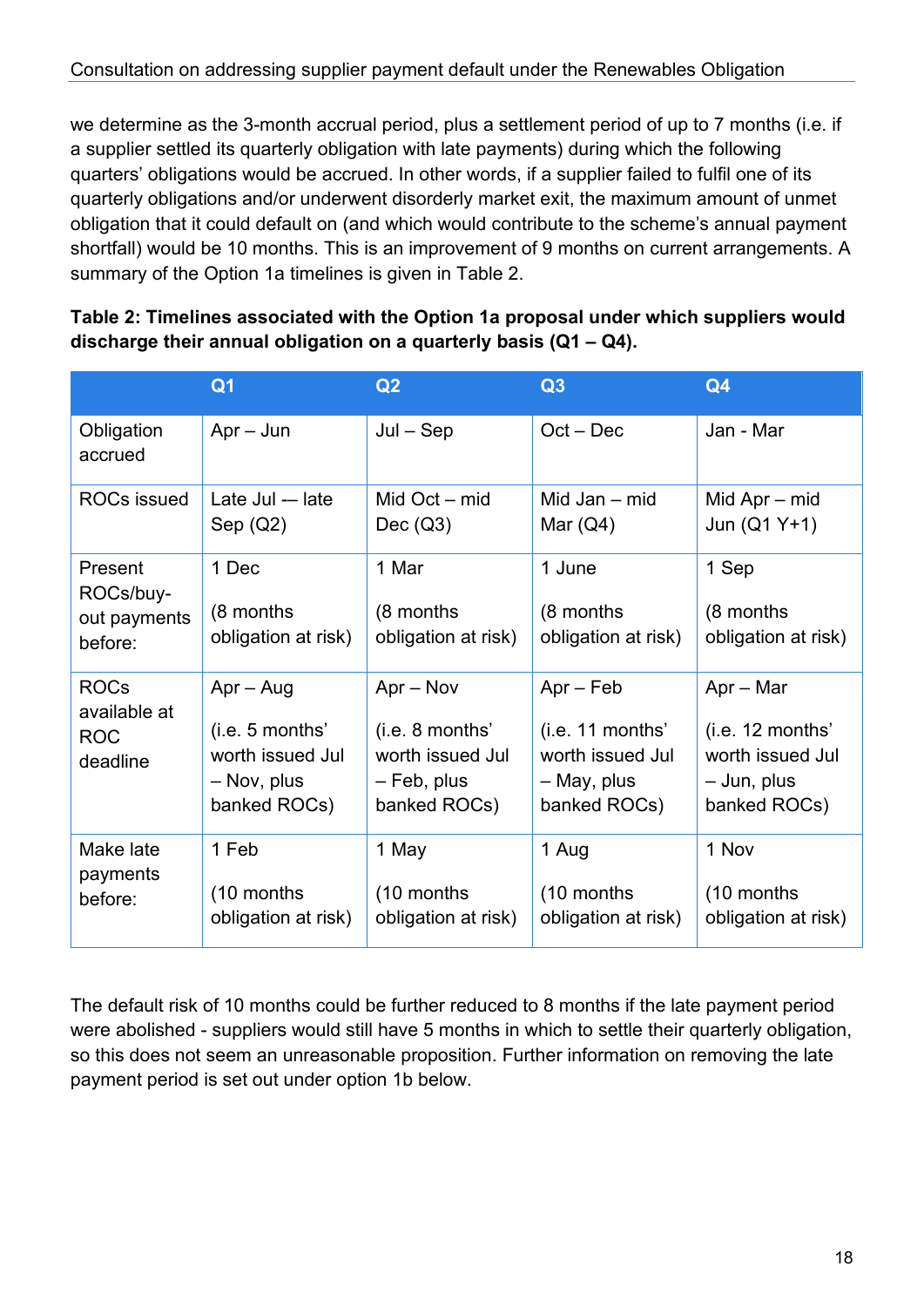### Option 1b: Increased settlement frequency – settlement arrangements compressed

Under Option 1b, suppliers would again be required to settle their obligation, retrospectively, in respect of electricity supplied to customers during each of the four quarters described earlier. As was the case for Option 1a, this would mean that following each quarter, each supplier's electricity supply volume would be determined, and the prevailing renewables obligation (i.e. ROCs per MWh) applied to that volume. However, under Option 1b, settlement arrangements would be compressed.

Suppliers would be required to provide electricity supply volume data to Ofgem by the first day of the third month following each quarter. They would have 3 months following each quarter to present ROCs or buy-out payments to Ofgem. The option of late payments would be abolished.

To illustrate, and again taking the first quarter of each obligation year as an example, suppliers would accrue an obligation in respect of electricity supplied to customers during April – June. They would then be required to provide electricity supply volume data to Ofgem by the 1<sup>st</sup> of September and to settle their April – June obligation before  $1<sup>st</sup>$  October. All other aspects of the Option 1b proposal (portability of ROCs between quarters, ROC banking rules, redistribution of the buy-out and late payment funds, determination of a payment shortfall and mutualisation arrangements) would remain the same as for Option 1a.

As was the case with the proposal set out in Option 1a, the failure of a supplier to fulfil one of the quarterly obligations would enable Ofgem to commence regulatory intervention as appropriate, and any cash or ROCs already provided by that supplier would count towards its annual obligation. This would again tend to lower the annual payment shortfall and lessen the likelihood of mutualisation being triggered.

Under this option, the amount of obligation that suppliers would accumulate before being required to settle part of their obligation would be reduced from 19 months to 6 months, which we determine as the 3-month accrual period, plus a 3-month settlement period during which the next quarter's obligation would accrue. In other words, if a supplier failed to fulfil one of its quarterly obligations and/or underwent disorderly market exit, the maximum amount of unmet obligation that it could default on (and which would contribute to the scheme's annual payment shortfall) would be 6 months. This is an improvement of 13 months on current arrangements. A summary of the Option 1b timelines is given in Table 3.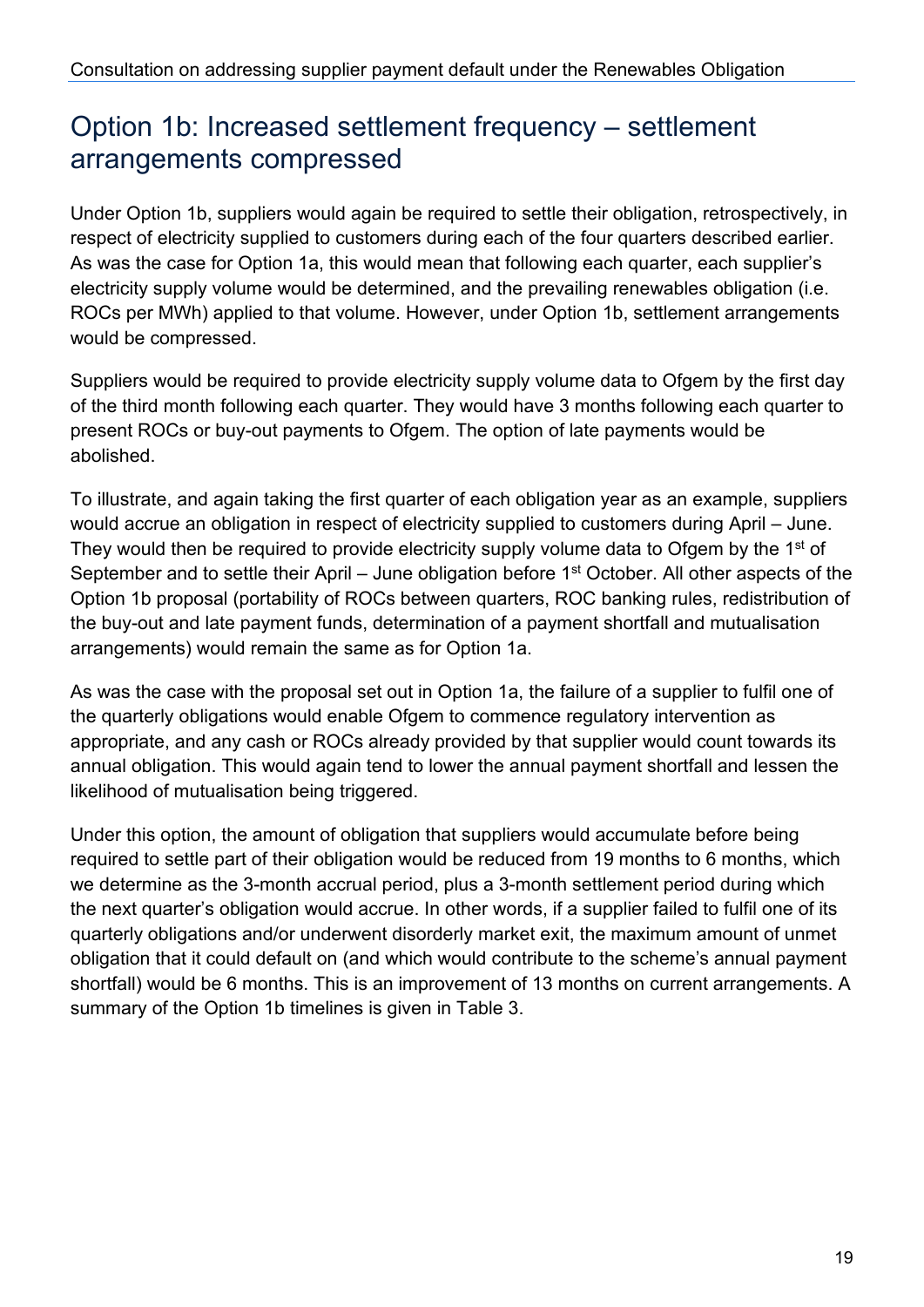| Table 3: Timelines associated with the Option 1b proposal under which suppliers would |
|---------------------------------------------------------------------------------------|
| discharge their annual obligation on a quarterly basis $(Q1 - Q4)$ .                  |

|                                                | Q <sub>1</sub>                                                                     | Q2                                                                               | Q3                                                                                | Q <sub>4</sub>                                                                     |
|------------------------------------------------|------------------------------------------------------------------------------------|----------------------------------------------------------------------------------|-----------------------------------------------------------------------------------|------------------------------------------------------------------------------------|
| Obligation<br>accrued                          | $Apr - Jun$                                                                        | $Jul - Sep$                                                                      | $Oct - Dec$                                                                       | Jan - Mar                                                                          |
| <b>ROCs issued</b>                             | Late Jul - late<br>Sep $(Q2)$                                                      | Mid Oct – mid<br>Dec $(Q3)$                                                      | Mid Jan – mid<br>Mar $(Q4)$                                                       | Mid Apr – mid<br>Jun $(Q1 Y+1)$                                                    |
| Present<br>ROCs/buy-out<br>payments<br>before: | 1 Oct<br>(6 months<br>obligation at risk)                                          | 1 Jan<br>$(6$ months<br>obligation at risk)                                      | 1 Apr<br>(6 months)<br>obligation at risk)                                        | 1 Jul<br>$(6$ months<br>obligation at risk)                                        |
| <b>ROCs</b><br>available at<br>ROC deadline    | $Apr - Jun$<br>(i.e. 3 months)<br>worth issued Jul<br>– Sept, plus<br>banked ROCs) | Apr – Sept<br>(i.e. 6 months)<br>worth issued Jul<br>- Dec, plus<br>banked ROCs) | $Apr - Dec$<br>(i.e. 9 months)<br>worth issued Jul<br>– Mar, plus<br>banked ROCs) | $Apr - Mar$<br>(i.e. 12 months)<br>worth issued Jul<br>- Jun, plus<br>banked ROCs) |

On the proposal to abolish the late payment period (which we also suggest as a variant to the Option 1a proposal), we recognise that many suppliers currently take advantage of the opportunity afforded to them to delay settling their obligation by a further two months. Consequently, if this opportunity were removed, they would have no option but to settle earlier. However, we also recognise that in providing suppliers with a "second chance" to meet their obligation, suppliers might be encouraged to engage in riskier business practices than would otherwise be the case – we understand that the 5% interest charge above the Bank of England base rate that is levied on late payments is considerably lower than borrowing rates that suppliers might face, and as such may not act as a disincentive. In any case, we currently see little justification in suppliers being given the opportunity of an additional two months to make payment on top of a settlement deadline that already falls some months after the obligation period to which it relates. Consequently, we think its abolition, as proposed under Option 1b, and suggested as a variation to Option 1a, could be justified.

## Assessment of the Option 1a and 1b proposals

In its assessment of our proposals, Cornwall Insight concluded that both of the options described above could be implemented without fundamentally undermining the design and functionality of the scheme. We broadly agree – outwardly the scheme would continue to operate in much the same way that it does now, with many of the activities that currently take place on an annual basis instead taking place on a quarterly basis.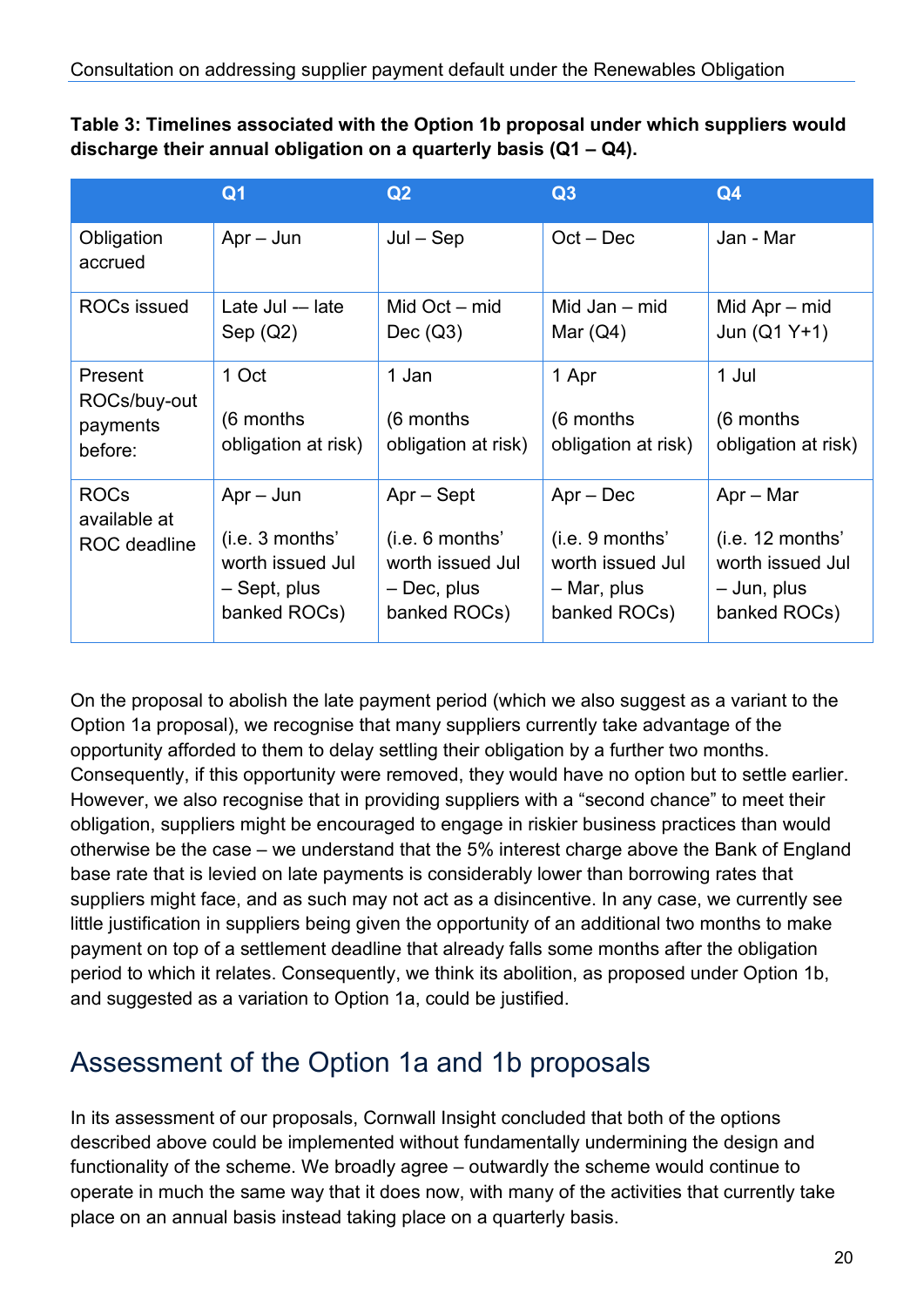However, Cornwall Insight also drew attention to some potential challenges, most notably concerning the availability of ROCs. Having given further consideration to the way that ROCs are generated, issued and traded, we share their concerns about how suppliers might comply with the arrangements set out in the Option 1a and 1b proposals. We have further concerns about the impact that supplier compliance with these proposals might have on the ROC market. These concerns are outlined below.

#### A requirement for earlier ownership of ROCs

Whilst the design and functionality of the scheme might remain broadly unchanged under the Option 1a and 1b proposals, suppliers intending to meet a new requirement for quarterly settlement with ROCs would need to take ownership of ROCs much earlier than is currently the case. Under existing arrangements, ownership need not take place until 17 months after beginning of the obligation year in question. In contrast, under the Option 1 proposals, this would be reduced to 6 or 8 months. However, ROCs would continue to be issued to generators predominantly on a monthly basis throughout the obligation year. Consequently, suppliers would have access to a much smaller pool of ROCs than is currently the case, where a full year's worth of ROCs is potentially available. This is illustrated in Figure 1 which sets out the theoretical availability of ROCs at the Q1 settlement deadlines under the Option 1a and 1b proposals.

#### **Figure 1: Availability of ROCs under the quarterly settlement arrangements of the Option 1a and 1b proposals for the Q1 ROC deadline.**

The coloured shading shows how ROCs are issued to generators no earlier than about 3-months after the month to which they relate. For example, ROCs which relate to renewable generation which took place during April – June (i.e. Q1) are typically issued in July -September (Q2) - issuance may occur later but not sooner. (A description of the figure is given in the text below).

|                                | Q <sub>1</sub> |   | Q2 |   | Q <sub>3</sub>                              |                            |   |   |   |
|--------------------------------|----------------|---|----|---|---------------------------------------------|----------------------------|---|---|---|
| Month                          | A              | M | J  | J | A                                           | S                          | O | N | D |
| <b>ROCs generated</b>          |                |   |    |   |                                             |                            |   |   |   |
| ROCs issued to<br>generators   |                |   |    |   |                                             |                            |   |   |   |
| Q1 ROC deadline                |                |   |    |   |                                             | 5 months' worth of         |   |   |   |
| (Option 1a)                    |                |   |    |   |                                             | ROO <sub>s</sub> available |   |   |   |
| Q1 ROC deadline<br>(Option 1b) |                |   |    |   | 3 months' worth of<br><b>ROGs available</b> |                            |   |   |   |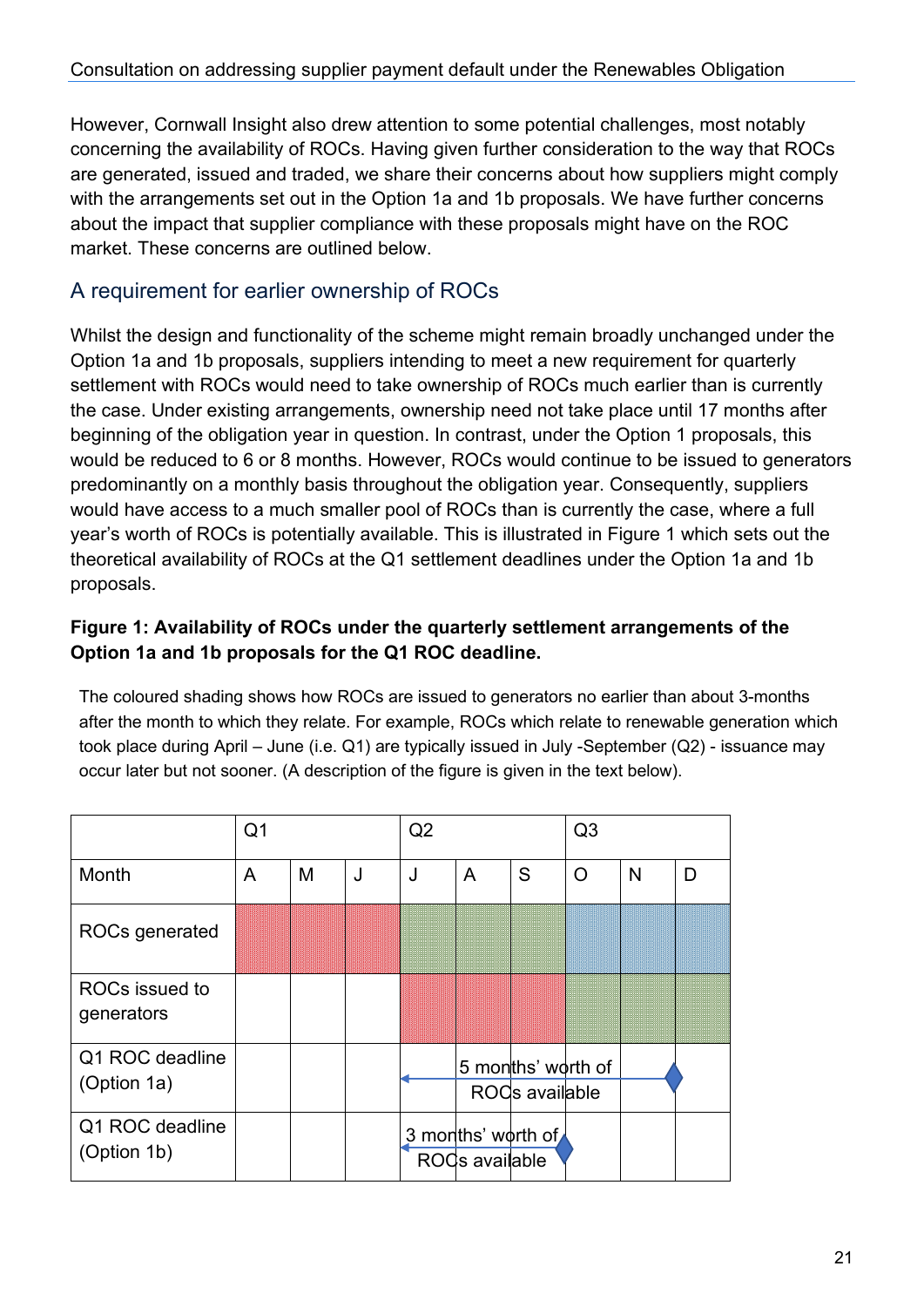#### Shortages in the availability of ROCs

Figure 1 shows that under the Option 1a proposal, suppliers wishing to settle their Q1 obligation with ROCs would potentially have access to ROCs issued in the months of July to November (i.e. issued in respect of generation that took place in April – August) at the point their Q1 obligation was due for settlement. In other words, five months' worth of ROCs would potentially be available to settle three months' worth of obligation.

Under the compressed arrangements of the Option 1b proposal, suppliers would have access to ROCs issued in the months of July - September only (i.e. issued in respect of April – June generation) at the point their Q1 obligation was due for settlement. In other words, only three months' worth of ROCs would potentially be available to settle three months' worth of obligation.

Despite the fact that at each of the quarterly deadlines suppliers would have accrued a much smaller obligation than under current annual arrangements, suppliers would nevertheless face shortages in the supply of ROCs (i.e. shortages in excess of the expected 10% shortage<sup>5</sup>) at the quarterly settlement deadlines if the Option 1a and 1b proposals were introduced. These shortages would be felt most acutely under the Option 1b proposal at the Q1 and Q2 settlement deadlines. There are two main reasons why such shortages in the availability of ROCs should be expected.

- Renewable generation from the RO supported technologies is not constant throughout the year - for the non-fuelled technologies it is reflective of prevailing weather conditions. Consequently, the generation and issuance of ROCs is highly seasonal. For wind ROCs, which account for about two-thirds of all ROCs issued, the seasonal low in ROC issuance (i.e. the period when it is below the annual average) tends to occur during Q2 and Q3, reflecting below average wind speeds during Q1 and Q2. As discussed above, ROCs issued in Q2 and Q3 would be the main source of ROCs for Q1 and Q2 settlement under the Option 1a and 1b proposals.
- Whilst Ofgem's ROC issuance schedule makes it possible for all ROCs to be issued within three months of generation, actual issuance is usually less than 100% of theoretical issuance. Delays in the issuing of ROCs can occur for a number of reasons. For example, when generators fail to submit generation data or supporting information before the two-month deadline, it is not possible for ROCs to be issued the following month. Outstanding queries in relation to a generating station also prevent ROCs from being issued, resulting in delays. These queries typically relate to fuel measurement and sampling or compliance issues. Cornwall Insight found that the proportion of ROCs issued within three months ranged between 94% and 98%, depending on the time of year.

Shortages in the supply of ROCs could be offset to some extent by ROCs banked from the previous obligation year, and by seasonality in the amount of electricity supplied to customers

<span id="page-21-0"></span><sup>&</sup>lt;sup>5</sup> The methodology for setting the level of the obligation includes a "headrooming" mechanism which inflates the level of the obligation by 10%. This aims to ensure that ROCs will remain in short supply to avoid a ROC price crash (which would impact generators' returns). See Annex A for further details.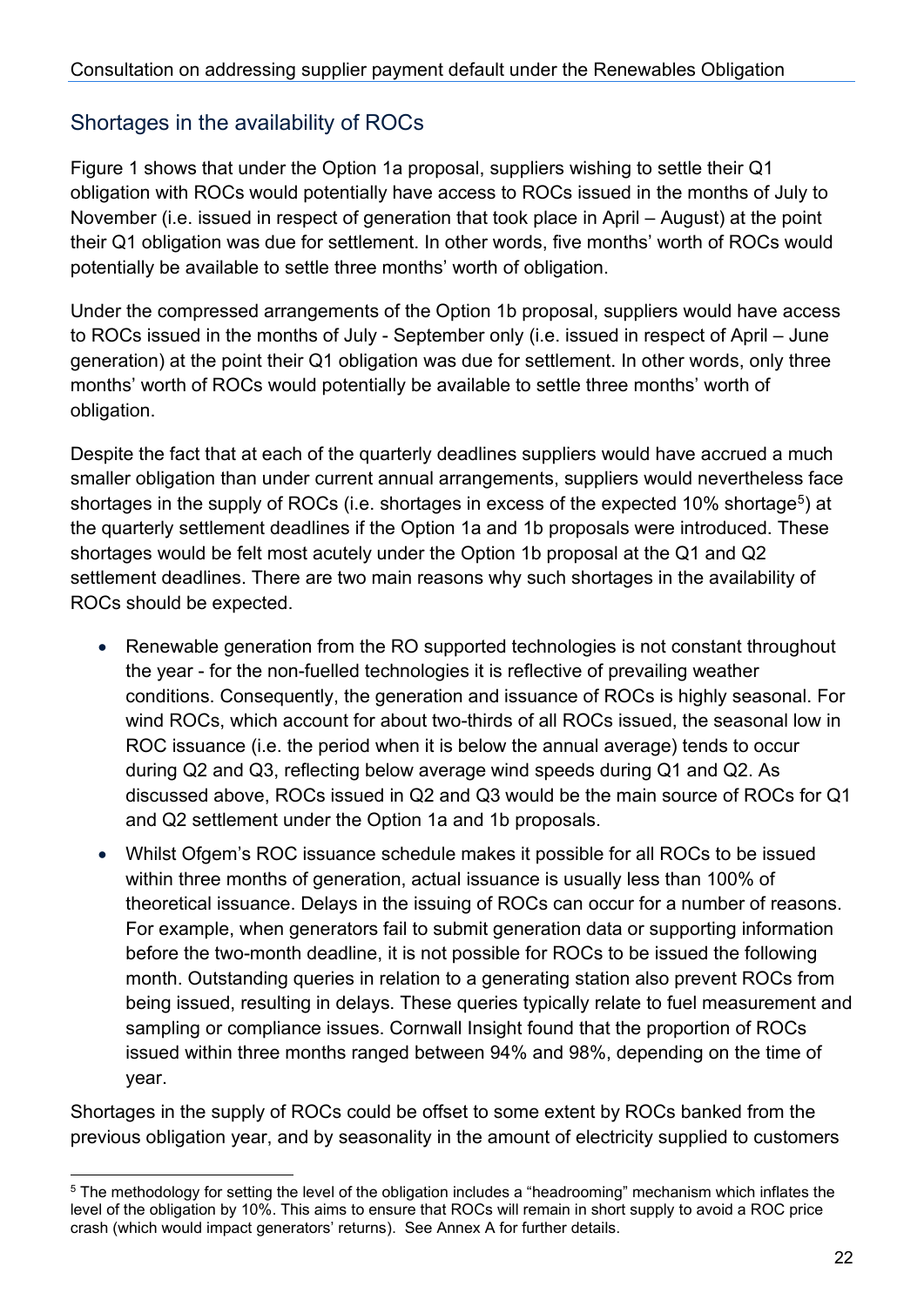(since each supplier's obligation is proportional to the amount of electricity it supplies to customers, and electricity supply volumes tend to be lowest during Q1 and Q2). However, these factors are unlikely to be sufficient to mitigate shortages in the supply of ROCs. First, banked ROCs cannot be relied upon from one year to the next, and in any case, they are unlikely to be available in sufficient quantities to offset supply shortages. Second, the seasonality in electricity supply volumes varies between years, and, like banked ROCs, is unlikely to be sufficient to mitigate shortages in the supply of ROCs.

#### Application of the Option 1a and 1b proposals to historic ROC issuance data

The concerns set out above about the availability of ROCs are supported by historic ROC issuance data. Figure 2 presents data for ROCs issued in respect of renewable output from 3 technologies during the 2018/19 obligation period (the most seasonal of recent years), for which 98% of all ROCs issued in respect of that obligation year were used in settling that year's obligation.

#### **Figure 2: Issuance of 2018/19 ROCs during the 2018/19 and 2019/20 obligation years.**

The left-hand chart shows absolute ROC issuance figures. The right-hand chart shows ROC issuance as a percentage of all ROCs issued for each technology. Data for All ROCs (which relates to all technologies supported under the scheme) is shown on a cumulative basis in both charts. (A description of the charts is given in the text below).



The charts show that ROC issuance for the two non-fuelled technologies is highly seasonal. Issuance for solar PV generation is highest in Q2 and Q3 of 2018/19 (accounting for 69% of all solar PV ROCs), reflecting the occurrence of the sunniest months of the year in Q1 and Q2. For wind generation the opposite is true, with ROC issuance at its highest in Q4 of 2018/19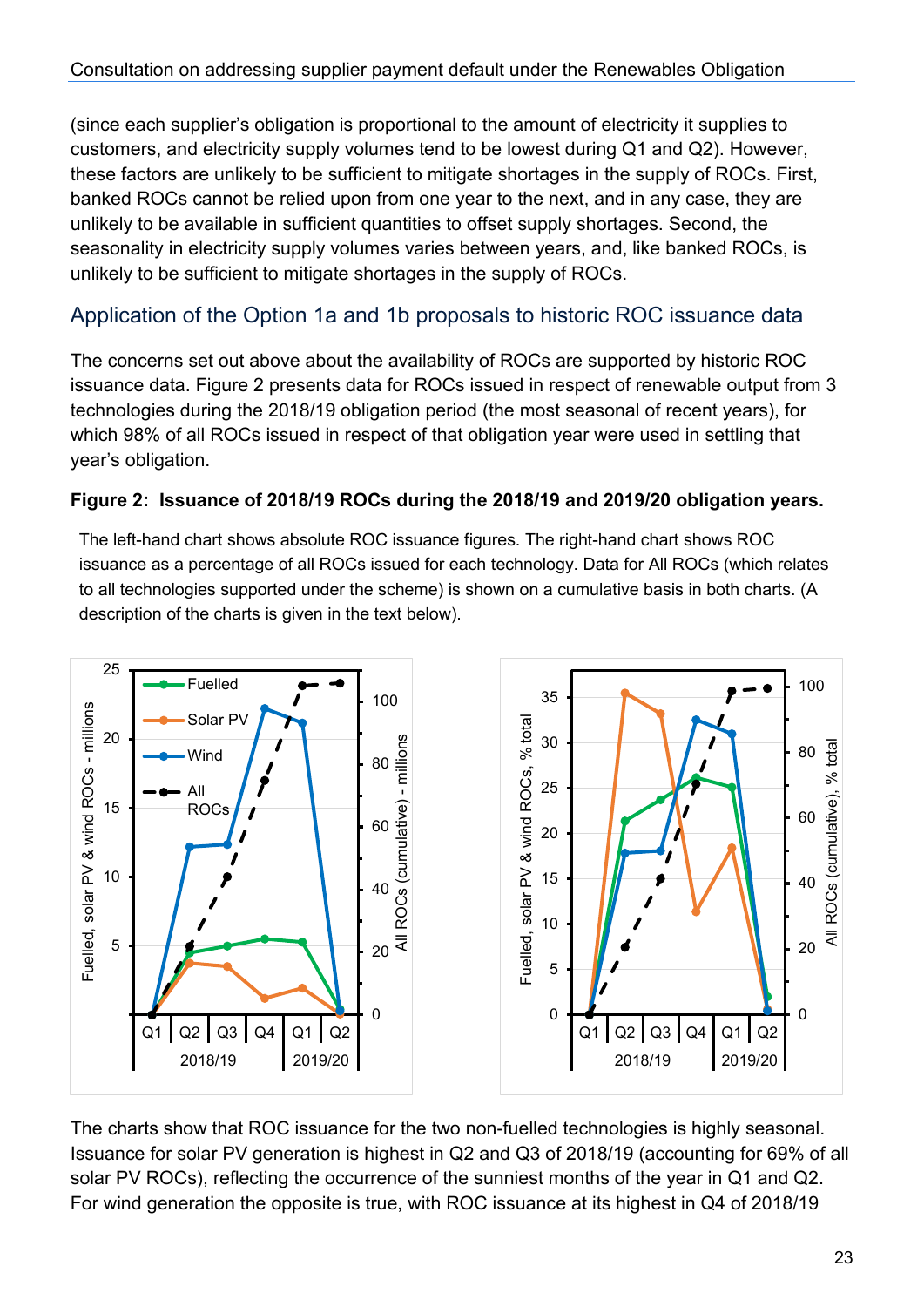and Q1 of 2019/20 (accounting for 64% of all 2018/19 wind ROCs), reflecting the windiest months of the year in Q3 and Q4. In contrast, ROC issuance for the fuelled technologies shows little seasonality.

The charts illustrate the risks that quarterly settlement arrangements, and in particular the compressed arrangements set out in the Option 1b proposal, would introduce for those suppliers largely dependent on ROCs from a single source. This is best illustrated by considering wind ROCs, where only 18% of all 2018/19 wind ROCs were issued by the end of Q2. Had the Option 1b arrangements been in place, a Q1 settlement ROC shortage would have been highly likely. The implications of this are discussed in the following section.

The situation does not improve for Q2 settlement either as only 36% of all 2018/19 wind ROCs were issued by the end of Q3. In fact, by the end of Q3 (when 2 of the 4 quarters would have needed to have been settled), only 41% of the year's ROCs had been issued (see "All ROCs" cumulative data series in the right-hand chart for details). Since about 64% of all 2018/19 ROCs were wind ROCs, it is likely that the ROC shortage issue outlined above would have been widespread had Option 1b arrangements been in place.

#### Potential impact of ROC shortages on the ROC market

If a shortage of ROCs were to materialise, some suppliers who had intended to settle their obligation with ROCs could be left with no option but to settle their quarterly obligations either in part or in full with cash payments. This would inflate the buy-out fund and could result in an oversupply of ROCs later in the year. Some ROCs might then remain unsold or banked for use in the next obligation year. This would have a negative impact on their value and could contribute to an oversupply of ROCs the following year. Those ROCs that did get submitted in settlement of suppliers' Q1 – Q4 obligations might then attract higher-than-expected recycle payments because a bigger-than-expected buy-out fund would be recycled amongst a smallerthan-expected number of ROCs. This would be an undesirable outcome - some generators would see their returns increased, whilst for others the opposite would be true. Additional measures might therefore be needed to mitigate this risk, and these are considered in a following section.

#### Additional factors that might limit the availability of ROCs to suppliers

In addition to the ROC issuance concerns outlined above, two additional factors could further limit the availability of ROCs to some suppliers. The first relates to the proximity of the quarterly ROC settlement deadlines to the ROC issuance date. In most instances the settlement deadline would fall just one or two weeks after that month's ROC issuance date. Some suppliers might find that this provides insufficient time for ROCs to be purchased ahead of settlement. In these instances, the availability of ROCs to impacted suppliers would, in effect, be cut by a month. Consequently, for the Option 1b proposal, suppliers might practically only have access to 2 months' worth of ROCs ahead of the Q1 settlement deadline.

The second, and potentially more important factor relates to the way that ROCs are traded. In its assessment of our proposals, Cornwall Insight noted that the overwhelming majority of ROCs are currently traded through long term Power Purchase Agreement (PPA) type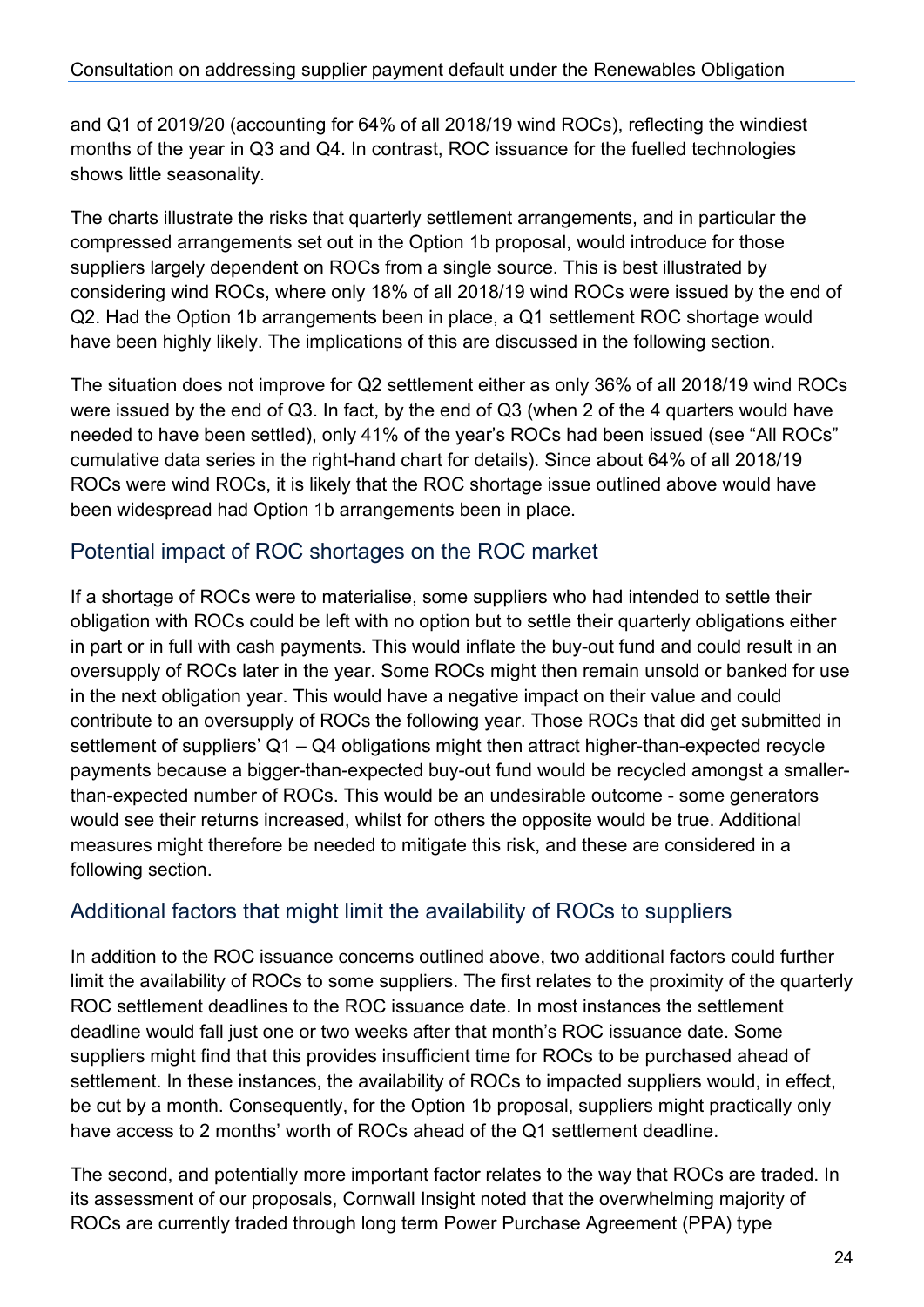contracts. Consequently, suppliers who found themselves short of ROCs at the quarterly deadlines might find it difficult to acquire ROCs on the open market since those ROCs that had been issued would mostly be tied up in long term contracts. Suppliers who are reluctant to settle their obligation with buy-out payments might therefore need to purchase ROCs from other suppliers who find themselves with excess ROCs.

We further understand that some of these PPA-type contracts provide for the delivery of ROCs to suppliers just ahead of the current ROC deadline, i.e. on an annual basis. Contractual arrangements such as these would clearly create further problems for some suppliers in settling a new quarterly obligation as their ROCs would be supplied too late. Consequently, they might need to renegotiate their ROC supply contracts to provide for earlier delivery. However, we understand that there might be some reluctance amongst suppliers to do this since it could open up other aspects of ROC supply contracts for renegotiation.

## Further options for mitigating the risks that ROC supply volatility might introduce to the scheme

In the preceding sections we set out how, under quarterly settlement arrangements, suppliers might find themselves exposed to shortages in the supply of ROCs. We explained how this could impact their ability to settle their quarterly obligations with ROCs, and what secondary impacts this might have, in terms of the functioning of the scheme and the ROC market. In the following sections, we give consideration to some additional measures that might be introduced to address these potential impacts.

#### Give ROC supply contracts parity with ROCs

We have given consideration to giving contracts for the future supply of ROCs parity with ROCs insofar as quarterly settlement is concerned. This would allow suppliers to present such contracts in fulfilment of their Q1 – Q3 obligations. A supplier's annual obligation would subsequently be settled by the presentation of ROCs or cash to Ofgem on or before the Q4 settlement deadline. These arrangements would mean that suppliers would avoid having to renegotiate ROC supply contracts to provide for their early delivery or being forced into settling their obligation with buy-out payments.

After careful consideration of this arrangement, we concluded that it would not be appropriate to give a contract for the supply of ROCs parity with ROCs or cash. Our reasoning was that a supply contract would not provide for a supplier's obligation to be settled in the event it should subsequently default. In any case, a contract for the supply of ROCs offers no guarantee that ROCs will be issued. For example, they could be withheld by Ofgem due to inaccuracies in the generator's ROC claim, or due to compliance issues. Furthermore, in the event of supplier failure it is likely that the contract would be terminated. Consequently, whilst these arrangements might offer flexibility to suppliers in demonstrating quarterly compliance, they do not offer sufficient assurances nor lower the amount of obligation that a supplier could default on. For these reasons we do not propose to pursue these arrangements.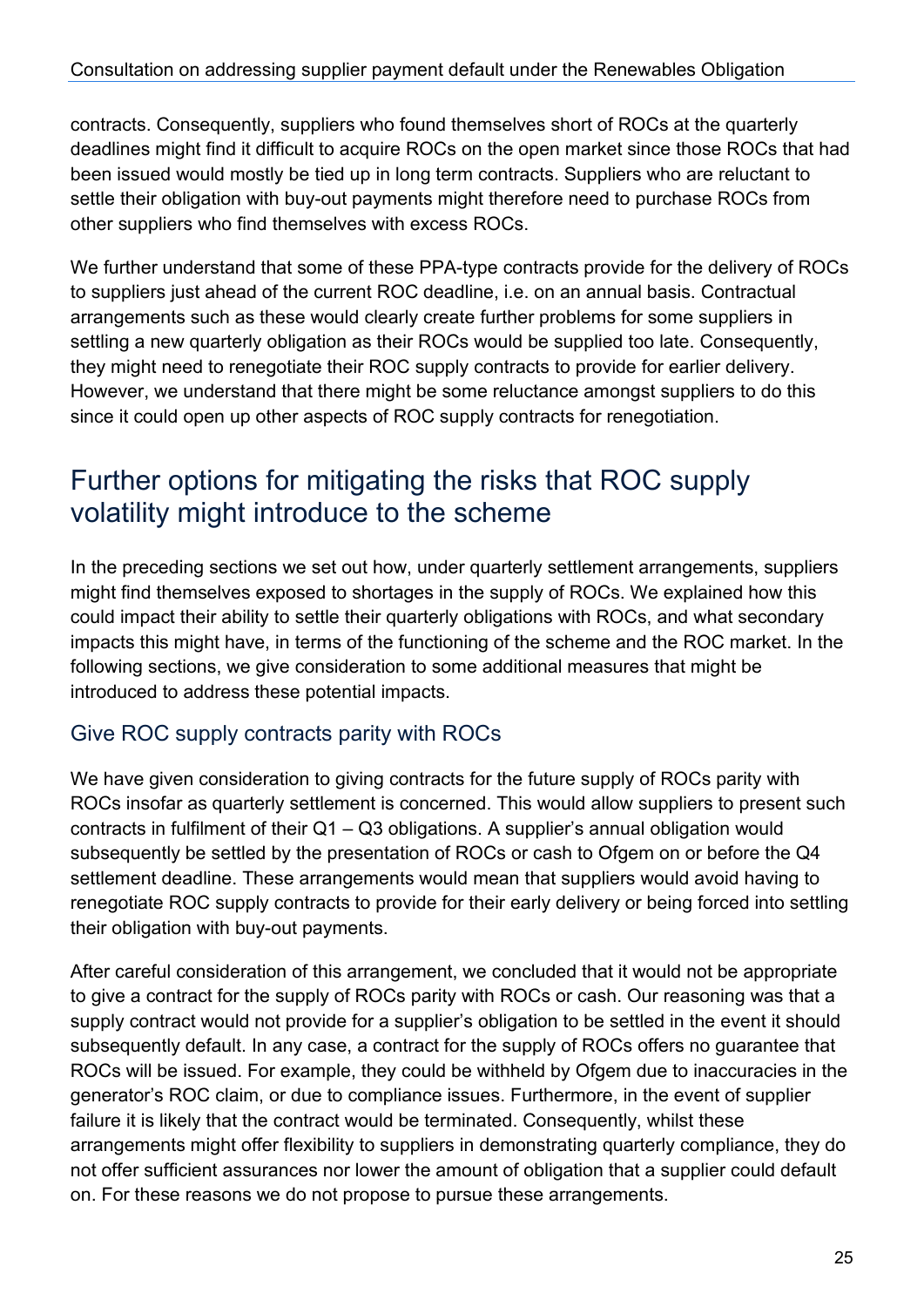#### Require only a fraction of each suppliers' obligation to be settled at each quarterly deadline

We have given consideration to an arrangement under which the obligation placed on suppliers in respect of the first three quarters of each obligation year would be for an amount equivalent to less than 100% of each quarter's accrued obligation. Under this arrangement, suppliers might be required to settle, say, 80% of  $Q1 - Q3$  obligations on or before the  $Q1 -$ Q3 deadlines, and then true-up their annual obligation on or before the Q4 deadline. Alternatively, a sliding scale could be introduced whereby suppliers would be required to settle, say, 70% of their Q1 obligation by the Q1 deadline, 80% of their Q1+Q2 obligation by the Q2 deadline, 90% of their Q1+Q2+Q3 obligation by the Q3 deadline and 100% of their annual obligation by the Q4 deadline.

The arrangements described above (or a variant thereof) would lower the likelihood of there being insufficient ROCs available to suppliers at the quarterly settlement deadlines, e.g. due to seasonality in ROC issuance. However, their efficacy would depend on the percentage requirement at each deadline. Less stringent settlement requirements would decrease the likelihood of there being a shortage of ROCs, meaning suppliers would be less likely to be forced into meeting their obligation with buy-out payments. However, these arrangements would leave bigger sums at risk in the event of supplier default. For example, a requirement for suppliers to settle only 70% of the obligation accrued during Q1 by the Q1 settlement deadline would put almost an additional months' worth of obligation at risk (e.g. the amount at risk under option 1b would be increased from the equivalent of 6-months' worth of obligation to nearly 7 months'), and the risk of a ROC supply shortage would not be eliminated.

Furthermore, these arrangements would only be effective in mitigating (or partially mitigating) some of the supply shortages relating to the issuance of ROCs - they would do nothing to address shortages relating to contractual arrangements between suppliers and their ROC providers. For these reasons, we do not propose to pursue these arrangements.

#### Provide suppliers with additional flexibility in settling their quarterly obligations

We have given consideration to an arrangement which would give suppliers additional flexibility in the way they settle their quarterly obligations. Under this arrangement, suppliers would be permitted to settle their Q1 – Q3 obligations with a standby letter of credit (LoC). Suppliers choosing to avail of this option would be under a further requirement to substitute any LoCs, submitted in settlement of their Q1 – Q3 obligations, with either buy-out payments or ROCs, on or before the Q4 settlement deadline. Should they fail to comply with this further requirement, Ofgem would draw-down on any LoCs submitted by that supplier, with the proceeds being put towards settling that supplier's obligation. Ofgem would then have the option of taking regulatory intervention as appropriate.

In addition to the new LoC option, suppliers would be given a further option of substituting buyout payments, submitted in settlement of their Q1 – Q3 obligations, with ROCs. Any substitution of buy-out payments would need to take place on or before the Q4 settlement deadline.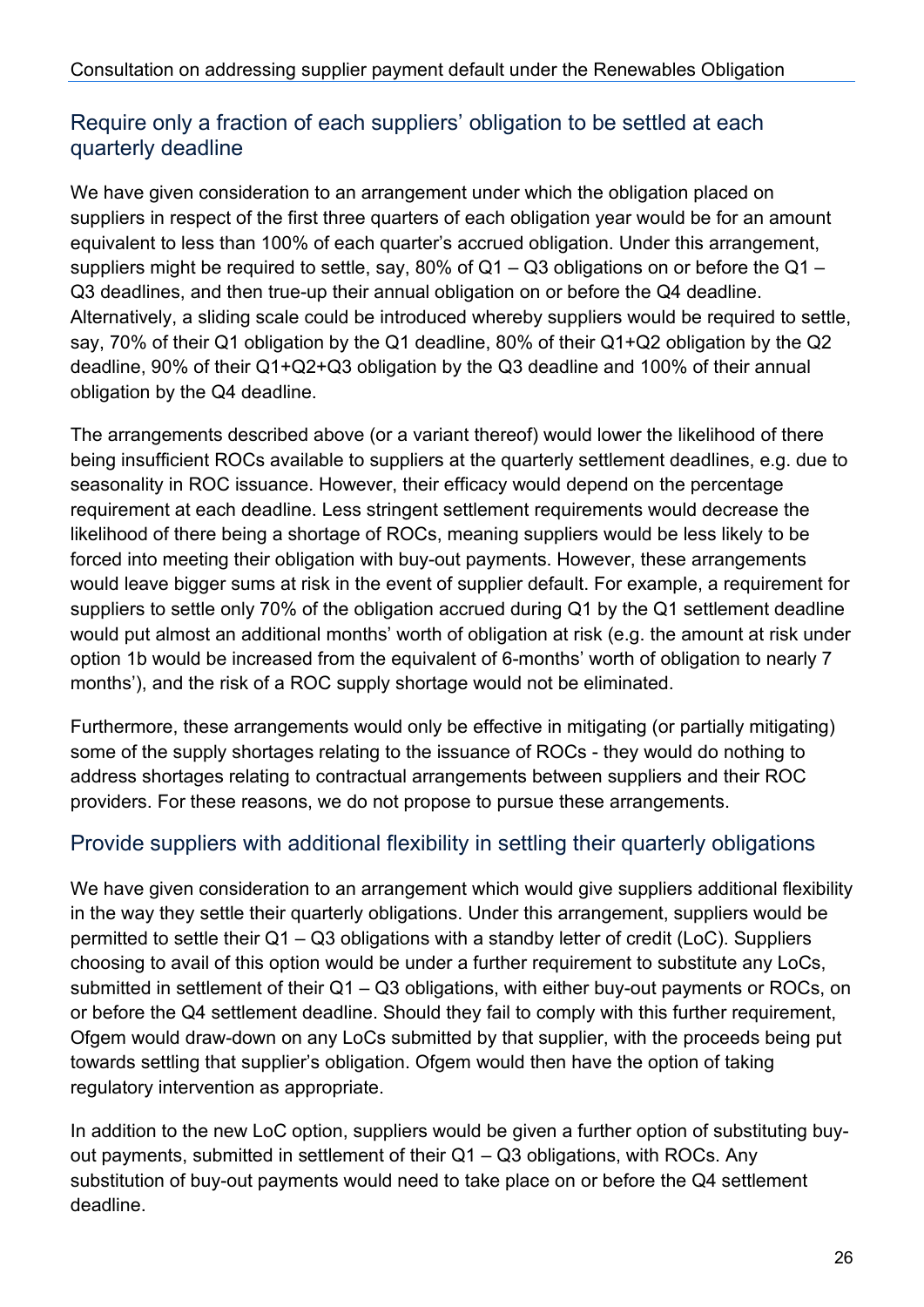The arrangements which are set out above would give suppliers greater flexibility in meeting new quarterly settlement requirements. Notably, they would enable suppliers to bridge any gaps in the supply of ROCs (both short term and long term), but without forcing them to commit to alternative cash payments when their intention may have been to settle their obligation, either in part or in full, with ROCs.

In our view, this arrangement provides the best solution for addressing some of the issues that might arise under the proposals outlined under Options 1a and 1b. We therefore take this arrangement forward under the proposal set out in Option 1c.

### Option 1c: Increased settlement frequency – settlement arrangements compressed, exchangeable cash/standby letter of credit

As discussed above, there is a risk that under the proposals set out in Options 1a and 1b (and particularly under Option 1b), electricity suppliers intending to settle their quarterly obligations with ROCs might struggle to do so if the supply of ROCs is delayed in any way. This would not only impact the suppliers in question but could also have wider implications for the functioning of the scheme and the ROC market.

Consequently, under this Option 1c, we maintain the Option 1b arrangements (i.e. a requirement for quarterly settlement, with settlement arrangements compressed and the option of late payments abolished), but propose that suppliers are given additional flexibility in the way they settle their obligation. As detailed in the previous section, this would enable them to meet their Q1 – Q3 obligations with a LoC, conditional on them substituting any LoCs with ROCs or buy-out payments on or before the Q4 settlement deadline. They would also be given the further option of substituting Q1 – Q3 buy-out payments with ROCs, on or before the Q4 settlement deadline. Whilst this could provide greater flexibility for suppliers, further consideration would need to be given to how these arrangements might work in practice – in particular, substitution arrangements would need to be tightly defined to ensure that the increased regulatory burden remained manageable.

Settlement timeframes and all other aspects would remain the same as under Option 1b. Consequently, the maximum amount of unmet obligation that a supplier could default on would be **6 months**.

## Questions on options 1a, 1b and 1c

- **1. How, and to what extent, would a requirement for more frequent (and therefore earlier) settlement impact any commercial arrangements you have in place for the supply/receipt of ROCs?**
- **2. Do you foresee any difficulties in how suppliers might comply with the quarterly deadlines as set out in the Option 1a – 1c proposals and if so, can**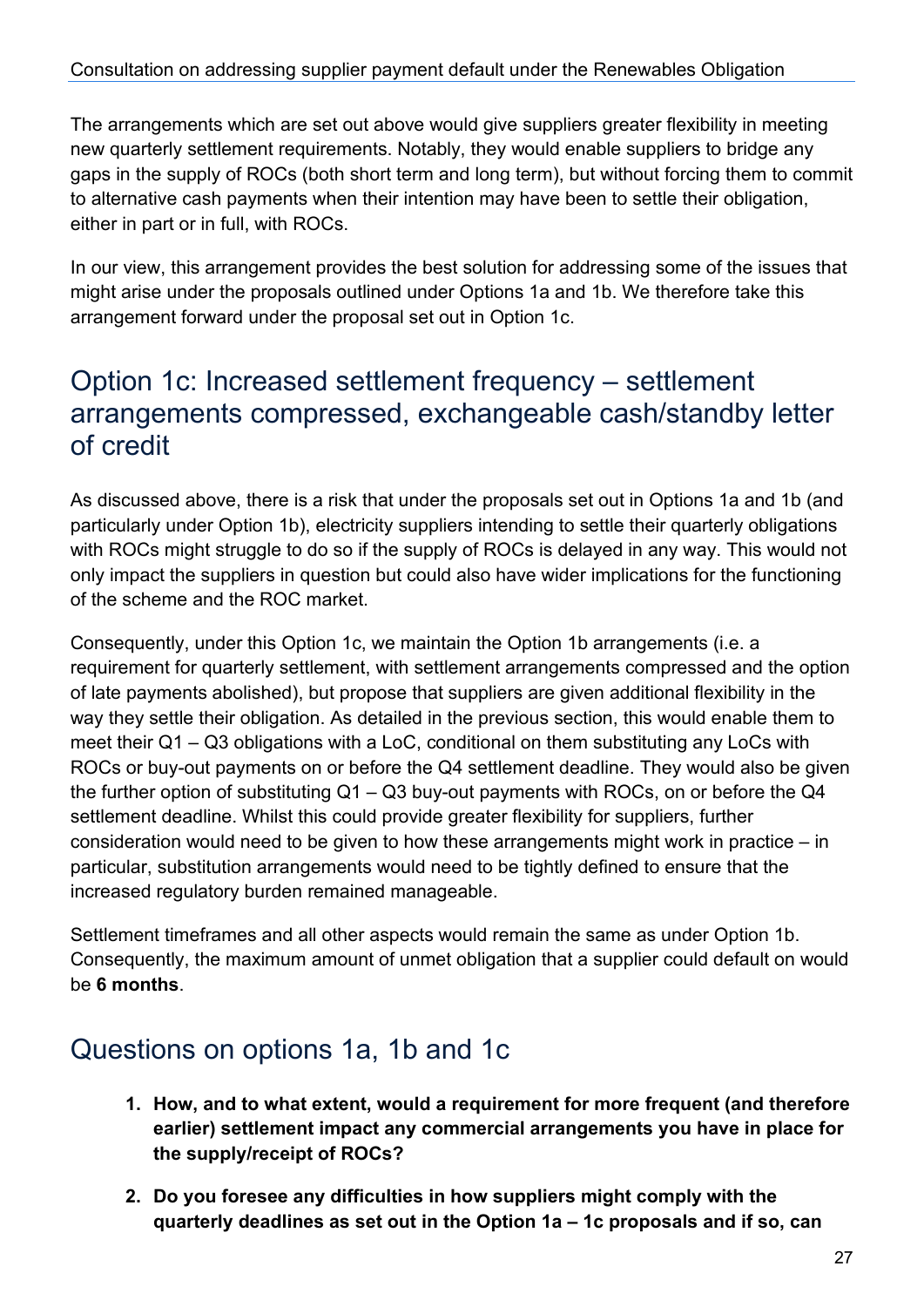**you suggest how these might be mitigated (e.g. through scheme design or by change in supplier practice)?**

- **3. How, and to what extent, might more frequent/earlier settlement impact the operating costs of your business?**
- **4. How, and to what extent, might more frequent/earlier settlement impact competition in the supply sector?**
- **5. How, and to what extent, would the abolition of late payments impact your business?**
- **6. This consultation only considers quarterly settlement – should consideration be given to monthly settlement to further reduce sums at risk?**
- **7. Are there any alternative settlement models that should be considered as a way of addressing supplier payment default? Please provide details.**
- **8. Under the Option 1c proposal, suppliers would be given the option of settling their Q1 – Q3 quarterly obligations with a standby letter of credit (LoC), conditional on them substituting it with ROCs or buy-out payments ahead of the Q4 settlement deadline. Is a LoC the most appropriate alternative to exchangeable buy-out payments, or should other measures be considered? Does a LoC offer any benefits over exchangeable buy-out payments?**
- **9. Do you agree with our assessment that a contract for the supply of ROCs does not offer sufficient assurance that a supplier's accrued obligation will be met in the event it exits the market?**
- **10.Do you agree with our assessment that the introduction of sub-100% compliance at the quarterly deadlines to accommodate shortages in the availability of ROCs would be an inappropriate course of action?**
- **11.If one of the Option 1 proposals were to be introduced, how much notice should be given to participants ahead of its introduction?**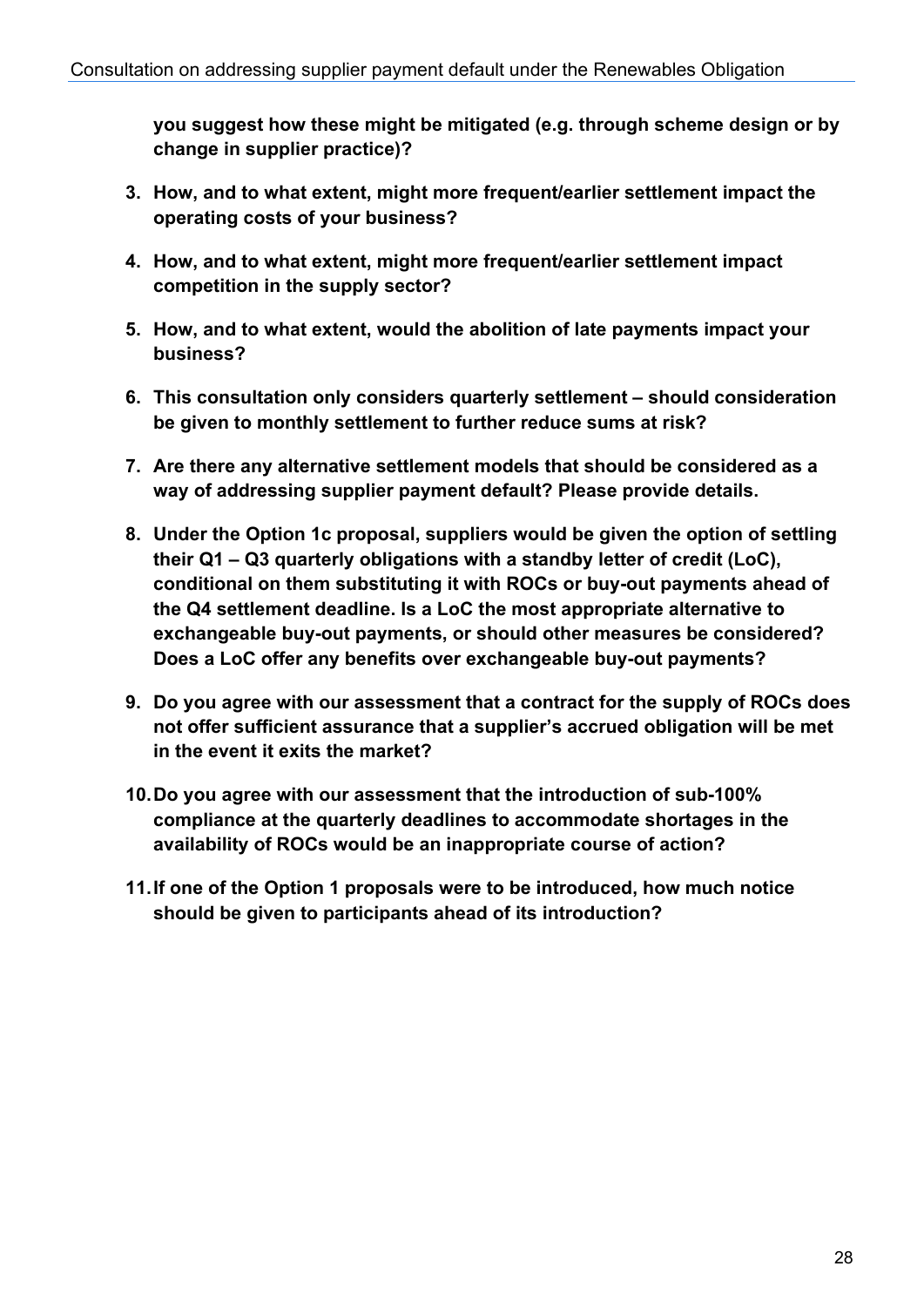## Option 2 – Ofgem led solutions implemented through the electricity supply licence

We have also given consideration to a licence-based approach for addressing supplier payment default. Under this option, we propose that electricity suppliers would be placed under a new licence requirement to periodically protect sums at risk of mutualisation under the RO. These protections would provide for a supplier's obligation, or a fraction of it, to be settled in the event they were either unable to settle it when it was due, or unable to meet new licence requirements for additional protections to be put in place (i.e. at the first instance of supplier failure to meet with a requirement, any existing protection measures the supplier had put in place would be drawn on). This would lower the potential level of default which would be of benefit to both suppliers and generators.

Under a licence-based approach, suppliers would choose a method of protection from a 'menu' of options. The level of protection would relate to the amount of obligation they had accrued, or would be likely to accrue, during a specified 'protection period'. There would be a requirement for protections to remain in place until obligations were settled in full, i.e. they would need to align with the RO settlement timetable.

The protection period and protection arrangements would be implemented via a change to supplier licence conditions. The licence-based approach would achieve a similar outcome to the legislative approach of more frequent settlement, but through a different process (although supporting legislative changes may be required). However, the impacts, implementation issues, and challenges of this approach will need to be considered. These are explored in the following sections.

## General approaches for protecting sums at risk

The requirement placed on suppliers to protect sums at risk of mutualisation under the RO could be on either a forward-looking or backward-looking basis:

• **On a forward-looking basis**: this would require suppliers to put protections in place at the start of a specified 'protection period', i.e. before their obligation had accrued. The protections would provide for a supplier's accrued obligation to be settled in full in the event it should exit the market, or fail to put protections in place when next required to do so (i.e. at the start of the next protection period). Since suppliers would be required to protect their obligation before it had accrued, they would need to estimate their electricity supply volume for the forthcoming protection period – this would enable them to determine their likely RO liability for the period and ensure the correct level of protection was put in place.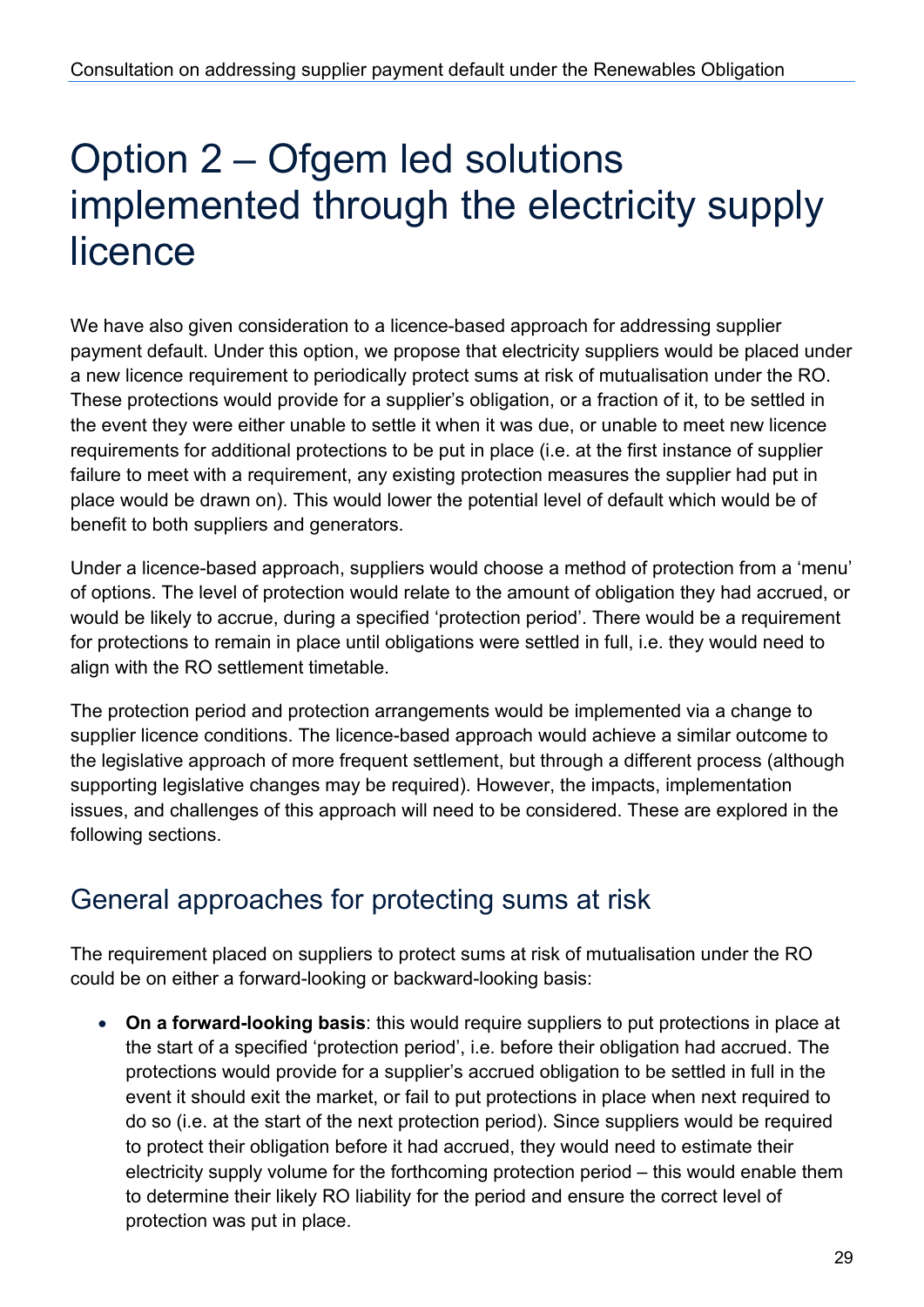• **On a backward-looking basis**: this would require suppliers to put protections in place at the end of a specified 'protection period', i.e. once their obligation had been accrued. Should a supplier exit the market or fail to put protections in place when next required to do so (i.e. at the start of the next protection period), any existing protections that that supplier had put in place would be used to settle its accrued obligation. Since the obligation would be protected retrospectively, there would be no need for a supplier's electricity supply volume to be estimated. However, a certain amount of a supplier's obligation would remain at risk of being unrecovered in the event of default, and the extent of this would be dependent on the length of the protection period and level of protection required.

### Protection measures

We have identified a number of different protection measures which suppliers could put in place to lower the potential level of payment default. Suppliers would choose which measure was most appropriate for them from a 'menu' of options. The appropriateness of the various measures may depend on the sums being protected and individual supplier circumstances – including size, commercial structure and business model.

- **Parent company guarantee**: is a form of security provided by an ultimate holding or intermediate company, making them liable in the event of default. This could be a costeffective way to implement the requirement, but it would only be available to a small subset (and typically the largest) of suppliers.
- **Third party guarantee:** is a form of security provided by another party, which will cover agreed liabilities in the event of default. This could have high direct costs as a third party will seek to offset the risk of providing the guarantee. Also, the costs will vary greatly across supplier size and business models depending on independent assessments of risk.
- **Funds in escrow:** is an account or agreement where funds are held by a third party until payment is due. As well as the direct cost of putting this protection in place (largely associated with the administration of an escrow account) suppliers would likely need to raise alternative sources of working capital.
- **Other**: we could also provide suppliers with the opportunity to propose alternative means for protecting sums at risk. For example, this could include allowing ROCs to be posted as collateral or allowing early settlement with ROCs or buy-out payments, thereby lowering the amount that needs to be protected.

### Assessment of the Option 2 proposal

#### Cost effectiveness of proposed measures

We expect a backward-looking approach to be less costly to implement than a forward-looking approach. Suppliers would be able to base the amount protected on a level closer to their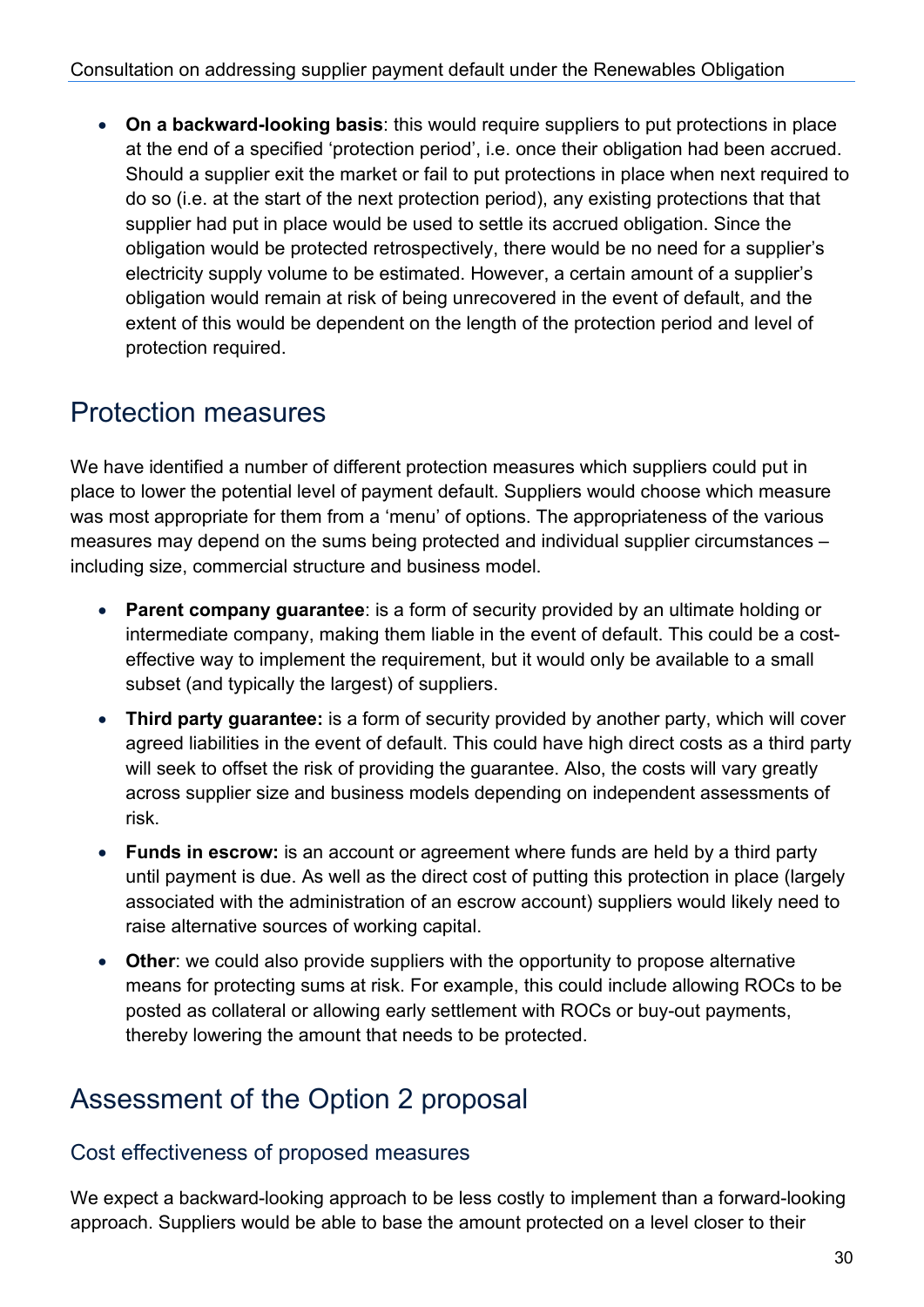actual obligation. Furthermore, and as addressed in the 'Impacts' section, suppliers would retain access to customer revenues for a longer period. However, in contrast to a forwardlooking approach, it would mean that if the supplier failed within a 'protection period' (i.e. before protections for that period had been put in place), any obligation accrued during that period would be unprotected. Any resultant payment shortfall would then be at risk of mutualisation. Nevertheless, if the requirement was, say, for a quarter's worth of obligation to be protected one month after the quarter to which it relates, the sum at risk would be equivalent to 4 months' worth of obligation (3 months plus 1 month). In other words, at the point at which a supplier failed to meet this new requirement, and potentially exited the market, it would have accrued up to 4 months-worth of unprotected obligation. This is an improvement of 15 months compared with current arrangements.

In contrast, a forward-looking approach would be likely to be more costly to implement because suppliers would be denied access to their revenues for longer. However, under this approach, the risk of supplier payment default would be reduced. The costs of the protection measures and wider costs are set out in the impacts section.

#### Design and implementation issues

There are a number of design and implementation issues that need further consideration, and which we would also want to seek stakeholders' views on. For example, we would need to carry out further work to determine the efficient level at which to set the protections, i.e. what proportion of a supplier's accruing, or accrued obligation should be protected. We would also need to determine what would be the appropriate frequency for protections to be updated, i.e. should it be on a monthly basis, quarterly basis etc. We would also need to consider implementation timelines and whether it is appropriate to phase these protections in over a period of time to mitigate the impact on suppliers' business models from implementing such a proposal.

#### Further challenges

In addition, there are a number of other issues and challenges which remain to be resolved with these options. For example, the electricity supply licence applies to electricity suppliers across Great Britain only, which means that the licence-based approach would not have effect in Northern Ireland. We further note that Ofgem may need to be given additional powers, via the RO legislation, to enable funds (or ROCs) arising from a supplier's protection measures to be transferred into the scheme, potentially in fulfilment or partial fulfilment of a failed supplier's obligation. If such changes to the RO legislation are required in addition to changes to the electricity supply licence, then the licence-based approach would not have effect in Scotland, because the RO legislation applies to England and Wales only. There also remains some uncertainty about how the protection measures set out above might interact with insolvency law and the extent to which these measures could be protected from other creditors in the event of supplier insolvency.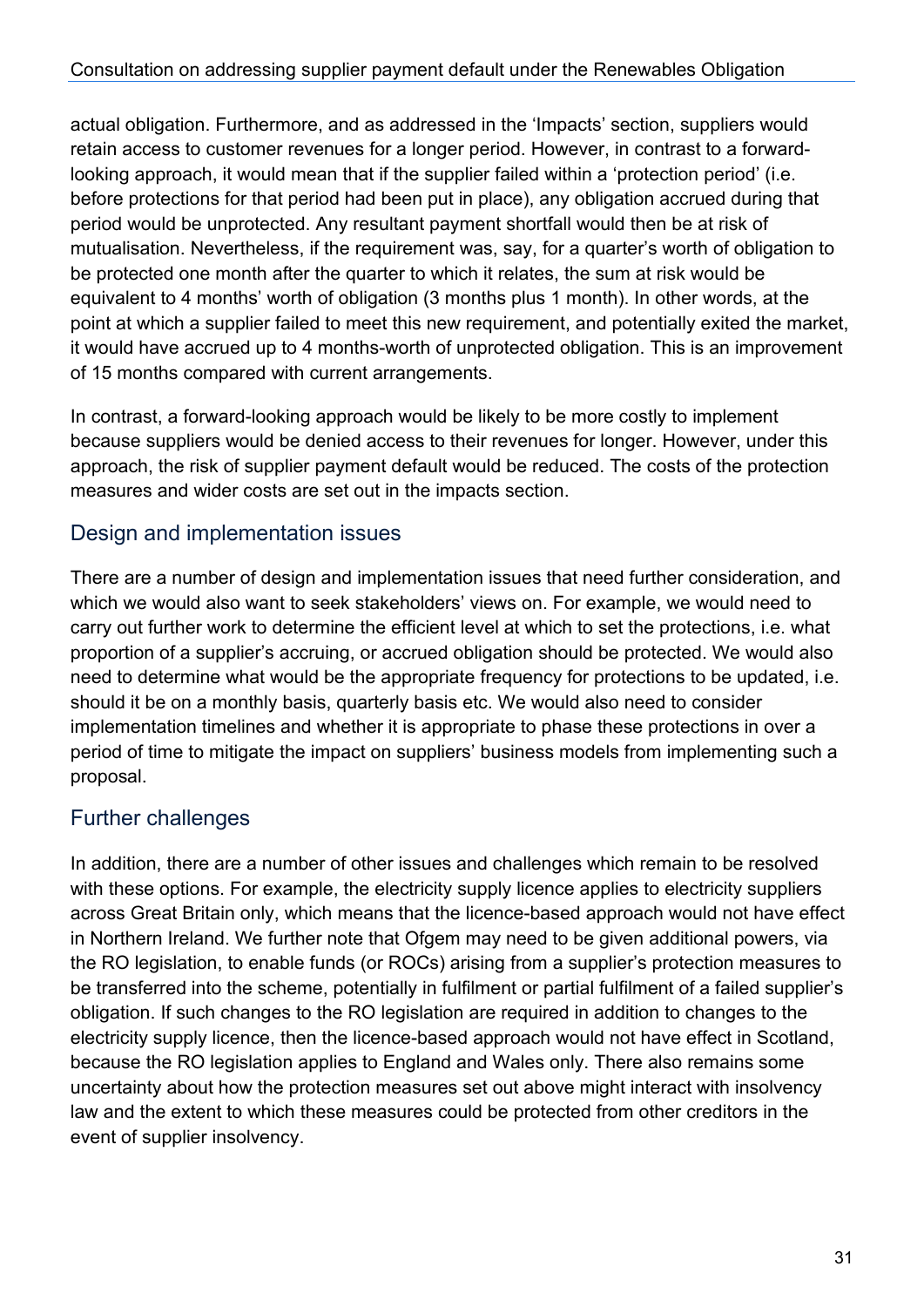### Questions on option 2

- **12.Should supplier payment default under the RO be addressed via the legislation, the electricity supply licence, or neither? Please explain your answer.**
- **13.How, and to what extent, might a new requirement for suppliers to protect sums at risk of mutualisation impact competition in the supply sector?**
- **14.Do you have a preference for a forward-looking or backward-looking approach to protecting sums at risk of mutualisation? Please explain your answer.**
- **15.How, and to what extent, might a new requirement for suppliers to protect sums at risk of mutualisation impact the way in which your company complies with the RO?**
- **16.Are there any other methods of demonstrating compliance with a requirement to protect sums at risk of mutualisation that should be included within the 'menu' of protections?**
- **17.How, and to what extent, might a new requirement to protect sums at risk of mutualisation impact your company's operating costs? For this question, assume that the requirement would be for an amount equivalent to 100% of a supplier's obligation to be protected, on a quarterly basis, one month after the quarter in question and remain in place until the RO settlement deadline has elapsed.**
- **18.Can you foresee any additional issues or challenges with the Option 2 proposal, in particular the menu of options, that need to be considered?**
- **19.If one of the Option 2 proposals were to be introduced, how much notice should be given to participants ahead of introduction?**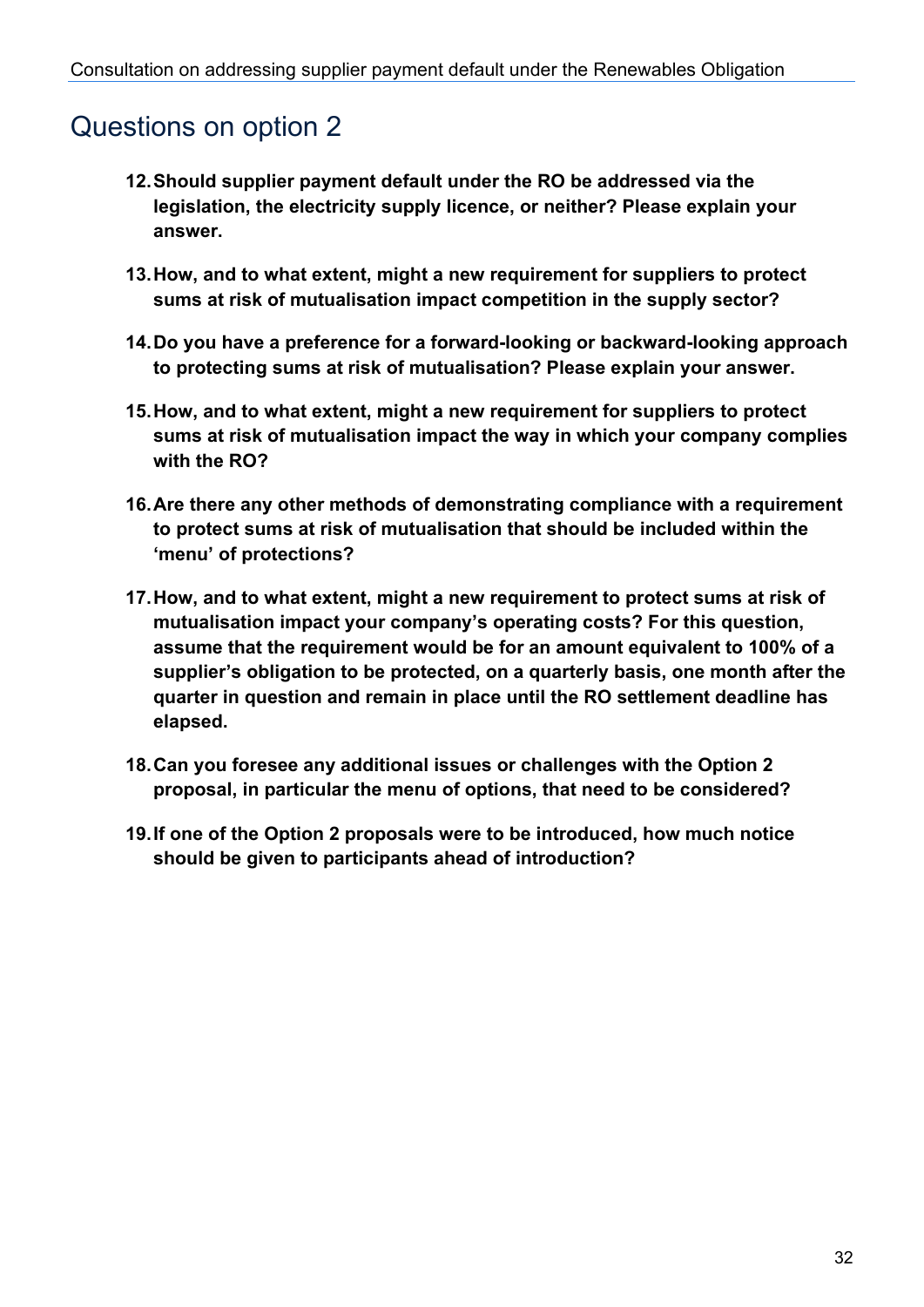## Option 3 – Continue with existing policy

The emergence of supplier payment default under the RO has led to mutualisation being triggered on three separate occasions and nearly £173m in unmet obligations being passed onto other suppliers to pay. The single biggest shortfall occurred in 2018/19 when £88.1m was mutualised.

In response to these recent events, Government legislated to amend the way the mutualisation threshold is calculated. It will now be determined as 1% of scheme cost to suppliers. For the 2021/22 obligation year, it has increased from the previous level of £15.4m to £63.7m. This means that electricity suppliers will be less likely to have to meet the obligations of supplier who have not met theirs. Meanwhile, and as noted earlier, Ofgem has introduced changes to the electricity supply licence conditions which aim to increase supplier standards of financial resilience.

Neither the amendment to mutualisation arrangements nor changes to the electricity supply licence have yet had chance to take effect. However, had the mutualisation threshold already been determined as 1% of scheme, mutualisation would only have occurred for 2018/19 – on the other occasions the shortfall would have been insufficient to trigger mutualisation. In other words, the total cost of mutualisation to date would have been £88.1m. Furthermore, there is an expectation that the new licence measures will lower the likelihood of suppliers defaulting on their obligations - Ofgem also retains the option to introduce further binding conditions, pursuant to recent licence amendments, to further reduce the likelihood and scale of mutualisation.

These are relevant considerations since any new measures which aim to address supplier payment default are likely to increase the operating costs of suppliers, due both to increased compliance activities and through loss of working capital - further details on why this is the case are given in a later section.

Consequently, given the costs and benefits of taking further action to address supplier payment default, as well as the risks that some of the options presented pose to the ROC market, there remains a case for maintaining the status quo and continuing with existing policy. This would mean allowing the recently introduced legislative changes and licence changes to take effect.

## Questions on option 3

**20.Do you agree or disagree that supplier payment default under the RO is a matter that warrants action beyond the recent steps that have been taken to increase the mutualisation threshold, and Ofgem's supply licence reforms? Please explain your reasoning.**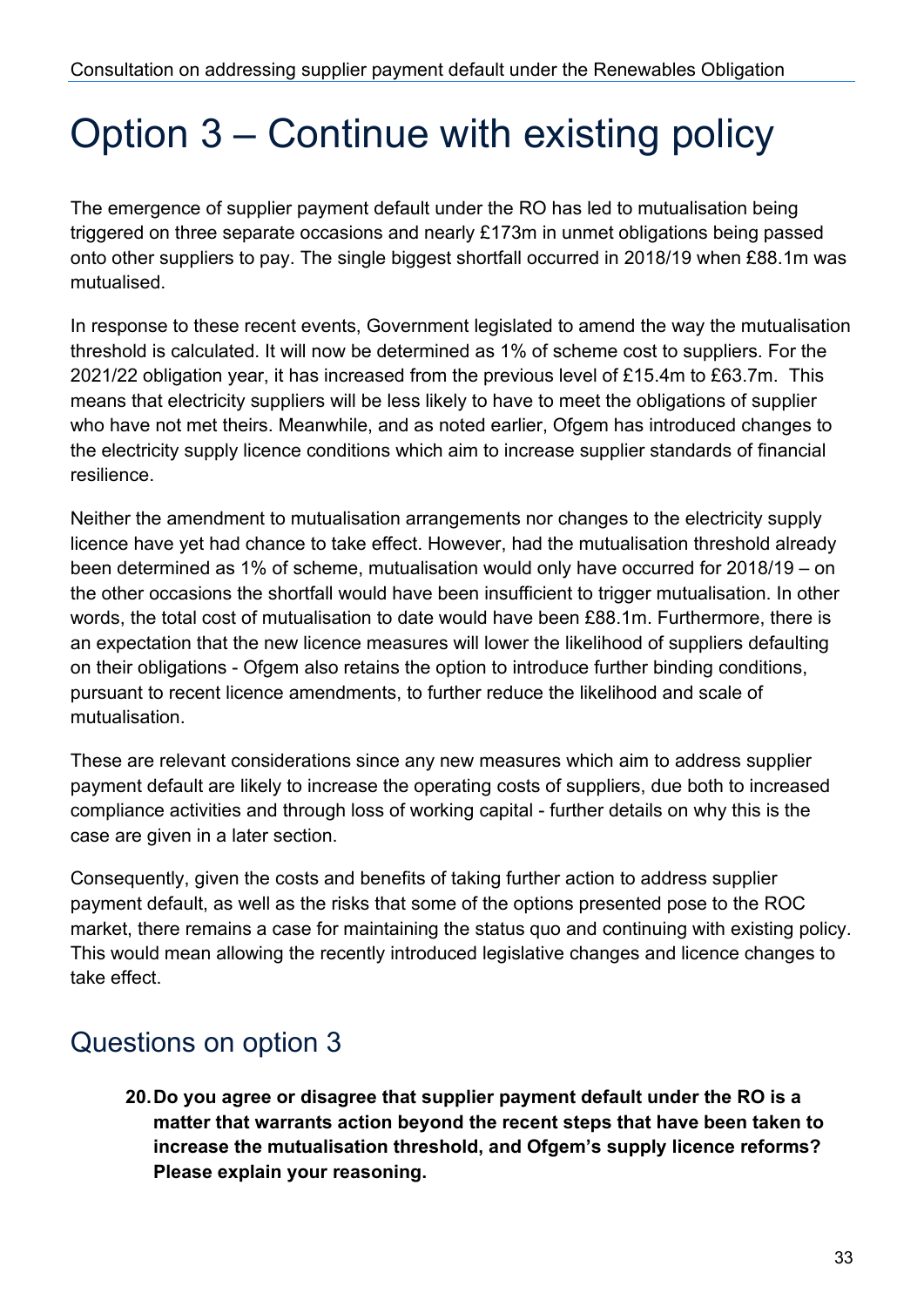#### **21.What would be the costs and benefits associated with further action aimed at addressing supplier payment default under the RO?**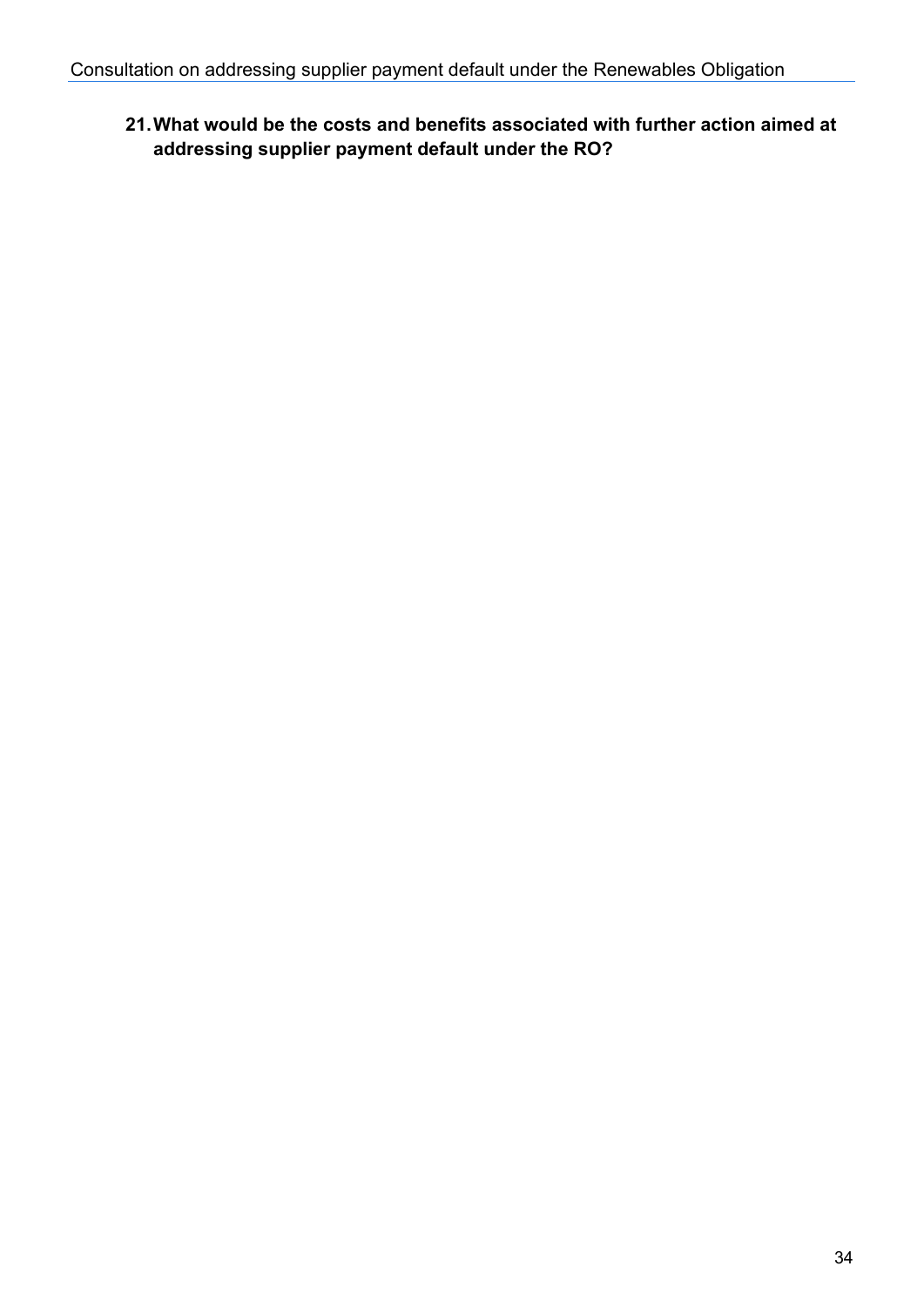## Impacts

## Non-administrative impacts

#### Impacts on suppliers

The RO represents a significant but predictable cost to electricity suppliers. It presents an opportunity for suppliers to increase revenues collected from customers, and in turn these revenues act as a source of interest-free working capital. This lowers the operating costs of those suppliers who rely on credit to run their businesses since some of their borrowing costs are avoided. If access to this source of capital were restricted, alternative sources would be required, and it is unlikely they would be available on equivalent interest-free terms.

Consequently, any new measures which seek to mitigate supplier payment default, and which restrict suppliers' access to RO revenues are likely to increase operating costs. This applies equally to the Option 1 proposals under which suppliers would be required to settle their obligation more frequently, and the Option 2 proposal under which suppliers would be required to protect sums at-risk of mutualisation.

In addition, there may be further costs associated with the various protection measures we have identified, e.g. arrangements costs, and some measures may be less costly than others. For example, it might be less costly for the largest suppliers to demonstrate compliance using a parent company guarantee, whilst this option might not be available to smaller suppliers. Similarly, some suppliers might find it more expensive to obtain letters of credit than others. However, we seek stakeholders' views on this.

Any increases in suppliers' operating costs are likely to be reflected in increased customer tariff prices. However, since borrowing costs vary from supplier to suppliers, the impacts are also likely to vary from supplier to supplier. This might therefore create pressures on some otherwise viable supply businesses, potentially weakening competition. This could lead to consumer detriment.

The extent to which the finances of individual suppliers would be impacted is less clear since it is dependent on a number of factors. These include the particular approach that suppliers take towards discharging their RO, and the extent to which they rely on credit for day-to-day operations and borrowing costs. Consequently, at this stage we are unable to estimate with any certainty what the cost impact for suppliers might be, other than that there would be an impact, and that it would vary from supplier to supplier. Equally, we are unable to predict with any confidence what secondary impacts there might be in terms of competition between suppliers and retail market diversity. In order to better understand the distributional cost impacts of any new measures, we require further information from suppliers on how they manage their revenues and fund their businesses.

In contrast to the potentially negative impacts on suppliers outlined above, measures which lower the likelihood and level of supplier payment default would also lower the likelihood, and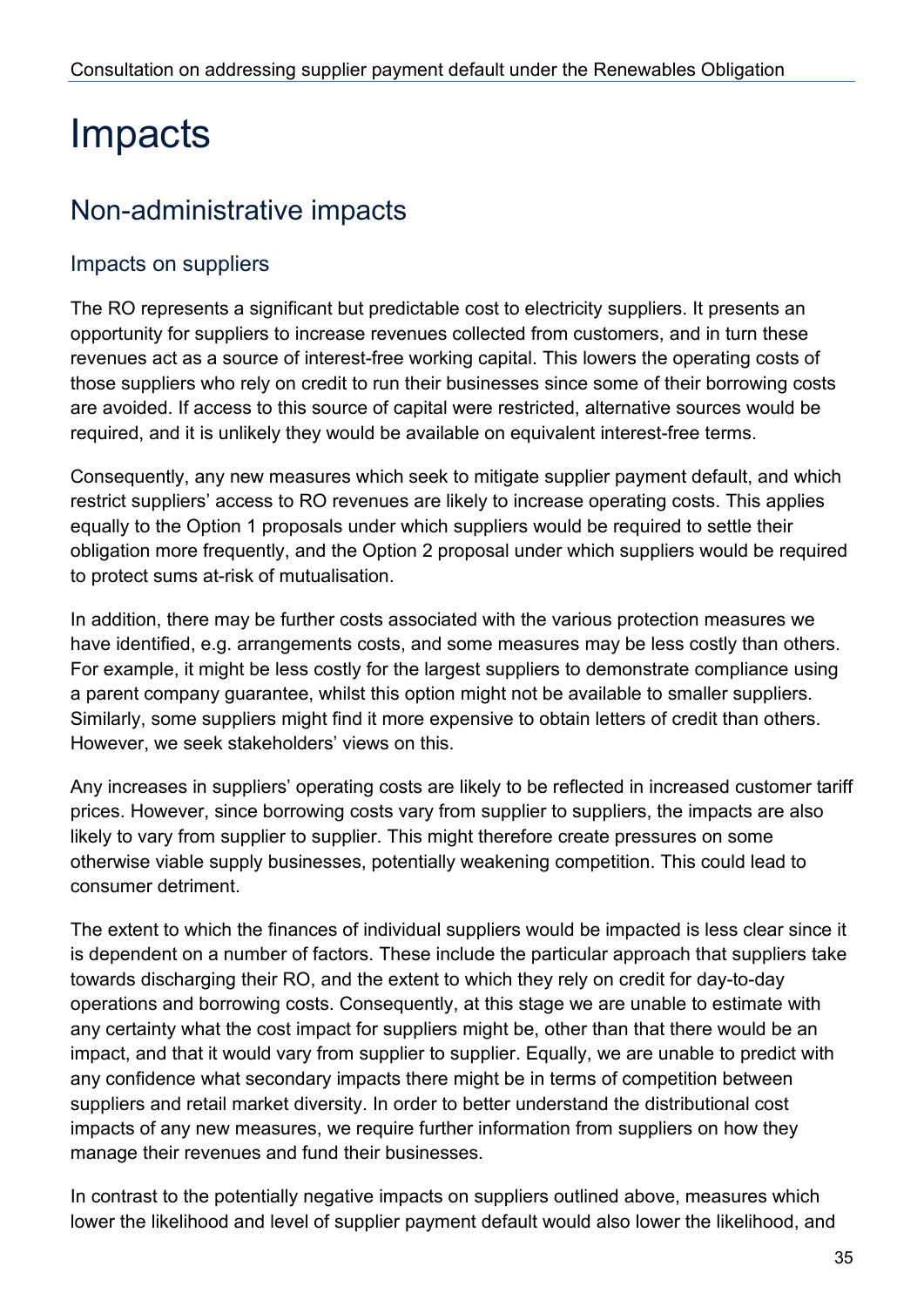impact, of mutualisation. Suppliers would be less exposed to the unmet obligations of other suppliers and it should be expected that this would lower their operating costs.

#### Generators who claim ROCs on a monthly basis

As noted earlier, more frequent settlement by suppliers would also mean earlier settlement. This would create an earlier demand for ROCs, so those generators who claim their ROCs on a monthly basis might expect to receive earlier payment for their ROCs. Those generators who already sell their ROCs early in the obligation year might be able to demand a higher price for them (so long as existing commercial arrangements for the provision of ROCs allow) - we understand that under current arrangements, ROCs sold earlier in the year tend to be discounted. A similar outcome might be expected under the Option 2 proposal if suppliers were able to post ROCs as collateral. However, by providing suppliers with alternative options for settling a new quarterly obligation (e.g. exchangeable cash or letters of credit) or for protecting sums at risk of mutualisation, the extent to which generators might benefit under the Option 1 and 2 proposals could be limited.

Consequently, whilst it seems likely that generators would be beneficiaries of any new measures which would increase the demand for ROCs early in the obligation year, the extent to which they might benefit is less clear. This would depend on how much flexibility was offered to suppliers in fulfilling their obligation/meeting new licence requirements, as well as the compliance strategies adopted by different suppliers and the ability for existing contracts to be rewritten.

#### Generators who claim ROCs on an annual basis

Owners of generating stations with a declared net capacity (DNC) of 50kw or less have the option of claiming their ROCs on an annual basis. For these generators, ROCs are issued no earlier than the end of June following the obligation year to which they relate. Under the Option 1 proposals (i.e. quarterly settlement), these ROCs would therefore only be able to be used in settlement of a supplier's Q4 obligation or banked for use in the following obligation period. This new limited use window might impact the price they command, especially if the Q4 ROC demand were lower than expected, either due to lower than average electricity supply volumes or if there were an excess of ROCs.

#### Third parties

Not all ROCs are sold by generators directly to suppliers. Some ROCs are transacted multiple times before they are presented by a supplier to Ofgem in fulfilment of their obligation. We would expect intermediaries to adjust their positions to reflect any new arrangements demanded by sellers or required by buyers, subject to contractual arrangements.

Some ROCs continue to be sold at auction, typically on a monthly basis. Any new requirement for more frequent settlement, or a licenced-based equivalent, is likely to result in greater withinyear auction activity, although this could be tempered by the availability of flexible cash/creditbased alternatives.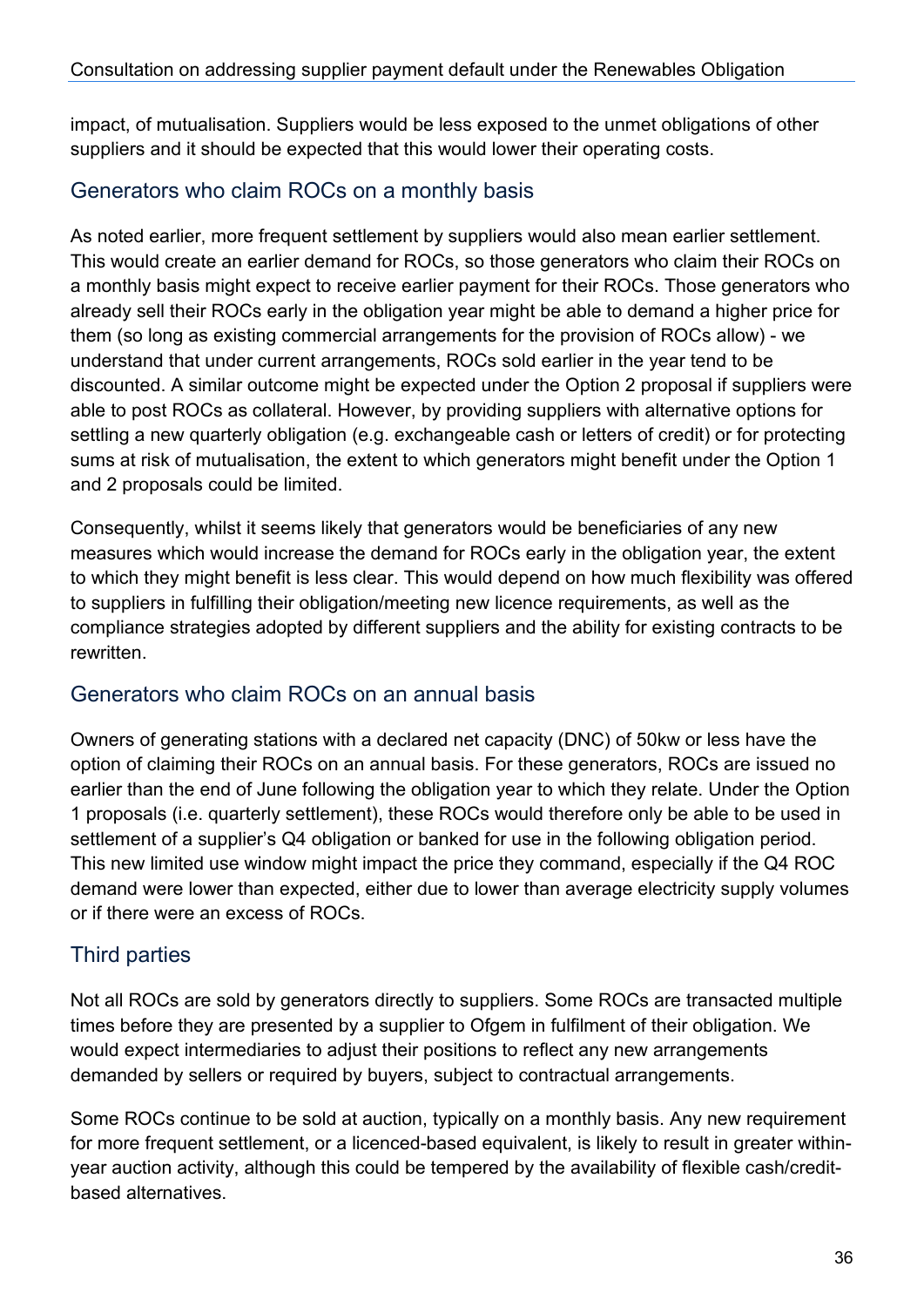## Administrative impacts

The introduction of either of the proposals set out in Options 1 and 2 would bring about significant changes to the way the RO operates. As noted earlier, increased settlement frequency, as proposed under Option 1, would impact suppliers' compliance activities, increasing their operating costs. Increased settlement frequency would also have a significant impact on Ofgem's administration of the RO scheme, since it would increase the frequency of some compliance processes that Ofgem has to complete for each settlement round. For example:

- **Determination of supplier obligations**: Under current arrangements, Ofgem receives electricity supply volume data from Elexon, Northern Ireland Electricity (NIE) and EMR Settlement Ltd (EMRS) on an annual basis for the purposes of the RO. It then processes this data into a format that is suitable for suppliers. The data is then shared with suppliers who confirm their individual supply volumes with Ofgem. Ofgem then verifies this data and takes up any discrepancies individually with suppliers, before confirming their obligations. Under the Option 1 proposals, this process would move from being carried out once per year to four times per year.
- **Submission of ROCs**: This activity involves suppliers presenting ROCs to Ofgem and Ofgem tracking those ROCs against individual supplier obligations. This is currently carried out once per year but under the Option 1 proposals it would be carried out four times per year.
- **Receiving buy-out payments**: This activity takes place once per year and involves Ofgem tracking payments against obligations, dealing with instalment payments, payment issues and queries. Under the option 1 proposals this would move to four times per year. In addition, if suppliers were given the further option to substitute letters of credit and/or buy-out payments with ROCs and/or buy-out payments, Ofgem would expect to see a significant increase in administrative activities.

Consequently, the legislative approach outlined in the Option 1 proposals would be likely to result in an increase in both suppliers' operating costs and Ofgem's administration costs. Given that Ofgem's costs are taken from the buy-out/late payment funds, this would lower the amount available for recycling back to electricity suppliers.

In contrast, measures which seek to lower the likelihood and level of supplier payment default would also lower the likelihood, and impact, of mutualisation on other suppliers. If mutualisation were not triggered in future years, or non-compliance were significantly reduced, then Ofgem would expect to see some decrease in the enforcement activities undertaken in the event of serious non-compliance. Additionally, if mutualisation were not triggered, Ofgem would no longer have to run the quarterly mutualisation cycles (i.e. the process of collecting, and redistributing, mutualisation payments).

On balance, we consider it unlikely that the anticipated decrease in compliance activity would be sufficient to offset the overall increase in the RO administration costs, especially those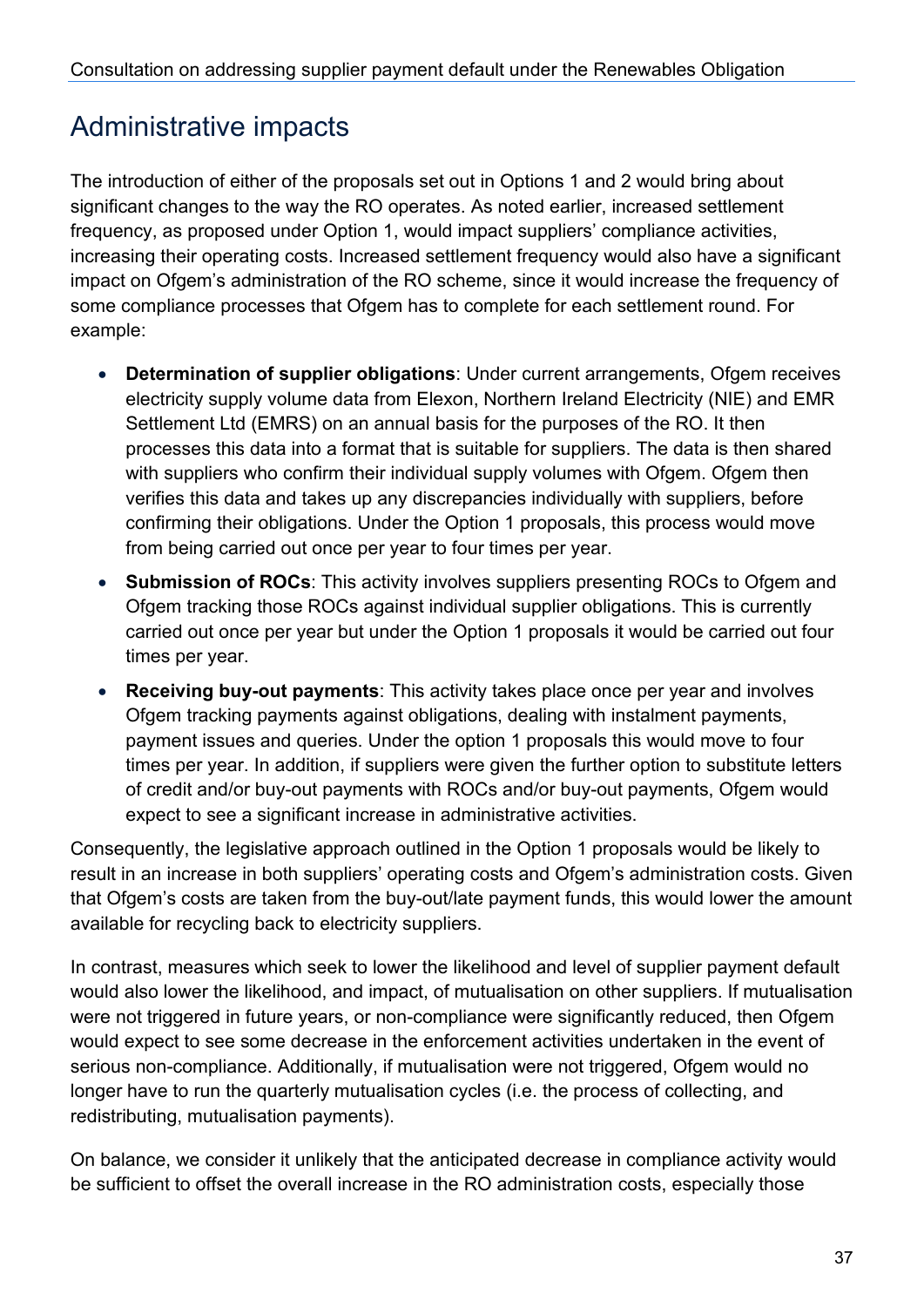increases which would be brought about by increased settlement frequency and which could result in up to a four-fold increase in compliance activities.

Given the territorial extent of the Option 1 proposals (i.e. they extend to England and Wales only), it is possible that Ofgem could be required to adopt a different approach to the administration of each of the three RO schemes (i.e. RO, ROS and NIRO). This would increase administrative complexity and therefore Ofgem's administration costs.

Similarly, the Option 2 proposals would give Ofgem a new role in ensuring that sums at risk of mutualisation are sufficiently protected, monitoring these protections, and taking compliance action (and potentially enforcement action) if licence requirements are not being met (e.g. no protections in place; insufficient protections in place; protections in place but late). The Option 2 proposals would also introduce new compliance activities for suppliers. For example, suppliers will need to ensure they have appropriate and sufficient protection measures in place.

## Questions on impacts

- **22.How, and to what extent, might the Option 1 and 2 proposals, if implemented, increase RO compliance administration costs for your business?**
- **23.How might quarterly settlement impact the income of generators who receive ROCs on an annual basis? Please explain your reasoning and explain when and how annual ROCs are traded.**
- **24.The territorial extent of this consultation is England and Wales (i.e. it relates to matters contained within the RO only). What impacts do you foresee on participants in the interlinked Scotland and Northern Ireland schemes (i.e. the ROS and NIRO) if any of the Option 1 or Option 2 proposals were to be implemented through the RO only?**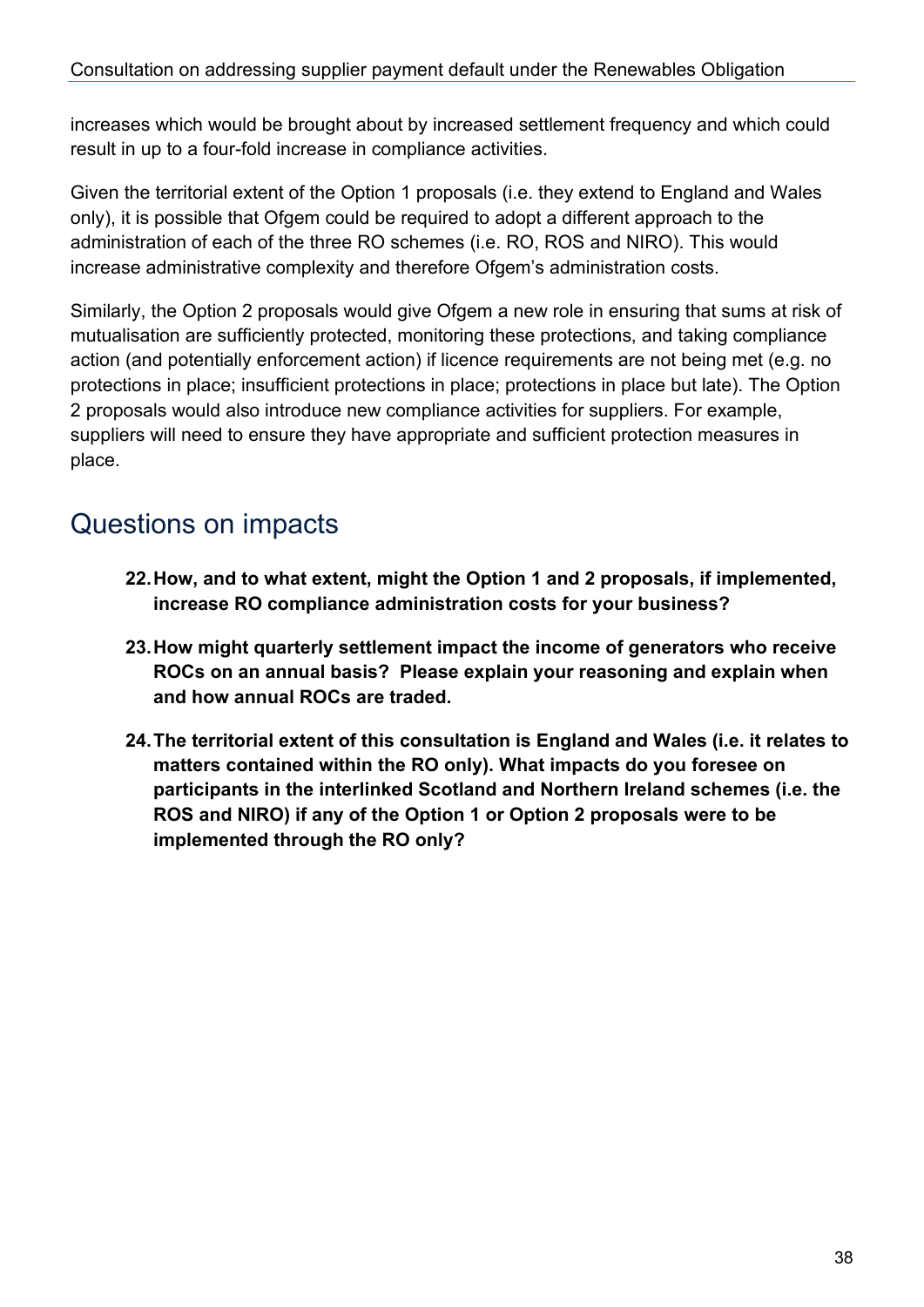## Fixed Price Certificates

In its 2011 Energy White Paper $6$  and subsequent Technical Update<sup>7</sup>, the government of the day signalled its intention to transition the RO from a scheme based on the trade of ROCs to a fixed price certificate ("FPC") scheme from 2027. The FPC scheme was proposed primarily as a means of addressing ROC price volatility that was expected to emerge as generators began losing their eligibility to receive ROCs. Primary powers to enable this transition were provided in the Energy Act 2013 ("EA2013").

Under the envisaged scheme, a newly installed purchasing body would be placed under an obligation to purchase certificates from generators. The 2011 Technical Update mooted a quarterly purchasing arrangement which would likely require suppliers to make more frequent and therefore earlier payments to the purchasing body. EA2013 provides that the costs of doing so would be funded by a levy on electricity supplies, made in respect of supplies of electricity that have either been made or are expected to be made.

Government notes that these arrangements would lessen the likelihood of mutualisation and could significantly reduce the sums that suppliers would be able to default on. Government intends to issue a call for evidence on FPCs in due course. Nevertheless, we would welcome the views of stakeholders on their introduction for the purpose of addressing supplier payment default.

## Questions on fixed price certificates

**25.What are your initial views on the introduction of the fixed price certificate based scheme that was envisaged in 2011 in terms of addressing supplier payment default?**

## Call for evidence on mutualisation amount

Alongside its December 2020 consultation on the level of the RO mutualisation threshold, Government also sought the views of stakeholders through a call for evidence on a revised approach to the way the mutualisation amount is calculated. Government is still giving consideration to how it should proceed on this matter and will provide an update when it has considered responses to this consultation on supplier payment default.

<span id="page-38-0"></span> $6$  Planning our electric future: a white paper for secure, affordable and low-carbon energy. July 2011. [https://www.gov.uk/government/publications/planning-our-electric-future-a-white-paper-for-secure-affordable-and](https://www.gov.uk/government/publications/planning-our-electric-future-a-white-paper-for-secure-affordable-and-low-carbon-energy)[low-carbon-energy](https://www.gov.uk/government/publications/planning-our-electric-future-a-white-paper-for-secure-affordable-and-low-carbon-energy)

<span id="page-38-1"></span><sup>7</sup> Planning our electric future: technical update. December 2011. <https://www.gov.uk/government/publications/planning-our-electric-future-technical-update>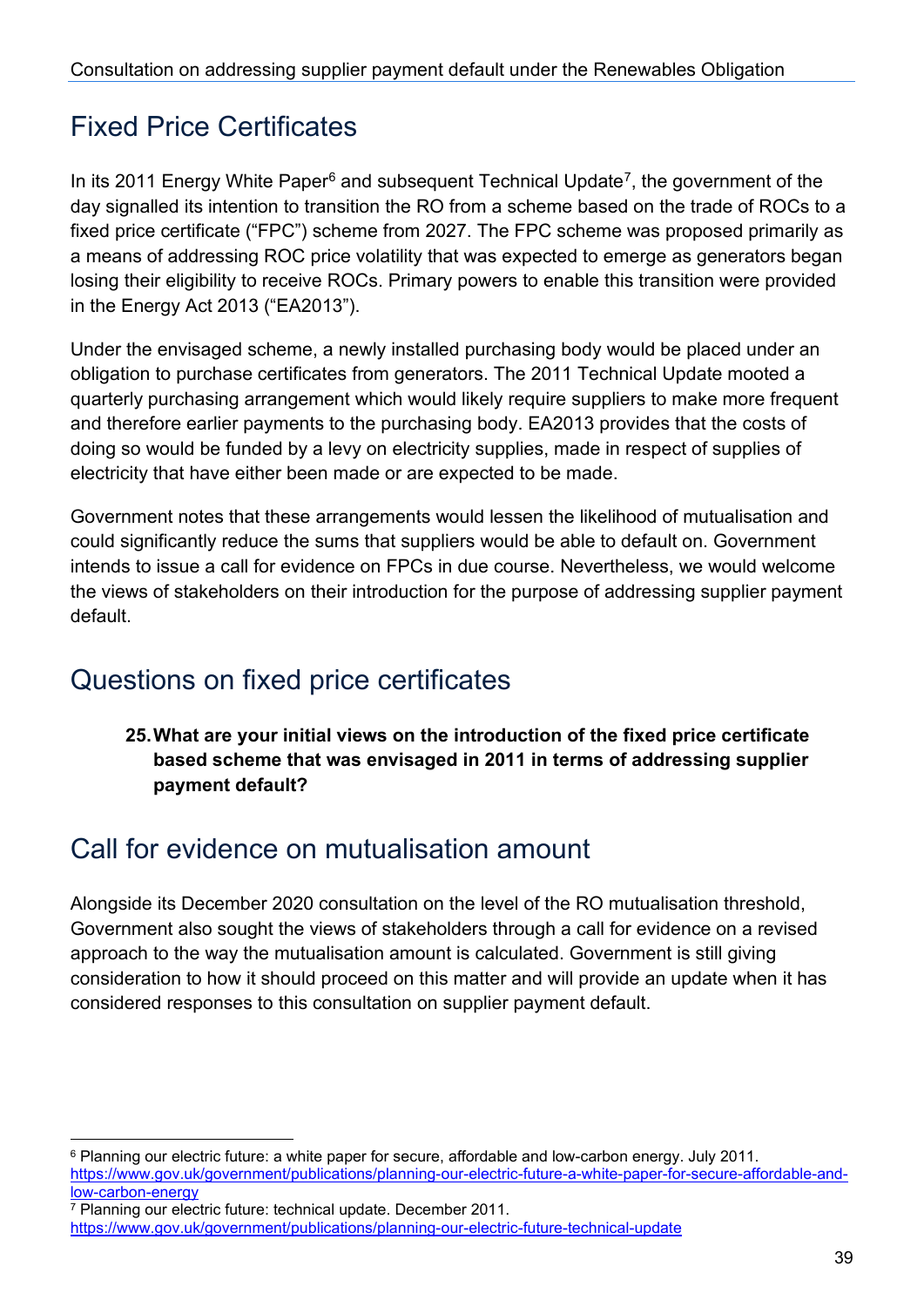## Summary of consultation questions

Here is a summary of all the consultation questions:

## Questions on options 1a, 1b and 1c

- **1. How, and to what extent, would a requirement for more frequent (and therefore earlier) settlement impact any commercial arrangements you have in place for the supply/receipt of ROCs?**
- **2. Do you foresee any difficulties in how suppliers might comply with the quarterly deadlines as set out in the Option 1a – 1c proposals and if so, can you suggest how these might be mitigated (e.g. through scheme design or by change in supplier practice)?**
- **3. How, and to what extent, might more frequent/earlier settlement impact the operating costs of your business?**
- **4. How, and to what extent, might more frequent/earlier settlement impact competition in the supply sector?**
- **5. How**, **and to what extent, would the abolition of late payments impact your business?**
- **6. This consultation only considers quarterly settlement – should consideration be given to monthly settlement to further reduce sums at risk?**
- **7. Are there any alternative settlement models that should be considered as a way of addressing supplier payment default? Please provide details.**
- **8. Under the Option 1c proposal, suppliers would be given the option of settling their Q1 – Q3 quarterly obligations with a standby letter of credit (LoC), conditional on them substituting it with ROCs or buy-out payments ahead of the Q4 settlement deadline. Is a LoC the most appropriate alternative to exchangeable buy-out payments, or should other measures be considered? Does a LoC offer any benefits over exchangeable buy-out payments?**
- **9. Do you agree with our assessment that a contract for the supply of ROCs does not offer sufficient assurance that a supplier's accrued obligation will be met in the event it exits the market?**
- **10.Do you agree with our assessment that the introduction of sub-100% compliance at the quarterly deadlines to accommodate shortages in the availability of ROCs would be an inappropriate course of action?**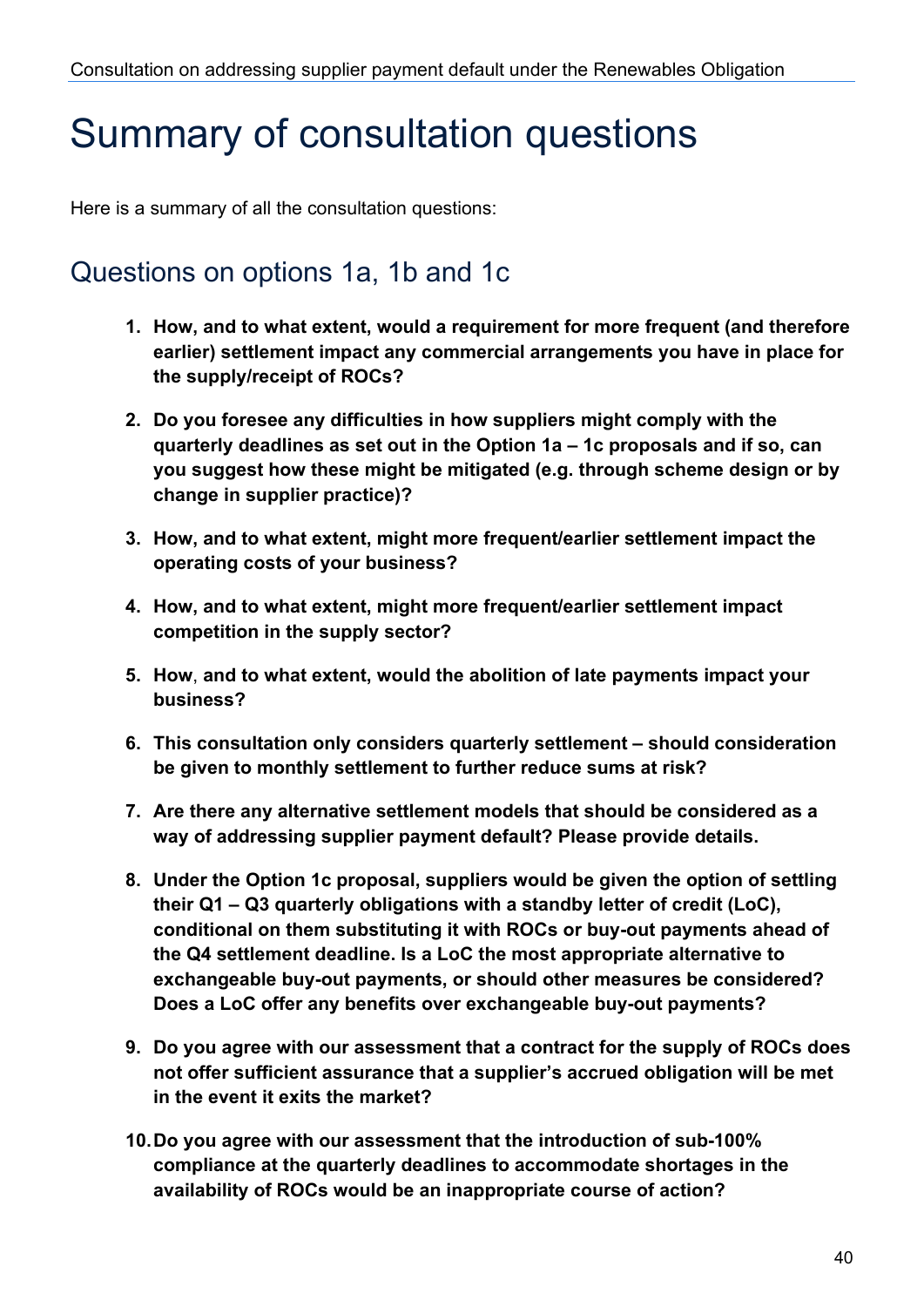**11.If one of the Option 1 proposals were to be introduced, how much notice should be given to participants ahead of its introduction?**

## Questions on option 2

- **12.Should supplier payment default under the RO be addressed via the legislation, the electricity supply licence, or neither? Please explain your answer.**
- **13.How, and to what extent, might a new requirement for suppliers to protect sums at risk of mutualisation impact competition in the supply sector?**
- **14.Do you have a preference for a forward-looking or backward-looking approach to protecting sums at risk of mutualisation? Please explain your answer.**
- **15.How, and to what extent, might a new requirement for suppliers to protect sums at risk of mutualisation impact the way in which your company complies with the RO?**
- **16.Are there any other methods of demonstrating compliance with a requirement to protect sums at risk of mutualisation that should be included within the 'menu' of protections?**
- **17.How, and to what extent, might a new requirement to protect sums at risk of mutualisation impact your company's operating costs? For this question, assume that the requirement would be for an amount equivalent to 100% of a supplier's obligation to be protected, on a quarterly basis, one month after the quarter in question and remain in place until the RO settlement deadline has elapsed.**
- **18.Can you foresee any additional issues or challenges with the Option 2 proposal, in particular the menu of options, that need to be considered?**
- **19.If one of the Option 2 proposals were to be introduced, how much notice should be given to participants ahead of introduction?**

## Questions on option 3

- **20.Do you agree or disagree that supplier payment default under the RO is a matter that warrants action beyond the recent steps that have been taken to increase the mutualisation threshold, and Ofgem's supply licence reforms? Please explain your reasoning.**
- **21.What would be the costs and benefits associated with further action aimed at addressing supplier payment default under the RO?**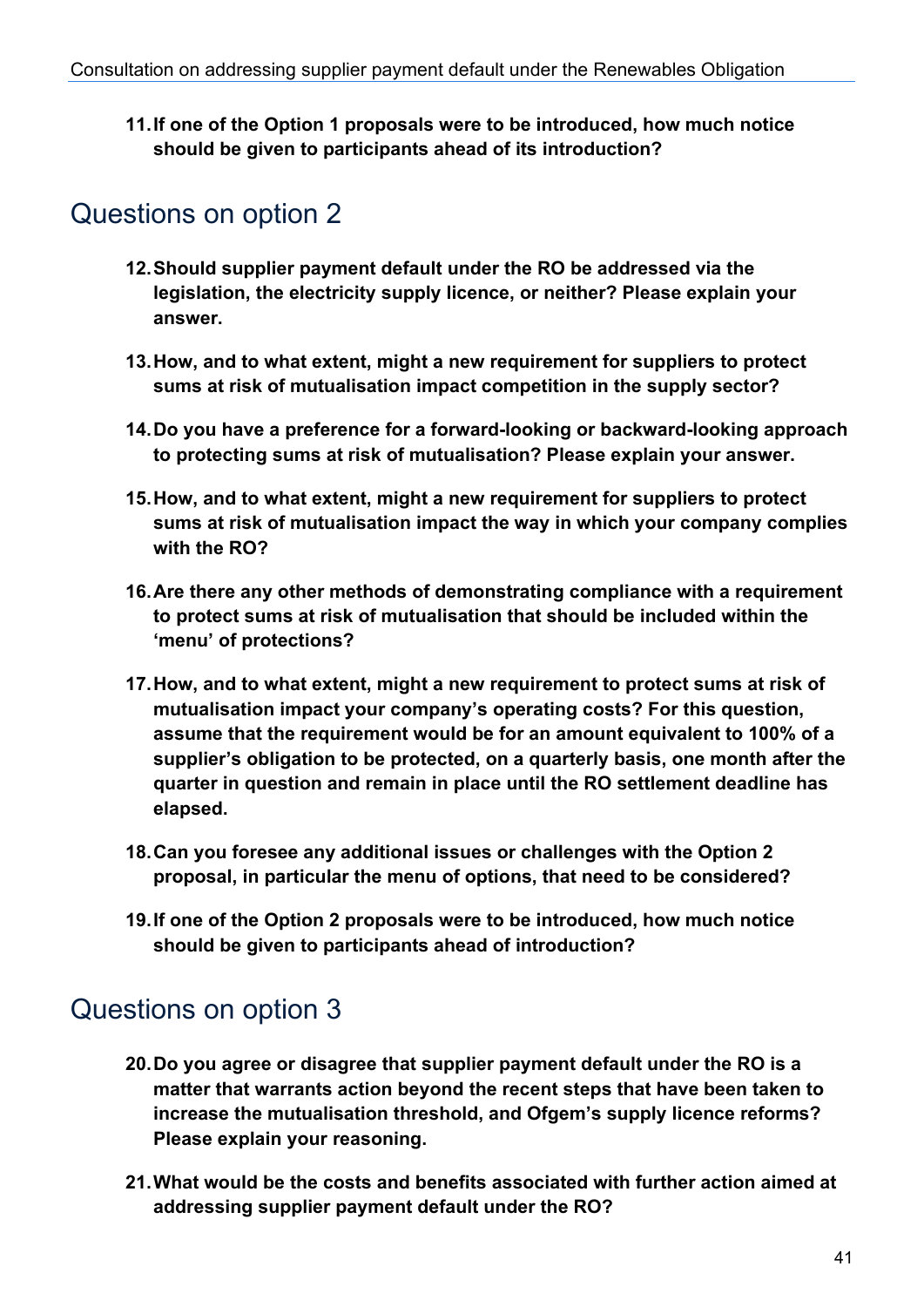### Questions on impacts

- **22.How, and to what extent, might the Option 1 and 2 proposals, if implemented, increase RO compliance administration costs for your business?**
- **23.How might quarterly settlement impact the income of generators who receive ROCs on an annual basis? Please explain your reasoning and explain when and how annual ROCs are traded.**
- **24.The territorial extent of this consultation is England and Wales (i.e. it relates to matters contained within the RO only). What impacts do you foresee on participants in the interlinked Scotland and Northern Ireland schemes (i.e. the ROS and NIRO) if any of the Option 1 or Option 2 proposals were to be implemented through the RO only?**

### Questions on fixed price certificates

**25.What are your initial views on the introduction of the fixed price certificate based scheme that was envisaged in 2011 in terms of addressing supplier payment default?**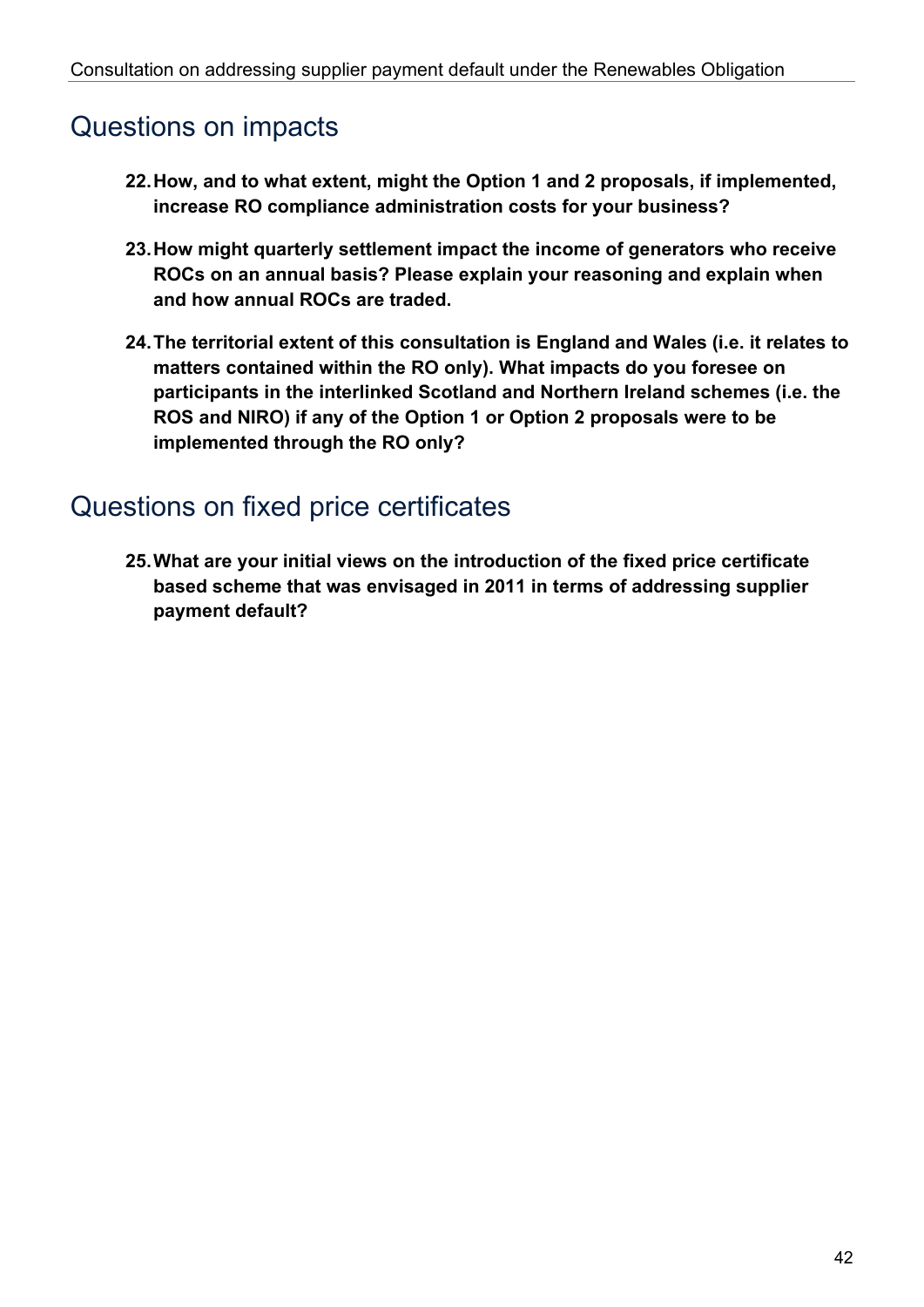## Next steps

The consultation is open for 3 months and closes on 9 November 2021.

The Government and Ofgem will give careful consideration to all the responses received before it publishes a decision on how to proceed.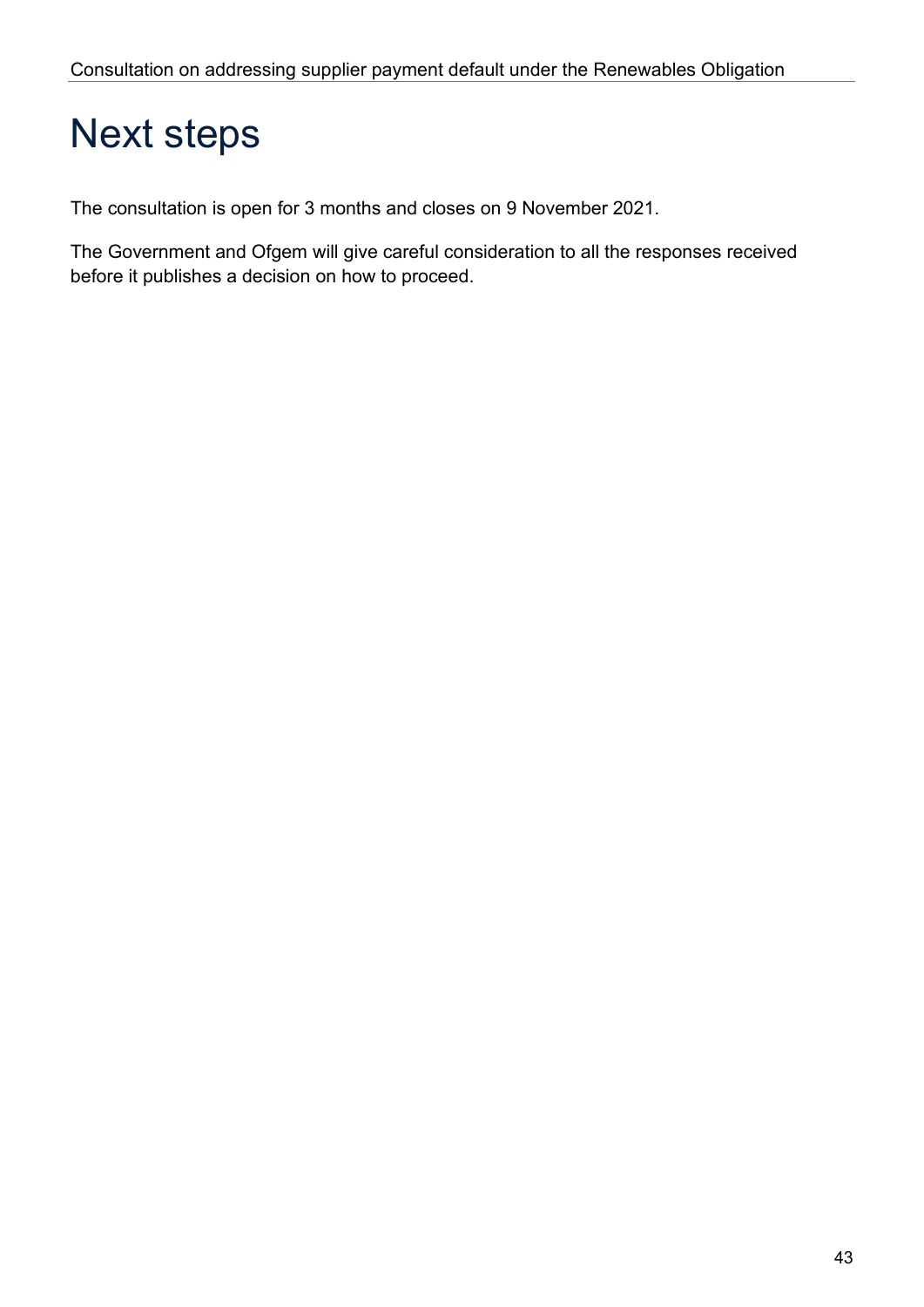## Annex A - How the scheme operates

## An obligation on electricity suppliers to acquire and present Renewables Obligation Certificates (ROCs)

Renewables Obligation Certificates (ROCs) are issued by Ofgem, the scheme's administrator, to generators accredited under the scheme for each MWh of renewable electricity they generate. Electricity suppliers are under an obligation ("the Renewables Obligation") to obtain a certain number of these ROCs in relation to the amount of electricity they supply to customers during each obligation year, which runs from April - March. Suppliers must present these ROCs to Ofgem to settle their obligation. The number of ROCs that suppliers must obtain in relation to their electricity supply volume (i.e. ROCs per MWh) is referred to as the level of the obligation.

Typically, suppliers agree a price with generators for their ROCs in a bilateral agreement – this enables generators to receive a premium payment in addition to the wholesale price of their electricity. Some suppliers purchase ROCs from brokers who contract with generators for the supply of ROCs. Electricity suppliers recover the costs of meeting their obligation from their customers.

### Alternative cash payments

As an alternative to obtaining ROCs, suppliers may make a cash "buy-out" payment to Ofgem in lieu of each ROC. The buy-out price, which increases annually in line with the Retail Price Index (RPI), is £50.80 for the current obligation year (2021/22). The scheme is designed in such a way that, on average, about 10% of the RO can be expected to be met with cash payments.

## The recycling of cash payments

Cash payments, net of Ofgem's administration costs, are recycled back to suppliers on a per-ROC presented basis, giving ROCs additional value. The notional value of a ROC is determined as the buy-out price plus the per-ROC recycle value. There is a working assumption that, one way or another, recycle payments are passed onto generators. For example, a ROC purchase agreement between a generator and a supplier might specify that any recycle payments received by the supplier shall be passed through, either in part or in full, to the generator. Alternatively, where there is no arrangement for recycle payments to be passed through, the expectation of recycle payments is likely to drive an increase in the price that a supplier is willing to pay for ROCs (whether this is via a bilateral purchase agreement or at auction) and this will provide the generator with a ROC premium over and above the buy-out price.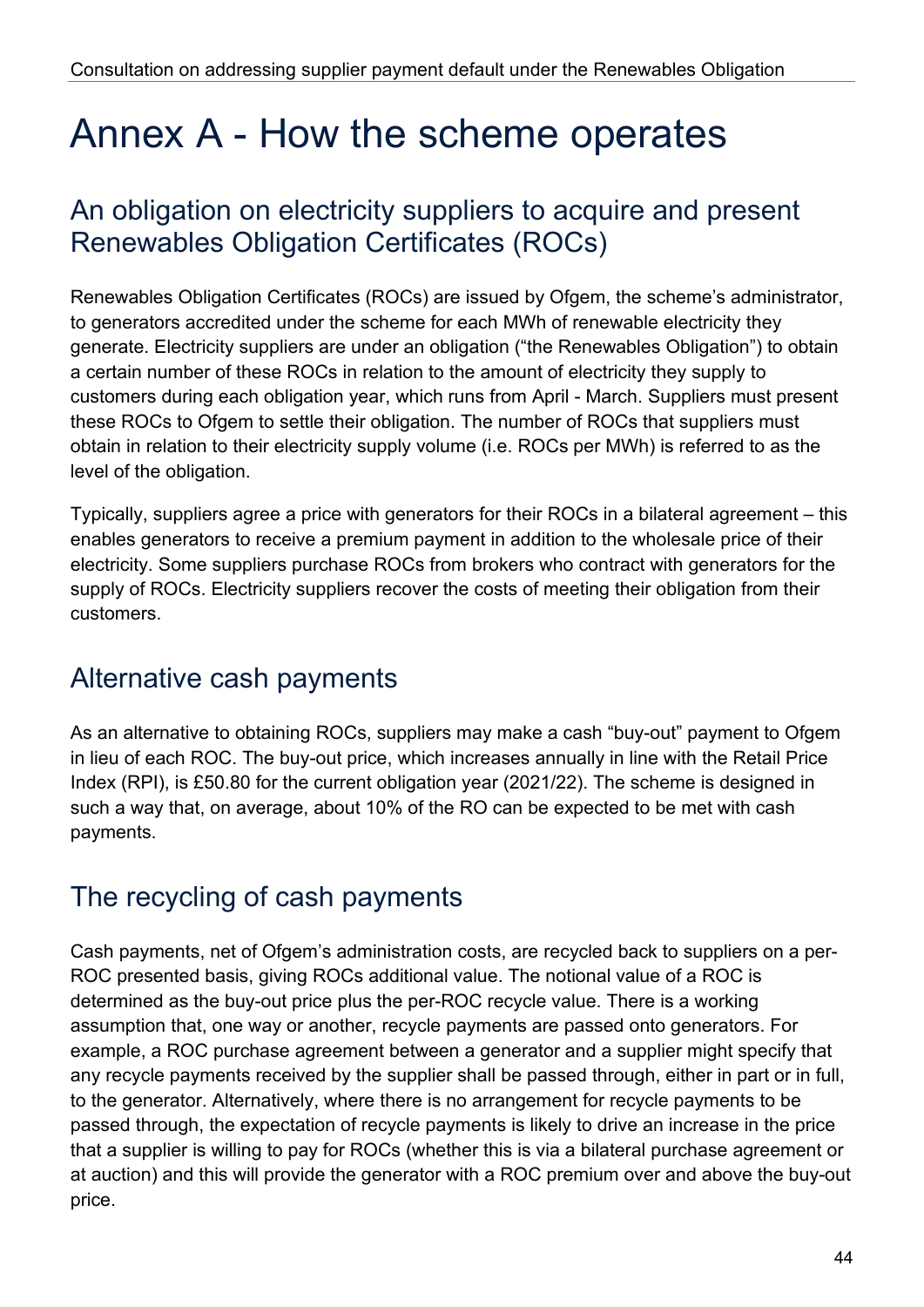### Setting the level of the renewables obligation

As noted earlier, the obligation which the scheme places on electricity suppliers is expressed in terms of ROCs per MWh electricity supplied to customers during the obligation year. The level of the obligation is set by Government on an annual basis and published six months in advance of the start of the obligation year to which it relates. This enables suppliers to make preparations to fund meeting their obligation either with cash payments or ROCs.

The level of the obligation is set with reference to two inputs:

- the number of ROCs expected to be issued to generators during the obligation year to which it relates (sometimes referred to as the ROC forecast); and
- the amount of electricity expected to be supplied to consumers during the same period (sometimes referred to as the supply volume).

The obligation applies to all electricity which is supplied to customers during the obligation period<sup>8</sup>.

The methodology for setting the level of the obligation is provided for in legislation. It includes a "headrooming" mechanism which inflates the level of the obligation by 10%. Headrooming aims at ensuring that ROCs will remain in short supply - an oversupply of ROCs could lead to a ROC price crash which would impact generators' returns. In contrast, a shortage of ROCs means that some suppliers will be required to meet their obligation with alternative cashpayments. These payments are recycled back to suppliers on a per-ROC presented basis, increasing their notional value. Whilst the head-rooming mechanism protects the incomes of generators, it does so at a cost of around £600m per year.

<span id="page-44-0"></span><sup>&</sup>lt;sup>8</sup> Some allowances are available for electricity supplied to energy intensive industries (EIIs).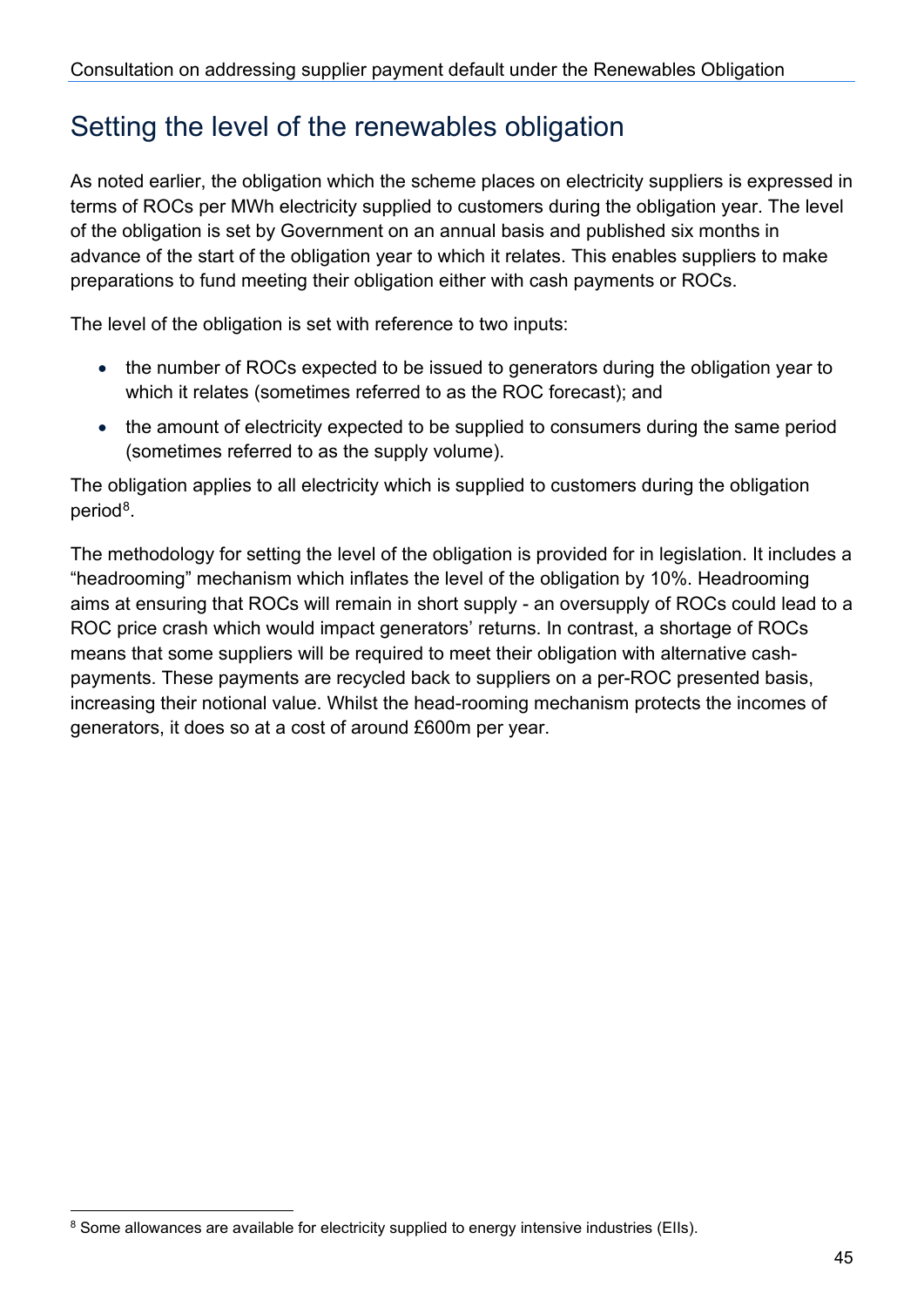## Annex B – RO settlement

## Supplier compliance

Once the obligation year has ended (31st March), suppliers have until 1st September to settle their obligation with ROCs and/or buy-out payments. Suppliers are given a further two months to settle their obligation with permitted "late payments", but these attract interest charges which are levied at 5% above the Bank of England base rate. Suppliers may not present ROCs during the late payment period, meaning that if a supplier has not settled its obligation by the 31st October annual deadline, its default is expressed in monetary terms. Annex D illustrates the scheme's timelines.

The 5-month delay between the end of the obligation year and the 1st September deadline for presenting ROCs and/or making buy-out payments provides time for a number of activities to be undertaken. It enables:

- the last of that year's ROCs to be issued (they are typically issued about 2.5 months after the month to which they relate, although a small percentage are usually issued later);
- electricity supply volumes to be provided to Ofgem;
- suppliers' individual obligations to be confirmed by Ofgem;
- ROCs to be traded and transferred; and
- compliance activities to be completed via Ofgem's online Renewables and CHP register.

The late payment period, which runs until 31st October, was introduced into the scheme so that suppliers could avoid becoming non-compliant if they failed to meet the earlier deadline.

## The risk of unsecured credit

The scheme's annual obligation period and deferred settlement deadlines work to minimise volatility in the ROC market, i.e. they ensure that seasonality and intermittency in the supply of ROCs (e.g. caused by weather events) do not have short-term impacts on ROC prices. However, there is no requirement in either the legislation or the electricity supply licence for suppliers to protect their accruing obligation against the risk of default. As a result, these settlement arrangements mean that suppliers are able to accrue, and then default on up to 19 months' worth of obligation.

This creates a "moral hazard" as the revenues which suppliers collect from their customers (for whatever purpose) can be considered to be an interest-free and unsecured source of working capital. Indeed, these arrangements could even tempt suppliers into pursuing riskier business practices than they otherwise might. The only absolute requirement insofar as revenues are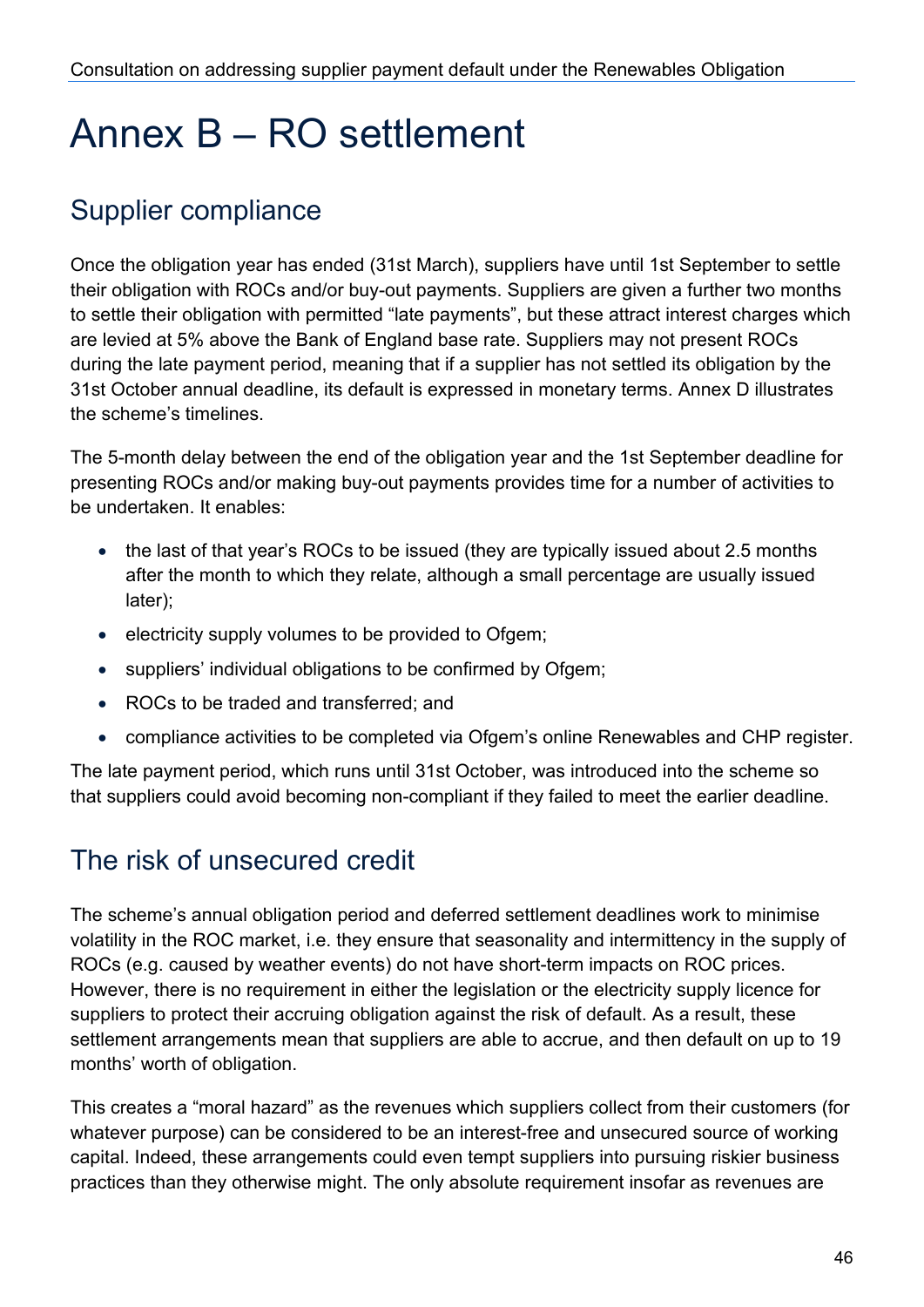concerned is that suppliers must fulfil their obligation on or before the scheme's 31<sup>st</sup> October late payment deadline.

Inevitably, some suppliers will fail and exit the market, and when they do a shortfall is left in the buy-out/late payment funds. The diagram in Annex D shows that a supplier which fails to fulfil its obligation on 31st October will have accrued 19-months' worth of unmet obligation – i.e. 12 months from one obligation year, plus 7 months from the next – with the entire obligation (and potentially more if the supplier continues to trade) likely to remain unsettled.

As is described in more detail in Annex C, the scheme features a mutualisation mechanism which seeks to limit the impact that supplier payment default can have on the buy-out fund, and therefore on the value of ROCs (since payment default results in lower recycle payments). In general, it works to the advantage of generators by transferring the risk of supplier payment default to other suppliers. But the absence of any requirement for suppliers to protect sums at risk of mutualisation ahead of settlement means that the equity holders or creditors of the defaulting supplier avoid any such risk.

Nevertheless, it should also be noted that the interest free credit which the RO provides to suppliers ahead of RO settlement has a monetary value since it means they can avoid the costs of borrowing which they might otherwise be exposed to. This lowers their operating costs. This value should be considered alongside the costs associated with supplier payment default.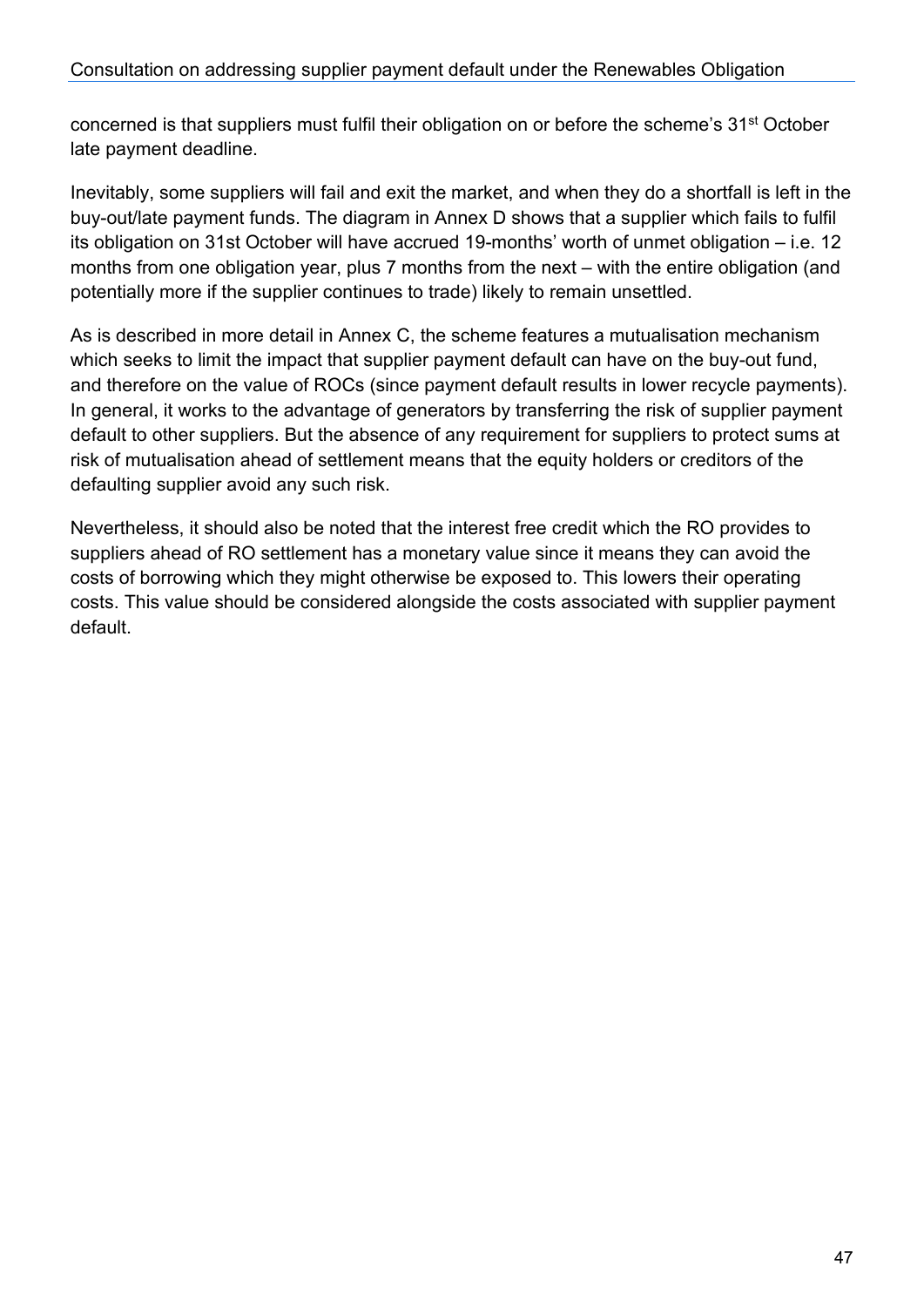## Annex C - Supplier default & mutualisation

## The mutualisation mechanism

As noted earlier, when suppliers fail to discharge their obligation, a shortfall is left in the buyout/late payment funds, and suppliers who met their obligation with ROCs will receive less in recycle payments than would otherwise have been the case. This will have a cost impact on those suppliers who met their obligation with ROCs but who do not have a pass-through arrangement with a generator – it is likely therefore that such suppliers will factor this recyclerisk into the price they are willing to pay for ROCs. A shortfall will also impact those generators who were expecting to receive pass-through payments from suppliers.

To prevent excessive shortfalls in recycle payments from occurring, the scheme features a mutualisation mechanism which requires suppliers who fulfilled their obligation in part or in full to pay the unmet obligations of those suppliers who failed to fulfil theirs. Mutualisation is triggered when the shortfall is equal to or in excess of a threshold – if the shortfall is less than the threshold, it remains unrecovered. Until 2020/21 the mutualisation threshold was set at £15.4m, but Government recently updated mutualisation arrangements so that in future the threshold will be calculated annually as 1% of scheme costs. Further details are provided in a later section.

Once mutualisation has been triggered, the entire shortfall, up to a maximum of nearly £306m for 2021/22 (England and Wales) is mutualised. Each supplier's contribution is based on its share of the obligation during the obligation year to which the shortfall relates. The first of four quarterly payments is due before 1st September the following year. Payments received from mutualisation are recycled back to suppliers in the same way as buy-out and late payments, i.e. on a per-ROC presented basis.

## Recent mutualisation events

The failure of 12 suppliers to meet their obligation under the RO meant that mutualisation was triggered for the first time in 2017/18 when the shortfall in the England & Wales buy-out/late payment funds was £53.4m. It was triggered again in 2018/19 (21 suppliers, £88.1m) and again in 2019/20 (13 suppliers, £31.4m).

On each of these occasions, the full shortfall was mutualised because it exceeded the £15.4m threshold that was in place at the time. Once mutualisation payments have been made, they are recycled back to suppliers on a per-ROC presented basis. Table 4, row 5 shows the mutualisation recycle value for 2017/18, 2018/19 and 2019/20 (which assumes that the full mutualisation amount is recovered and recycled). Row 6 shows this as a proportion of the notional ROC value.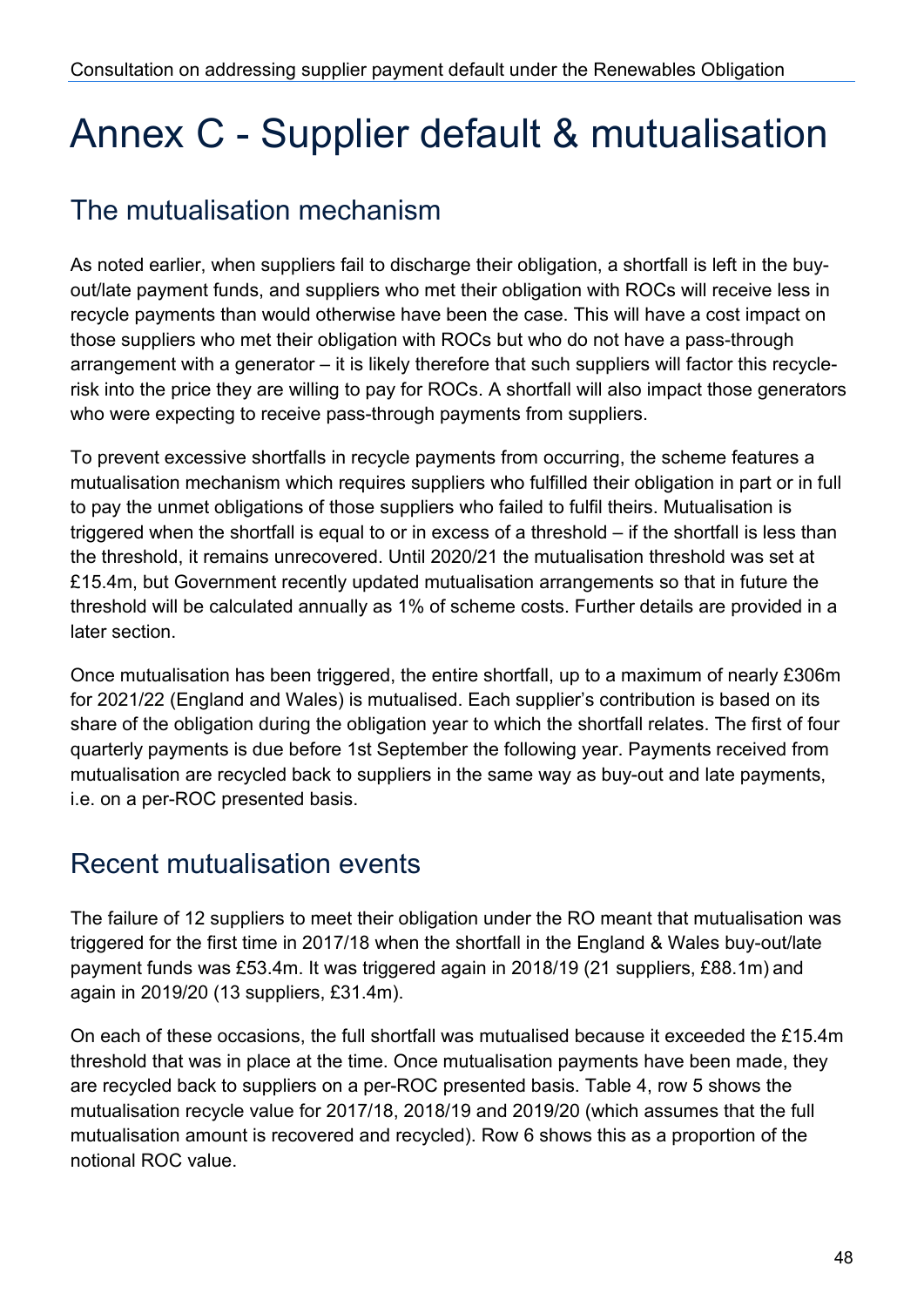|                                                                         | 2017/18       | 2018/19       | 2019/20       |
|-------------------------------------------------------------------------|---------------|---------------|---------------|
| Nominal UK scheme cost (total<br>obligation x buy-out price)            | £5.37 billion | £6.03 billion | £6.35 billion |
| <b>Buy-out price per ROC</b>                                            | £45.58        | £47.22        | £48.78        |
| Buy-out/late payment fund<br>recycle value per ROC                      | £5.85         | £7.82         | £5.65         |
| <b>Notional ROC value</b>                                               | £51.43        | £55.04        | £54.43        |
| <b>E&amp;W mutualisation recycle</b><br>value, per ROC                  | £0.52         | £0.82         | £0.27         |
| <b>Mutualisation recycle value as</b><br>fraction of notional ROC value | $1.0\%$       | 1.5%          | $0.5\%$       |

| Table 4: Significance of RO mutualisation in relation to other scheme metrics |  |  |  |  |
|-------------------------------------------------------------------------------|--|--|--|--|
|-------------------------------------------------------------------------------|--|--|--|--|

### Causes of mutualisation

As noted earlier, mutualisation under the RO occurs when the shortfall in the buy-out/late payment funds exceeds a threshold. Whilst mutualisation occurred in each of the last three obligation years, it did not occur in any of the previous years since the mutualisation mechanism was introduced into the scheme in 2005/06.

In addition to those features of the scheme which enable suppliers to default on significant levels of unsecured obligation (i.e. the single annual settlement which follows on several months after the 12-month period to which it relates), two other factors appear to have contributed to this recent emergence. These are summarised below.

#### The erosion of the mutualisation threshold in proportionate terms

Since mutualisation was first introduced into the scheme in 2005/06, the mutualisation threshold, expressed as a fraction of the cost of the scheme, has fallen from about 1% to about 0.25%. This fall has been largely due to scheme growth, and a threshold that has failed to keep pace, meaning that it has become increasingly easy for mutualisation to be triggered. Government recently legislated to address this as detailed in a following section.

#### Increase in supplier failure and market exit

The Energy Retail market has become increasingly dynamic and competitive in recent years, with a large number of new entrants providing a greater variety of consumer offerings and business models. This has brought increased choice for consumers and increased the extent to which suppliers must compete to serve customers in both price and quality of service. At the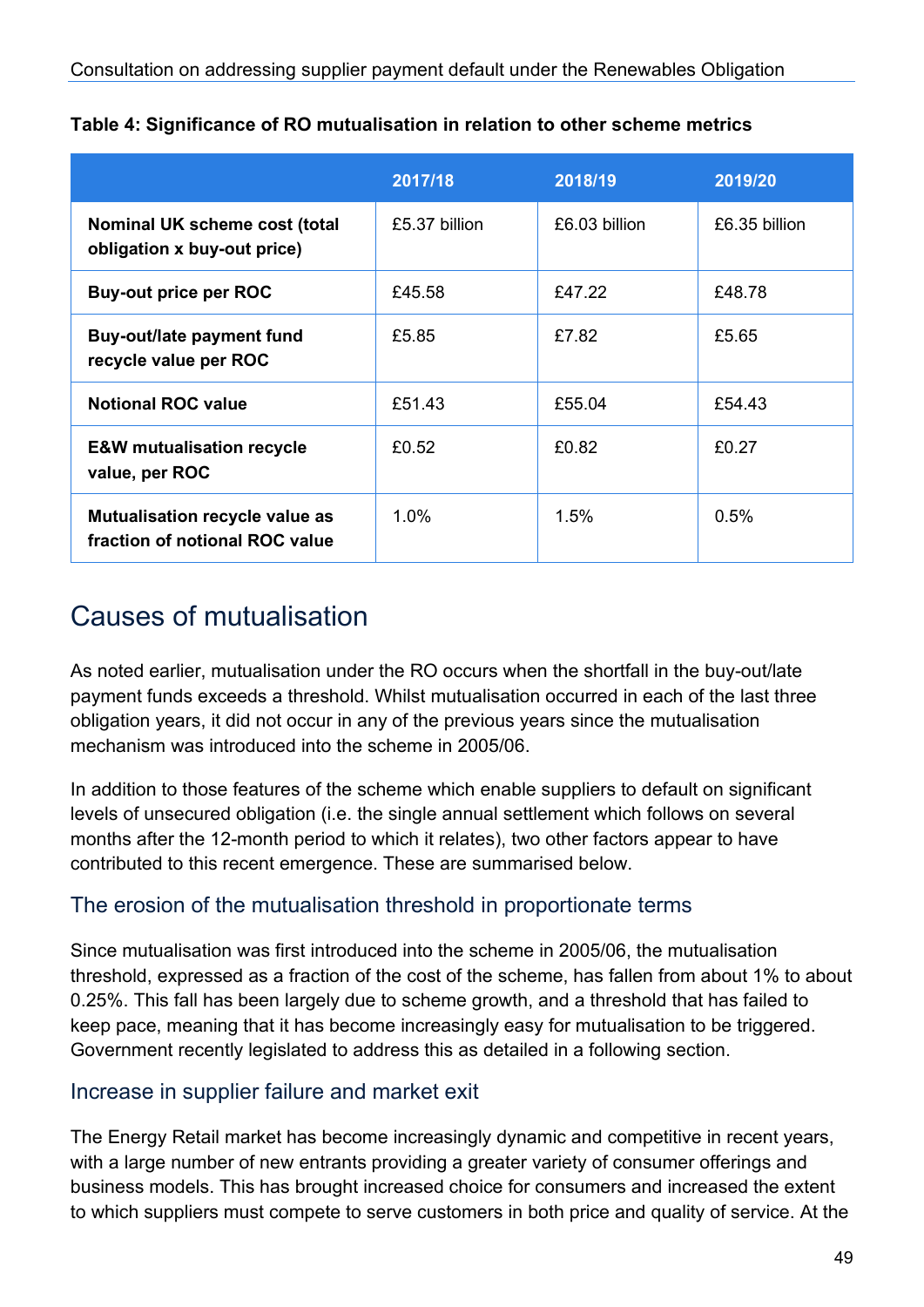same time however, increased competition in the market means that not all suppliers and business models can survive, and in recent years several suppliers have exited the market, including through insolvency.

As illustrated in Figure 3, Ofgem have reported $9$  that the number of active suppliers in the domestic (residential) market grew from 12 at the end of 2009 to 70 in mid-2018, but has since fallen back to 55, as of September 2020. There were 30 supplier exits in the domestic (residential) gas and electricity retail market between 2016 and September 2020 – this includes suppliers which have exited the market through trade sales, mergers and insolvencies.

**Figure 3: Number of active suppliers in the domestic retail market, 2010-2020.** (A description of the figure is given in the text above)



In this context, the recent instances of supplier payment default under the RO have typically been associated with the supplier insolvency, both before and after RO payment default took place.

When a supplier fails, Ofgem may use the Supplier of Last Resort (SoLR) procedure to appoint a new supplier to take over the supply of gas and/or electricity to the insolvent supplier's customers. However, a number of the failed supplier's liabilities are not covered by the SoLR process and may need to be mutualised across other suppliers. This includes any outstanding obligations under the RO, and also any consumer credit balances and liabilities linked to other government schemes, such as the Energy Company Obligation (ECO). While other suppliers

<span id="page-49-0"></span><sup>9</sup> Taken from:

<https://www.ofgem.gov.uk/data-portal/retail-market-indicators#thumbchart-c23042756505310535-n95432>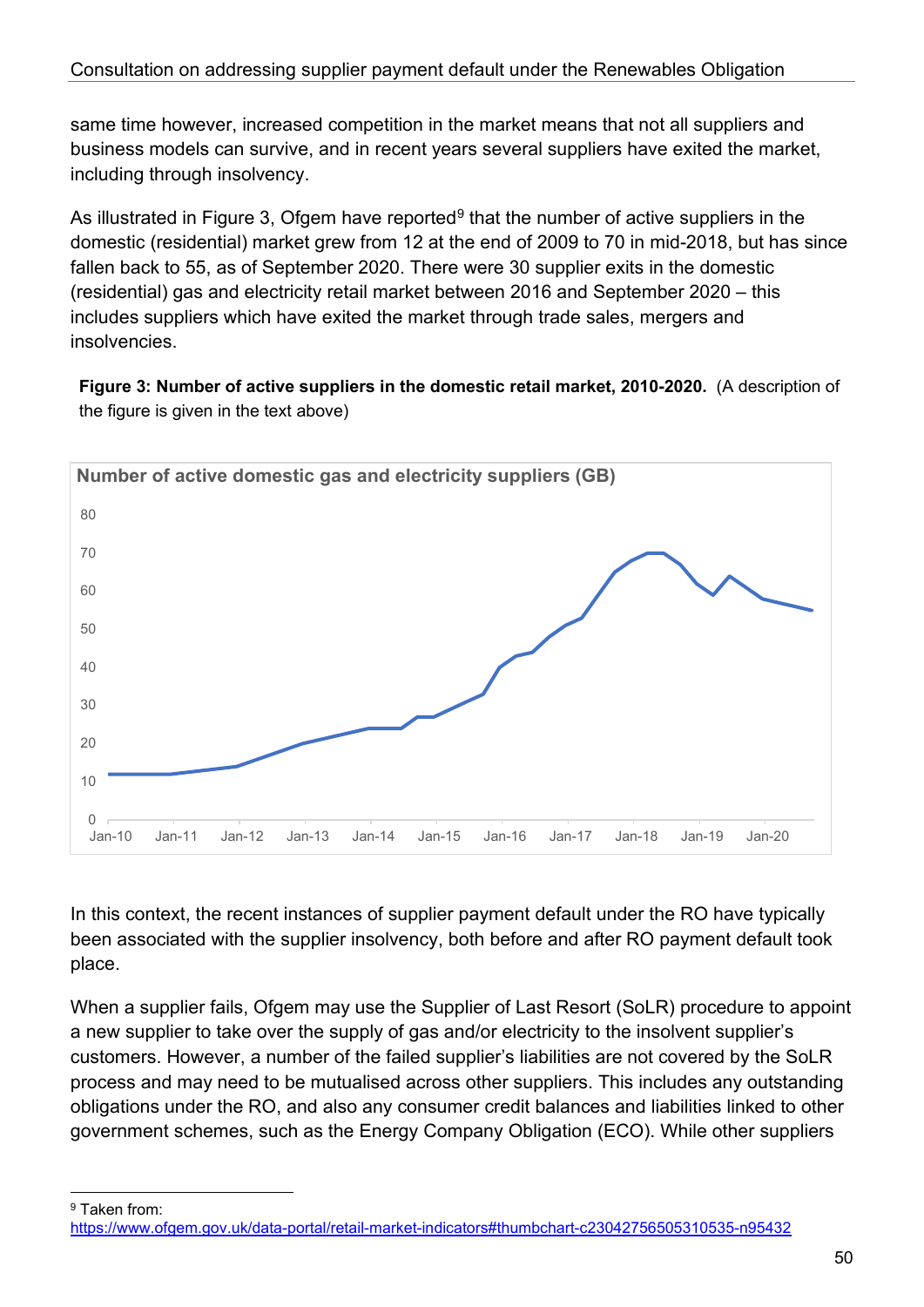that remain active in the market face the direct cost of mutualisation, the redistribution of all these costs across the market may have implications for consumer prices.

## Action taken to date on supplier default

#### BEIS – updating mutualisation arrangements

The relative-terms fall in the mutualisation threshold from 1% of scheme cost in 2005/06 to 0.25% of scheme cost in 2020/21 represented a gradual and unintended tilting of the balance of risk associated with supplier payment default away from generators and towards suppliers. Government recognised this and legislated in early 2021 to restore the threshold in the England and Wales scheme back to the 2005/06 level (in relative terms)<sup>10</sup>. From 2021/22, the threshold will be determined annually as 1% of the cost of the scheme to suppliers. In real terms, this increases the threshold for 2021/22 from its previous level of £15.4m to £63.7m. But the threshold will rise and fall in future years as the cost of the scheme changes.

Alongside its consultation on the mutualisation threshold, Government also issued a call for evidence on whether it should limit the mutualisation amount to the sum in excess of the mutualisation threshold only, subject to an additional administrative threshold being exceeded. As noted earlier, Government is still considering how it should proceed on this front.

#### Ofgem - supplier licensing review

Ofgem recently carried out a review (the Supplier Licensing Review – "SLR") of electricity supplier licensing arrangements, with a particular focus on ongoing requirements and exit arrangements. In November 2020, it published its decision to introduce a package of measures to improve supplier standards of financial resilience and customer service<sup>[11](#page-50-1)</sup>. This followed extensive stakeholder engagement over two years. The majority of the new licence conditions licence changes took effect on and from 22 January 2021<sup>12</sup>.

These reforms are part of a move to improve customer service standards and minimise the likelihood and impact of disorderly supplier failure. The measures are designed to (i) promote more responsible risk management, (ii) improve governance and increase accountability, and (iii) enhance market oversight. These changes build upon the enhanced entry requirements introduced in July 2019<sup>[13](#page-50-3)</sup>.

The measures work together as a package to drive up standards across the energy retail sector. The changes are designed to strengthen the regulatory regime, drive up standards

<span id="page-50-0"></span><sup>10</sup> Renewables obligation: changes to mutualisation arrangements. February 2021.

<span id="page-50-1"></span><https://www.gov.uk/government/consultations/renewables-obligation-changes-to-mutualisation-arrangements> <sup>11</sup> Decision on the Supplier Licensing Review: Ongoing requirements and exit arrangements. November 2020. [https://www.ofgem.gov.uk/publications-and-updates/decision-supplier-licensing-review-ongoing-requirements](https://www.ofgem.gov.uk/publications-and-updates/decision-supplier-licensing-review-ongoing-requirements-and-exit-arrangements)[and-exit-arrangements](https://www.ofgem.gov.uk/publications-and-updates/decision-supplier-licensing-review-ongoing-requirements-and-exit-arrangements)

<span id="page-50-2"></span> $12$  The only exception is the Customer Supply Continuity Plans requirement, which took effect on 18 March 2021. <sup>13</sup> Supplier Licensing Review: Final Proposals on Entry Requirements. April 2019.

<span id="page-50-3"></span><https://www.ofgem.gov.uk/publications-and-updates/supplier-licensing-review-final-proposals-entry-requirements>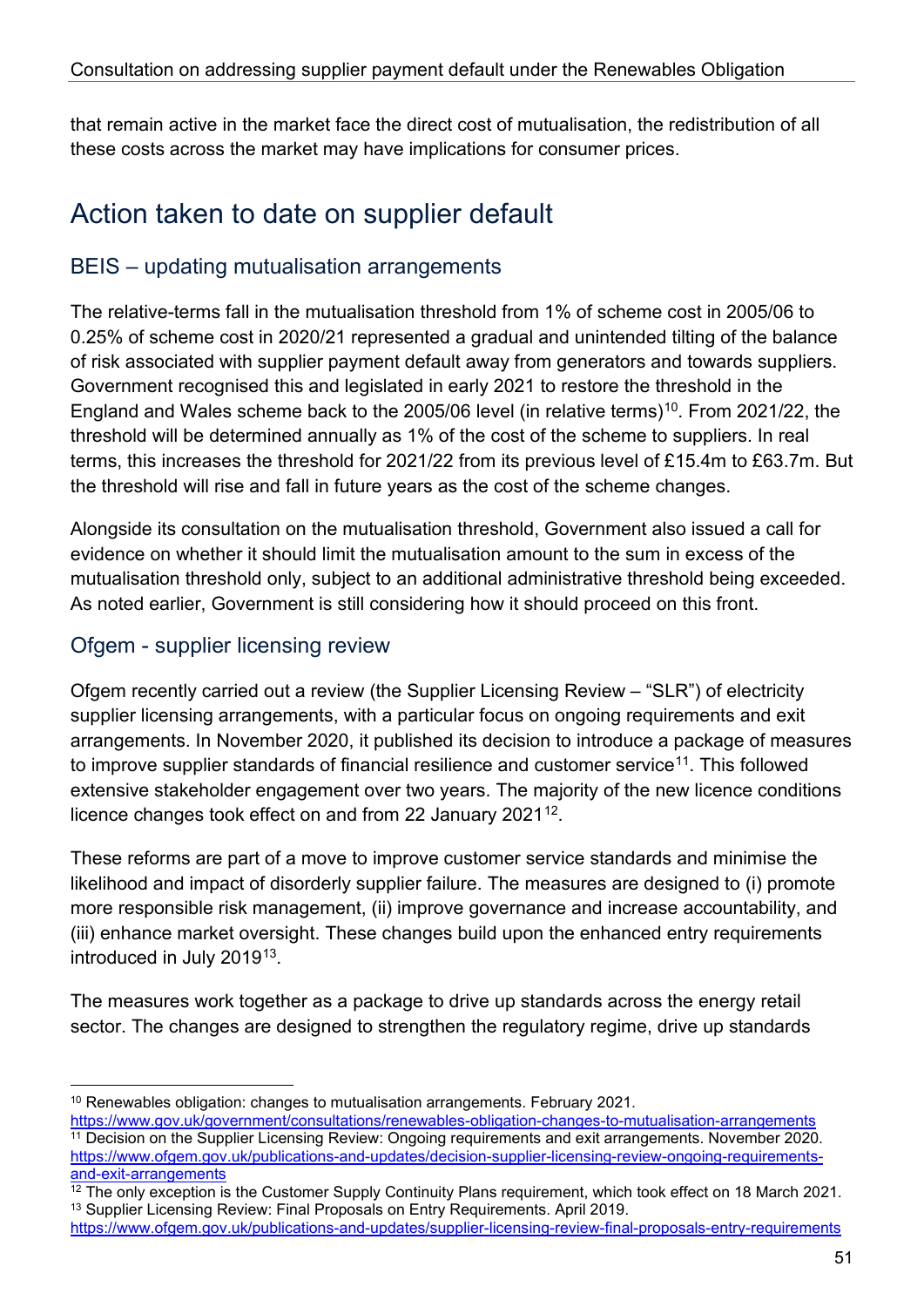among energy suppliers and minimise industry and consumer exposure to financial risks and poor customer service.

#### **Promoting more responsible risk management**

The Financial Responsibility Principle (FRP) introduced under the package is a new principlesbased requirement for suppliers to make sure that they are managing their finances effectively and actively managing the risk of leaving costs to be mutualised in the event of their failure. The principle is complemented by the introduction of Milestone and Dynamic Assessments. These are new checkpoints for suppliers, determined by customer numbers and financial and compliance indicators, at which Ofgem will scrutinise suppliers' readiness for growth and ability to meet their regulatory obligations, including in relation to the RO. Ofgem will also be able to request an independent audit of suppliers' financial position and/or customer service systems and processes. There are a number of other elements, for example, the Operational Principle and the Open and Co-operative Principle that further strengthen the requirements on suppliers to manage their businesses effectively.

#### **Planned activity**

The FRP, introduced as part of the SLR, will act as an over-arching obligation ensuring suppliers act in a more financially responsible manner and begin to take steps to bear an appropriate share of their risk.

However, it may not, by itself, provide sufficient certainty that suppliers have in place appropriate protections to prevent the need for mutualisation in the event of their failure. It is therefore important to explore the case for introducing binding conditions to further reduce the likelihood and scale of mutualisation.

In addition to the options being explored in this consultation, Ofgem is separately consulting on whether further prescriptive cost mutualisation protections in relation to credit balances are appropriate. The consultation is exploring whether further changes to the supply licences are required to minimise the risk and level of mutualisation of the costs of protecting customer credit balances when a supplier fails  $14$ .

<span id="page-51-0"></span><sup>14</sup> Supplier Licensing Review: reducing credit balance mutualisation. March 2021. [https://www.ofgem.gov.uk/publications-and-updates/supplier-licensing-review-reducing-credit-balance](https://www.ofgem.gov.uk/publications-and-updates/supplier-licensing-review-reducing-credit-balance-mutualisation)[mutualisation](https://www.ofgem.gov.uk/publications-and-updates/supplier-licensing-review-reducing-credit-balance-mutualisation)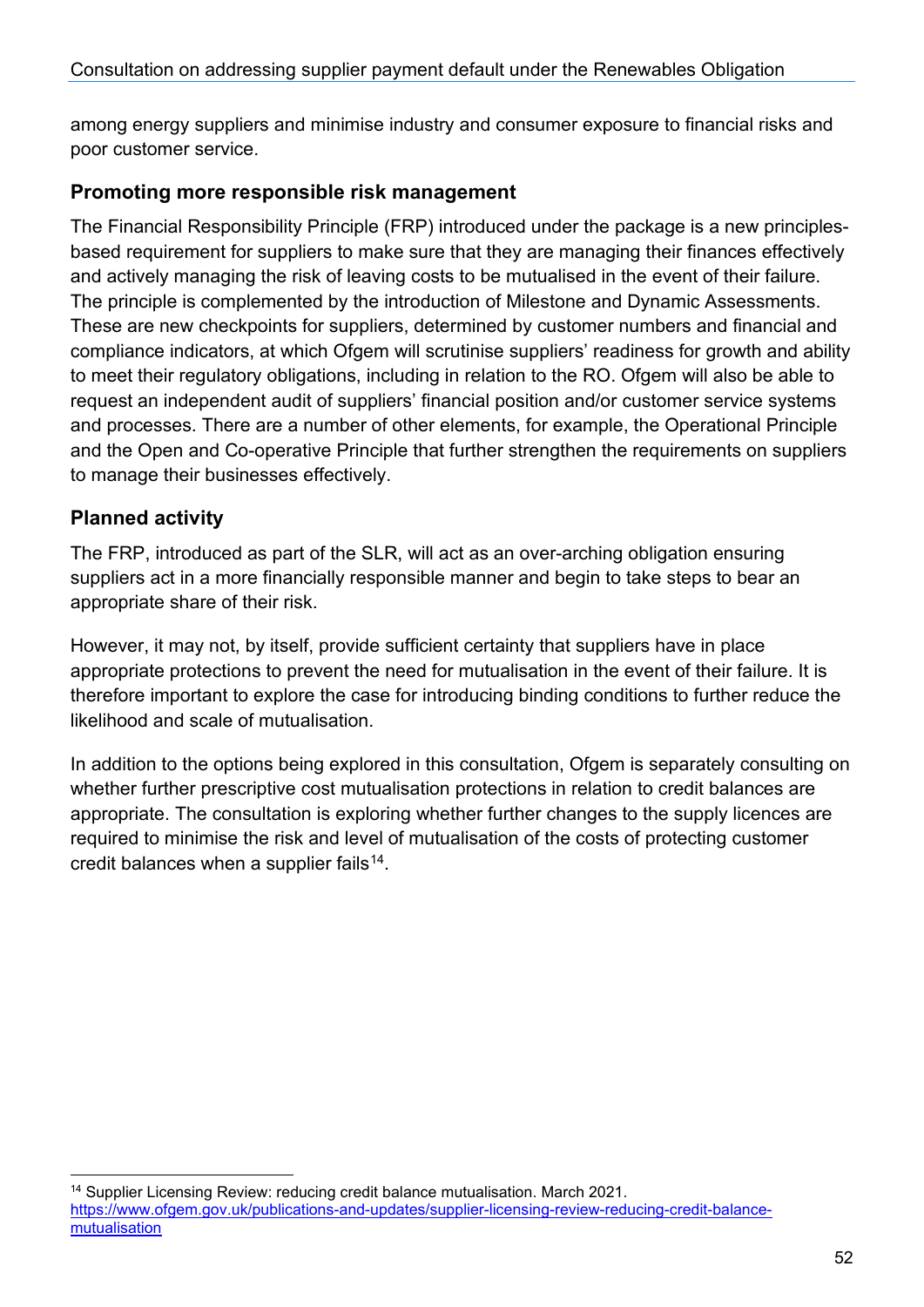## Annex D - RO timeline and key activities

**Figure 4: RO timeline and key activities.** (A description of the figure is given in the text below).



 $\Omega$  Government sets the level of the RO – expressed as ROCs per MWh of electricity supplied – for the forthcoming obligation year. The level-setting deadline is the preceding 1st October. This informs suppliers how many ROCs, or cash-payments, they will need to present to Ofgem in relation to each MWh of electricity they supply to customers during the obligation year. It provides them with an opportunity to adjust their tariffs to accommodate their anticipated RO compliance costs.

(2) The obligation year runs from  $1<sup>st</sup>$  April – 31<sup>st</sup> March. During this period, each supplier's obligation accrues as its electricity supply volume grows (blue shading). Typically, suppliers will collect revenues from their customers in line with their growing obligation – this enables them to fund the fulfilment of their obligation, either through the purchase of ROCs or by making cash-payments.

Meanwhile, RO accredited generators submit output data to Ofgem on a monthly basis. Ofgem then issues generators with ROCs - for free - on a per MWh basis (orange shading). There is around a 2.5 month lag between the end of month of generation and the issuance of ROCs (micro-generators may choose to receive ROCs on an annual basis). Suppliers may choose to purchase ROCs at any point in the year, or not at all.

Ordinarily, and as shown in the diagram, the supply of ROCs falls short of demand. The scheme is purposely designed so that this will nearly always be the case. This arrangement forces some suppliers to make alternative cash payments. This means that ROCs submitted in fulfilment of a supplier's obligation will attract premium payments as a result of the scheme's cash fund recycle mechanism. This gives ROCs added value (over and above the buy-out price) which ensures they will remain in demand.

③ Suppliers confirm their electricity supply volume (MWh) to Ofgem for the obligation year by 1<sup>st</sup> July. This enables their obligations, in absolute terms (ROCs), to be confirmed by Ofgem. The last batch of ROCs for the obligation year are issued in mid-June. Suppliers may continue to purchase ROCs should they choose to.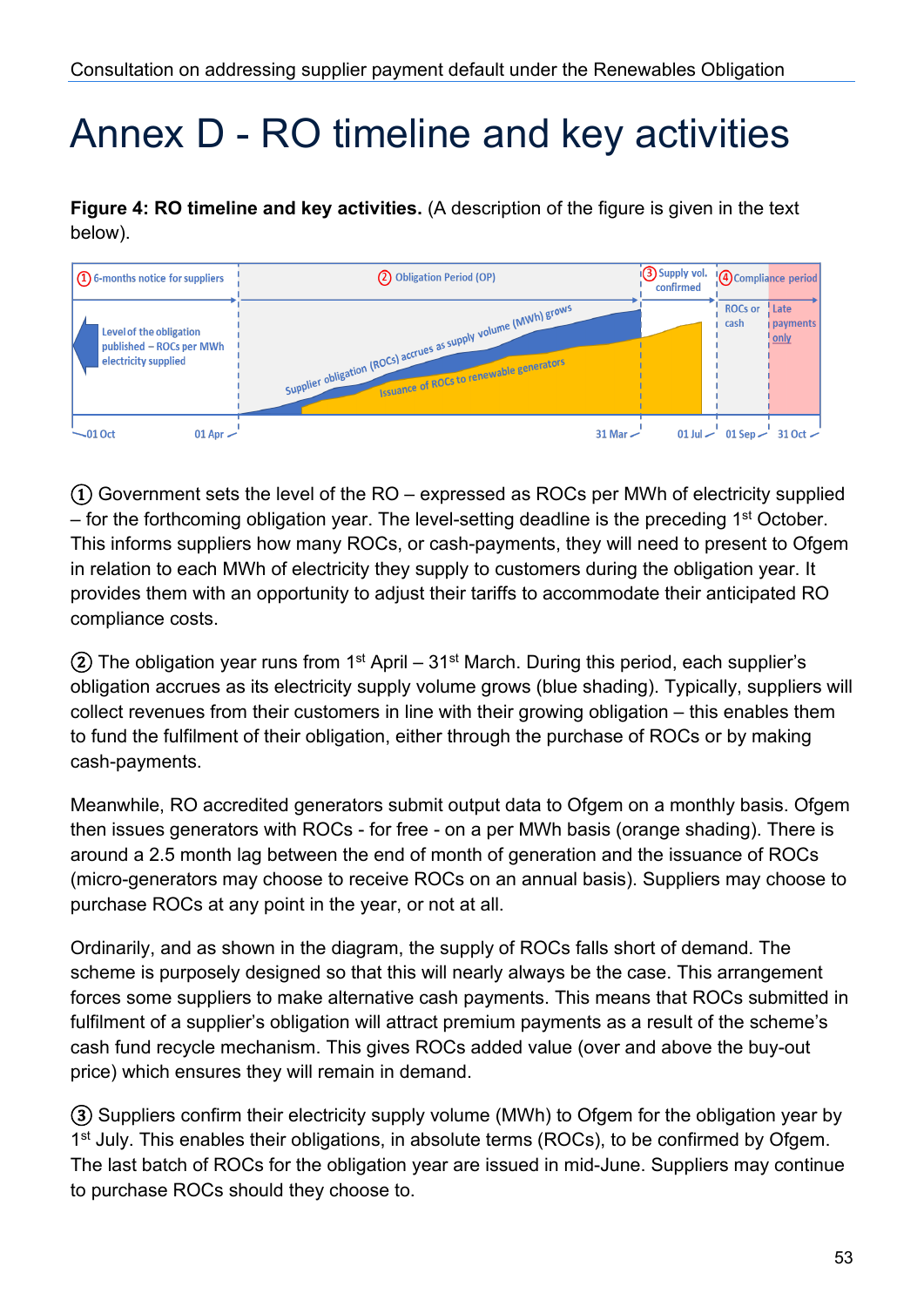#### Consultation on addressing supplier payment default under the Renewables Obligation

④ Suppliers discharge their obligation by making cash "buy-out payments" (31st August deadline) and/or redeeming ROCs (1<sup>st</sup> September deadline) with Ofgem. "Late payments" are permitted until 31<sup>st</sup> October, but these attract interest charges which are levied at a rate of 5% above Bank of England base rate, calculated daily. Cash payments are then recycled back to suppliers who met their obligation with ROCs, on a per-ROC basis, within 2 months of the two deadlines (not shown in Figure 4).